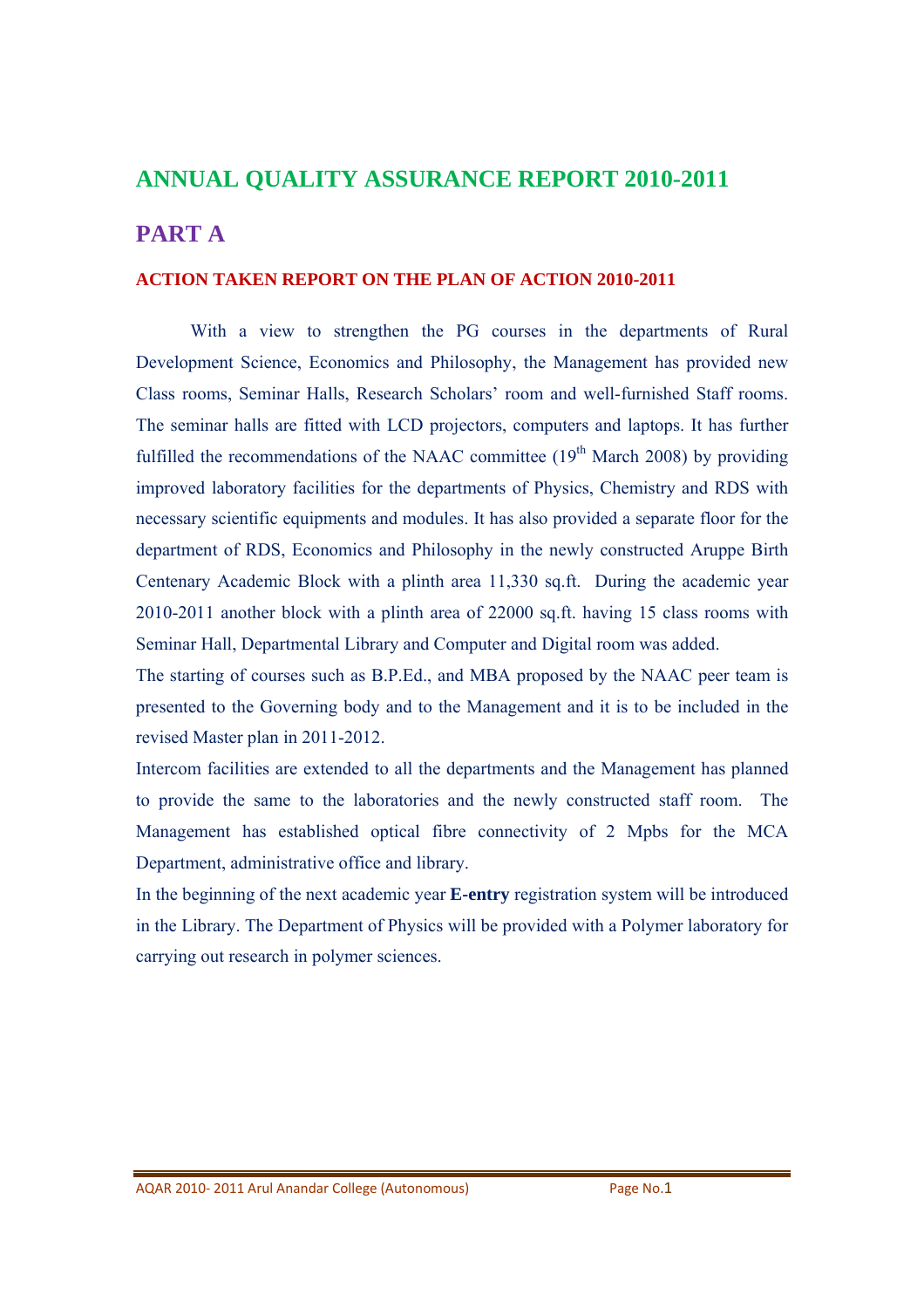# **ANNUAL QUALITY ASSURANCE REPORT 2010-2011 PART B**

### **CRITERION-WISE DESCRIPTION OF ACTIVITIES**

#### **Activities reflecting the goals and objectives of the Institution**

The vibrant academic ambience of the college in tune with its vision and objectives reflects the acquisition of scientific temper, life skills and soft skills with social relevance and the employability of the rural students. To facilitate this, additional computers and LCDs were provided to the PG and UG Science departments. A course in communicative English 'Easy Speak' was organized for the final year undergraduates. Digitalized learning materials were acquired for the language lab. Research Projects with social relevance were forwarded to various funding agencies. Placement training with internal and external experts was organized for prospective candidates.

#### **New Academic Programmes initiated (UG and PG)**

The project proposal for starting B.Sc course in Food Technology and Catering Sciences has been forwarded to the UGC.

#### **Innovations in curricular designs and transactions**

A month long intensive Bridge Course in English for the freshers was organized from 30.06.2010 to 24.07.2010. The undergraduates were given two hours of coaching in communication, reading, writing and dramatics every day by the faculty from the English department and experts from outside.

Slow learners were given special attention by way of remedial programmes in English and other subjects outside the regular class hours.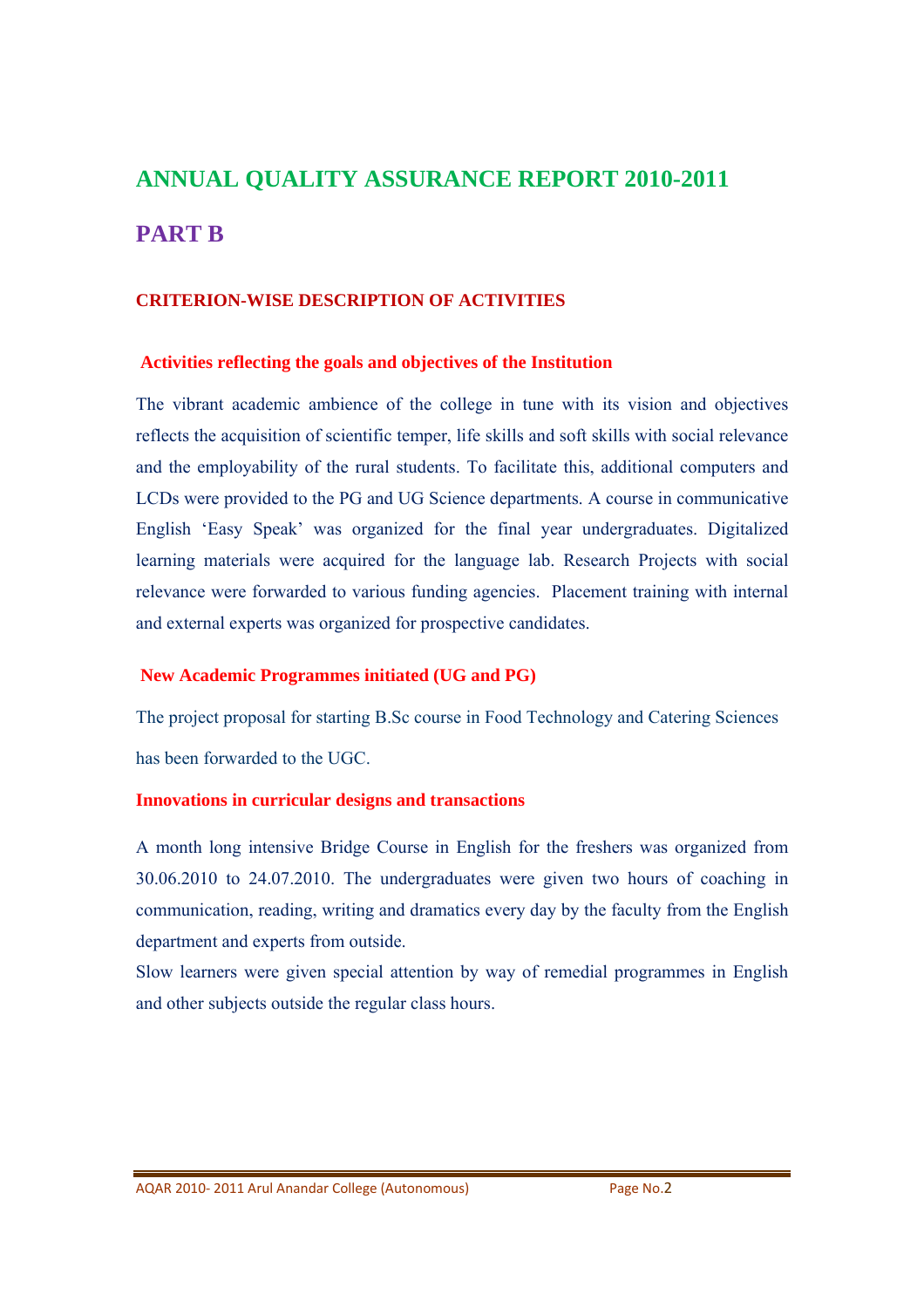#### **Examination reforms implemented**

- As per the TANSCHE (Tamilnadu State Council for Higher Education) recommendation, the grade system was incorporated in the statement of Marks.
- The Semester Examination results were uploaded on the college website (aactni.edu.in)

### **Initiative towards Faculty Development Programmes**

The following faculty development programmes were conducted

- Orientation Programme on *Mentor Care* for the Teaching staff on 15<sup>th</sup> June 2010
- Refresher Programme for the management and Self-Financed Courses staff members on *Enhancement of Teacher Effectiveness* on 25<sup>th</sup> and 26<sup>th</sup> October 2010.

| S.No. | <b>Particulars</b>    | <b>Total</b>  |
|-------|-----------------------|---------------|
|       |                       | <b>Number</b> |
|       | International         |               |
| ∍     | National              |               |
|       | <b>State Level</b>    |               |
|       | Regional              | 10            |
| 5     | Workshop              | 15            |
|       | <b>Guest Lectures</b> |               |

### **Total no. of Seminars / Conferences / Workshops / Guest Lectures conducted**

#### **International Level Conferences / Workshops / Guest Lectures**

| S.No. | <b>Department</b> | <b>Date</b>   | <b>Title</b>                | <b>Sponsor</b> |
|-------|-------------------|---------------|-----------------------------|----------------|
|       | Philosophy        | 20.07.2010    | Comparative Religion $&$    | Institution    |
|       |                   |               | Theology                    | Sponsored      |
|       | Religion & Value  | 07.12.2010    | International<br>Bio-Ehics  | Institution    |
|       | Education         |               | Workshop                    | Sponsored      |
|       | Rural             | 15.03.2011 to | International<br>Conference | <b>UGC</b>     |
|       | Development       | 17.03.2011    | on Development Discourse    |                |
|       | Science           |               |                             |                |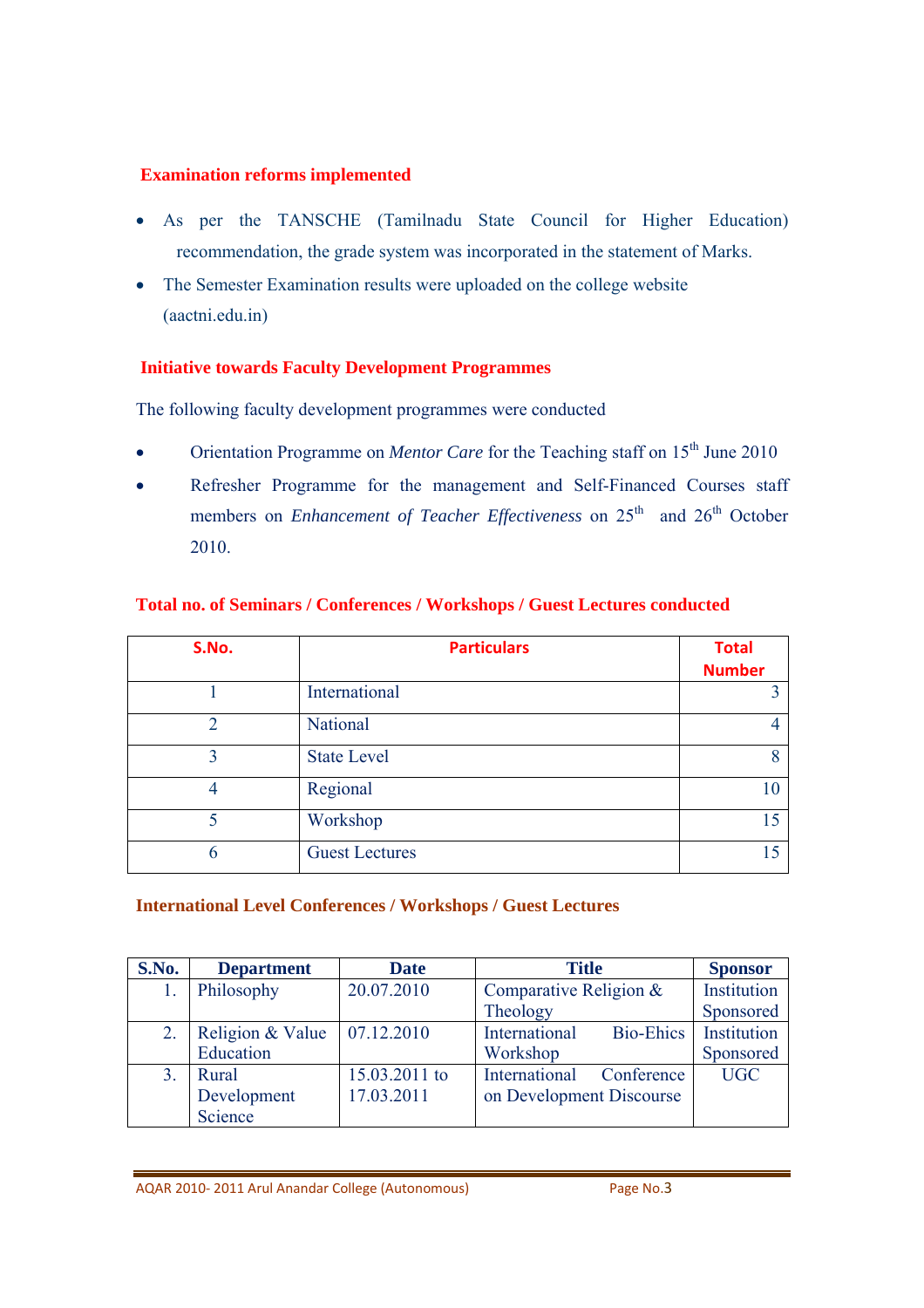#### **National Level Seminars / Conferences**

| S.No.          | <b>Department</b>       | <b>Date</b>     | <b>Title</b>                   | <b>Sponsor</b> |
|----------------|-------------------------|-----------------|--------------------------------|----------------|
|                | Economics               | 09.02.2011 to   | Analysis and Interpretation    | <b>UGC</b>     |
|                |                         | 11.02.2011      | of Data in Research            |                |
| 2.             | Philosophy              | 22.02.2011 &    | in<br>Ideological<br>Conflicts | UGC            |
|                |                         | 23.02.2011      | Society                        |                |
| 3 <sub>1</sub> | Mathematics             | 22.02.2011      | Emerging Trends in Modern      | <b>UGC</b>     |
|                |                         |                 | Topology                       |                |
| 4.             | <b>Computer Science</b> | $10.03.2011 \&$ | Emerging<br>Trends<br>1n       | Institution    |
|                | (SFC)                   | 11.03.2011      | Software Technologies          | Sponsored      |

# **State Level Seminars /Workshops**

| S.No.                | <b>Department</b>                  |            | <b>Date</b> | <b>Title</b>                            |
|----------------------|------------------------------------|------------|-------------|-----------------------------------------|
| <b>UGC Sponsored</b> |                                    |            |             |                                         |
| 1.                   | <b>History</b>                     | 31.08.2010 |             | Bhopalicide and the Aftermath           |
| 2.                   | Physics                            | 10.12.2010 |             | e-Learning in Physics                   |
| 3 <sub>1</sub>       | Chemistry                          | 15.02.2011 |             | <b>Expanding Frontiers in Chemistry</b> |
|                      | <b>Institution Sponsored</b>       |            |             |                                         |
| 4.                   | <b>BBA</b>                         | 24.08.2010 |             | Contemporary Issues in Management       |
| 5.                   | Computer<br>Science (SF)           | 24.09.2010 |             | Digital Dazzling 2K'10                  |
| 6.                   | Commerce<br>(SFC)                  | 19.01.2011 |             | Aftermath of Globalization              |
| 7.                   | IT & M                             | 08.02.2011 |             | <b>Information Security</b>             |
| 8.                   | Physical<br><b>Education (SFC)</b> | 21.03.2011 |             | Workshop on Track and Field             |

#### **Regional Level Programmes Sponsored by Arul Anandar College**

| S.No.          | <b>Department</b>      | <b>Date</b>                   | <b>Title</b>               |
|----------------|------------------------|-------------------------------|----------------------------|
| 1.             | Rural                  | 11.08.2010                    | VETEX - Veterinary camp    |
| 2.             | Development<br>Science | 28.01.2011                    | VETEX - Veterinary camp    |
| 3 <sub>1</sub> | English                | 19.08.2010                    | <b>Dramatic Techniques</b> |
| 4.             | IT & M                 | 31.08.2010                    | <b>Basics of HTML</b>      |
| 5.             | Tamil                  | 07.10.2010<br>&<br>08.10.2010 | Muthamizh Sangamam         |
| 6.             | Chemistry              | 06.12.2010                    | <b>CHEM FEST 2010</b>      |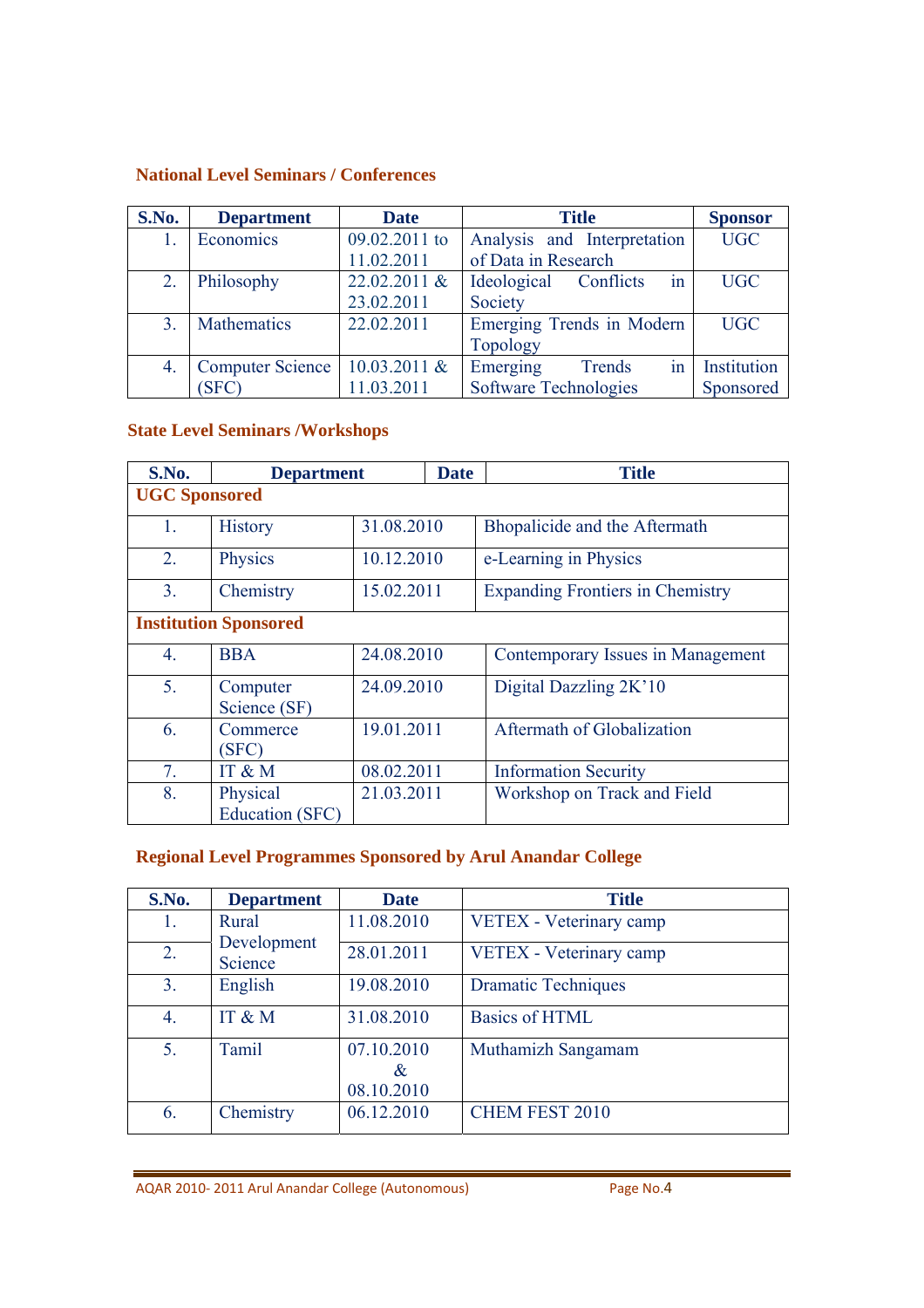| 7.  | Physics     | 10.02.2011 | PHYSAAC ' 10                           |
|-----|-------------|------------|----------------------------------------|
| 8.  | English     | 08.09.2010 | Theatre Fest- 2010-2011, English drama |
|     |             |            | competition                            |
| 9.  | Tamil       | 25.01.2011 | Saral -2011, Tamil play competition    |
| 10. | Mathematics | 10.03.2011 | MATAAC 2011                            |

# **Regional Workshop / Orientation Programmes**

| S.No.            | <b>Department</b>         | <b>Date</b> | <b>Title</b>                                                                                                                         |  |  |
|------------------|---------------------------|-------------|--------------------------------------------------------------------------------------------------------------------------------------|--|--|
| 1.               | <b>BBA</b> (SFC)          | 09.07.2010  | Soft skills Development                                                                                                              |  |  |
| 2.               | Tamil (SFC)               | 27.07.2010  | Kavi Arangam                                                                                                                         |  |  |
| 3 <sub>1</sub>   | English (SFC)             | 12.08.2010  | Intensive Bridge Course in<br><b>English-Entry Level</b>                                                                             |  |  |
| $\overline{4}$ . | Tamil (SFC)               | 19.08.2010  | <b>Dramatic Techniques</b>                                                                                                           |  |  |
| 5.               | English (SFC)             | 25.08.2010  | Film Show – The Sound of Music                                                                                                       |  |  |
| 6.               | English (SFC)             | 26.08.2010  | <b>Strengthening Spelling</b>                                                                                                        |  |  |
| $\overline{7}$ . | IT & M $(SFC)$            | 31.08.2010  | Confidence<br>Placement<br>training<br><b>Building</b>                                                                               |  |  |
| 8.               | IT & M $(SFC)$            | 03.09.2010  | Developing Web application,<br>PHP and MYSQL                                                                                         |  |  |
| 9.               | IT & M $(SFC)$            | 15.09.2010  | Placement training                                                                                                                   |  |  |
| 10.              | Tamil (SFC)               | 21.09.2010  | Pattimandram - Cinema Thevaiya?                                                                                                      |  |  |
| 11.              | Computer<br>Science (SFC) | 19.10.2010  | Placement training                                                                                                                   |  |  |
| 12.              | Physics                   | 02.12.2010  | Orientation cum Workshop for Rural<br><b>Schools Science Teachers of</b><br>Usilampatti<br>Educational<br>District,<br><b>TNSCST</b> |  |  |
| 13.              | <b>BBA</b> (SFC)          | 22.12.2010  | <b>Personality Development</b>                                                                                                       |  |  |
| 14.              | <b>History</b>            | 23.01.2011  | Workshop on English Communication                                                                                                    |  |  |
|                  |                           |             | <b>Skills</b>                                                                                                                        |  |  |
| 15.              | Physical                  |             | <b>Rural Sports Meet (Schools</b>                                                                                                    |  |  |
|                  | Education<br>(SFC)        | 24.01.2011  | Boys and Girls)                                                                                                                      |  |  |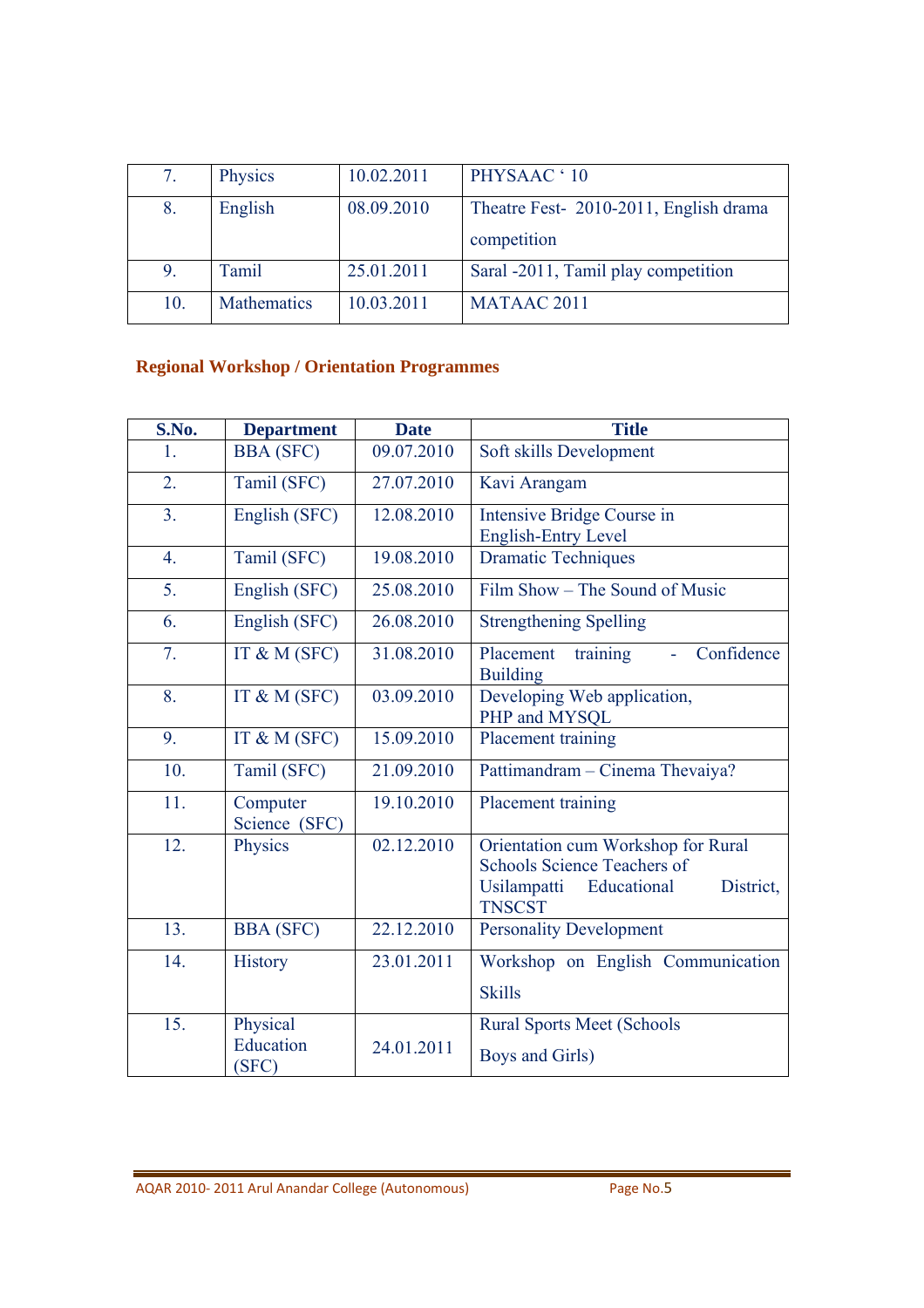#### **Guest Lectures**

| S.No. | <b>Department</b>      | <b>Date</b> | <b>Title</b>                         |
|-------|------------------------|-------------|--------------------------------------|
| 1.    | IT & M                 | 26.07.2010  | <b>Operating Systems</b>             |
| 2.    | English (SF)           | 04.08.2010  | <b>Theatre Skills</b>                |
| 3.    | Tamil (SF)             | 09.08.2010  | <b>Bhopal Issue</b>                  |
| 4.    | IT & M                 | 10.08.2010  | Animation – Production Pipeline      |
| 5.    | Tamil                  | 26.08.2010  | Kathaiyin Kathai                     |
| 6.    | <b>NSS</b>             | 31.08.2010  | Population Stabilization for the     |
|       |                        |             | volunteers.                          |
| 7.    | <b>Youth Red Cross</b> | 07.09.2010  | <b>Organ Donation</b>                |
| 8.    | <b>NSS</b>             | 20.09.2010  | Reproductive Health for the Women    |
|       |                        |             | volunteers                           |
| 9.    | <b>BBA</b> (SFC)       | 22.09.2010  | Role of Spirituality in Management   |
|       |                        |             | Science                              |
| 10.   | <b>Mathematics</b>     | 04.10.2010  | <b>Econometric Models</b>            |
|       | (SFC)                  |             |                                      |
| 11.   | <b>ROTARACT</b>        | 14.12.2010  | <b>About Rotary</b>                  |
| 12.   | Physical               | 16.12.2010  | Programme on Modern Trends in Sports |
|       | Education (SFC)        |             | Medicine                             |
| 13.   | <b>BBA</b> (SFC)       | 27.01.2011  | <b>Youth and Muse</b>                |
| 14.   | <b>Mathematics</b>     | 10.01.2011  | <b>General Mathematics</b>           |
|       | (SFC)                  |             |                                      |
| 15.   | <b>Mathematics</b>     | 17.03.2011  | <b>Dynamic Programming</b>           |
|       | (SFC)                  |             |                                      |

# **Research Projects**

| <b>Major</b>            |  |
|-------------------------|--|
| <b>Minor</b>            |  |
| <b>Honorary Project</b> |  |

# **Major Research Project**

| <b>S1.</b> | Principal     | Funded       | Project                 | Referen        | Grant       | Released    |
|------------|---------------|--------------|-------------------------|----------------|-------------|-------------|
| No.        | Investigator  | by           | Title                   | ce No.         | (Rs.)       | Amount      |
|            |               |              |                         |                |             | (Rs.)       |
|            | Dr. A. Thomas | <b>ICSSR</b> | Functional              | F <sub>2</sub> | 6,23,500.00 | 1,78,000.00 |
|            | William       |              | Effectiveness of        | 171/201        |             |             |
|            | (RDS)         |              | <b>Child Protection</b> | $0-RP$         |             |             |
|            |               |              | Organizations           | Dated          |             |             |
|            |               |              | in Southern             | 25.01.         |             |             |
|            |               |              | <b>Districts</b>        | 2011           |             |             |
|            |               |              | of Tamil Nadu           |                |             |             |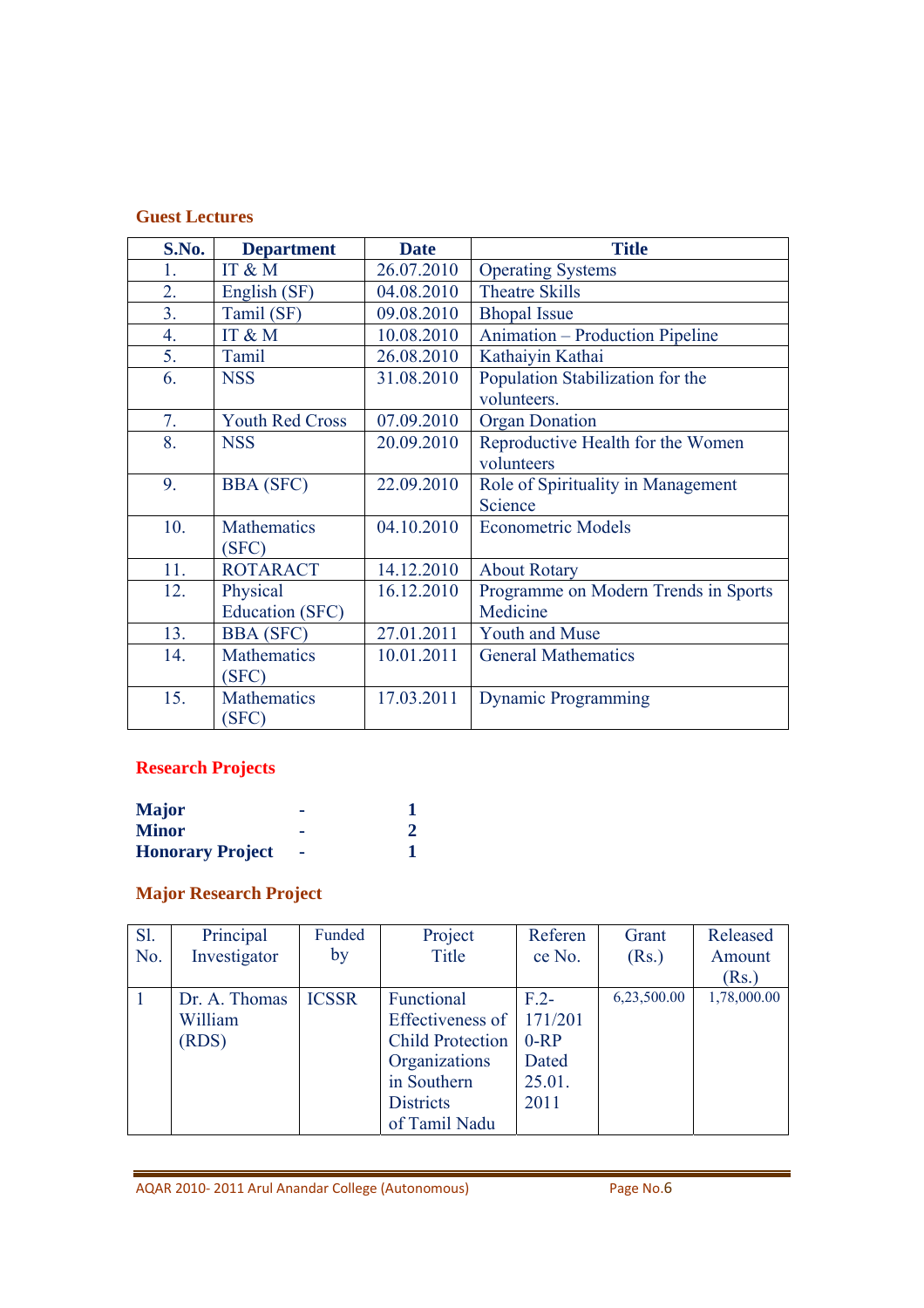# **Minor Research Projects**

| SI.            | Principal    | Funde      | Project Title       | Reference        | Grant       | Release    |
|----------------|--------------|------------|---------------------|------------------|-------------|------------|
| No.            | Investigator | $d$ by     |                     | No.              |             | d          |
|                |              |            |                     |                  | (Rs)        | Amount     |
|                |              |            |                     |                  |             | (Rs)       |
| 1              | Dr. A.       | <b>UGC</b> | An                  | F.MRP-           | 1,40,000.00 | 1,05,00.00 |
|                | Sundararaj   |            | Assessment          | 3373/10          |             |            |
|                | (RDS)        |            | on the Fish         | (MRP/UGC         |             |            |
|                |              |            | <b>Biodiversity</b> | $-SERO$ )        |             |            |
|                |              |            | of River            | <b>July 2010</b> |             |            |
|                |              |            | Vaigai              |                  |             |            |
| $\overline{2}$ | Dr. A.       | <b>UGC</b> | Modeling the        | F.MRP-           | 75,000.00   | 57,500.00  |
|                | Shanmugaraju |            | Propagation         | 3330/10          |             |            |
|                | (Physics)    |            | of                  | (MRP/UGC         |             |            |
|                |              |            | Coronalmass         | $-SERO$ )        |             |            |
|                |              |            | Ejections           | <b>July 2010</b> |             |            |
|                |              |            | from the Sun        |                  |             |            |

### **Honororay Project**

# **International - 1**

| Sl. | Principal     | Agency          | Reference                   | Project        |
|-----|---------------|-----------------|-----------------------------|----------------|
| No. | Investigator  |                 |                             | Name &         |
|     |               |                 |                             | Pg. No.        |
|     | Dr. Michael   | The             | The First International     | Holistic       |
|     | Anjello Jothi | Biocosmological | Seminar on Biocosmology at  | Cultural       |
|     | Rajan         | Association,    | Veliky Novgorod, Russia     | <b>Studies</b> |
|     |               | Russia          | Project of Bio Cosmological | Pp $No.1-4$    |
|     |               |                 | Association (BCA)           |                |

# **Details of Research Scholars Registered for Ph.D during 2010-2011**

# **Total Number of Scholars: 25**

| S.No. | <b>Guide</b>        | <b>Scholar</b>      | Reg. No. | Date of             |
|-------|---------------------|---------------------|----------|---------------------|
|       |                     |                     |          | <b>Registration</b> |
|       | Dr. K. Alamar       | Ms. Pandiammal      | F 8453   | 16.07.2010          |
|       |                     | Mr. M. Balakumar    | P 9102   | 20.09.2011          |
|       |                     | Mr. D. Manoharan    | P 9254   | 05.01.2011          |
| 2.    | Dr. S. Michael John | Ms. M.I. Kohilavani | F 8303   | 18.12.2010          |
|       | Peter               | Mr. K. Balamurugan  | F 8399   | 13.05.2010          |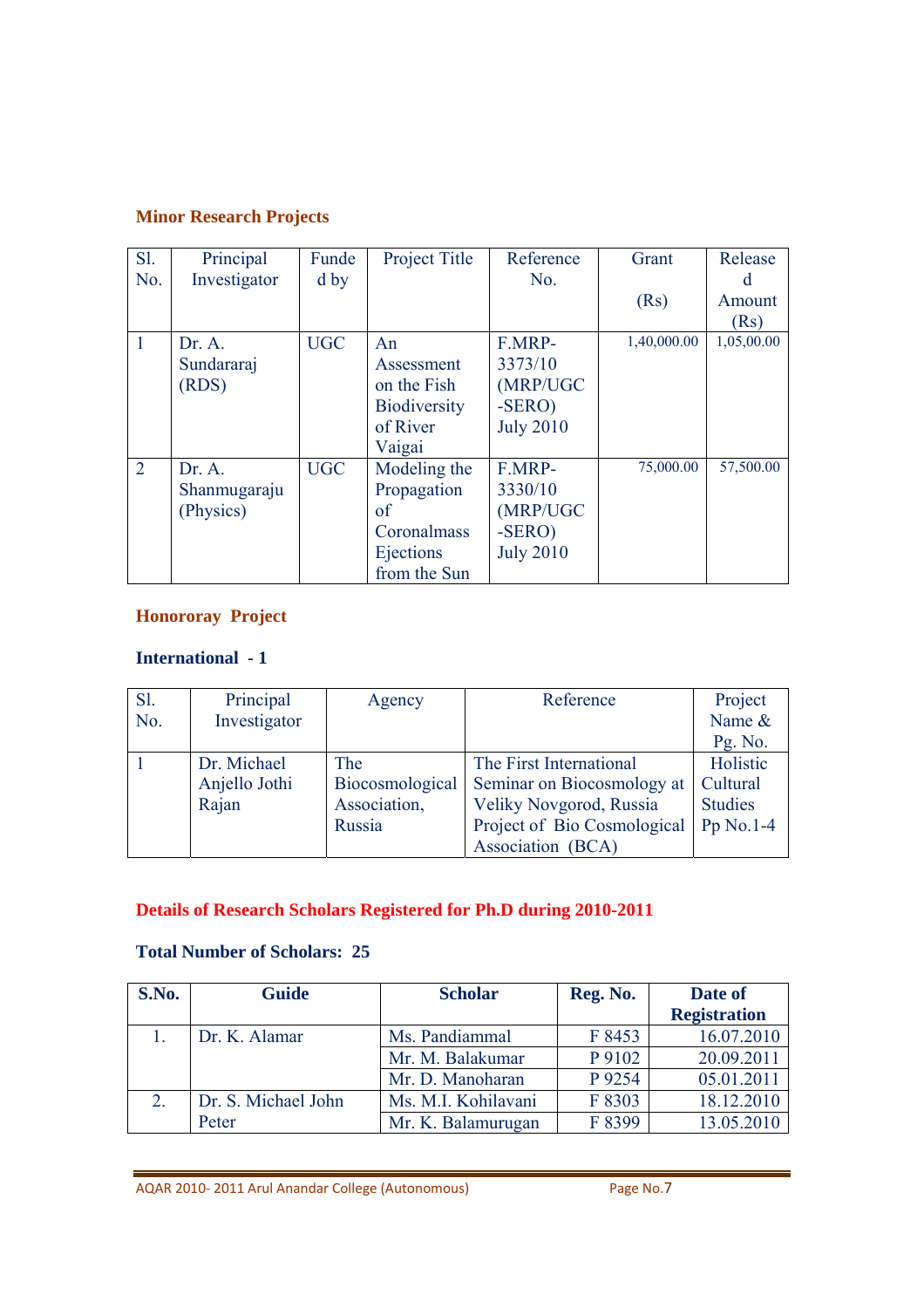|                  |                        | Mr. K. Elangovan      | F 8406 | 18.05.2010 |
|------------------|------------------------|-----------------------|--------|------------|
|                  |                        | Mr. P. Satheesh       | F 8407 | 14.05.2010 |
|                  |                        | Kumar                 |        |            |
| 3 <sub>1</sub>   | Dr. N. Murali          | Mr. P. Rajah          | 9336   | 26.04.2011 |
|                  |                        |                       |        |            |
| $\overline{4}$ . | Dr. M. Maria John      | Ms. V. Revathi        | F 8689 | 25.02.2011 |
|                  | Kennedy                | A. Alphonsa Nirmala   | P 9175 | 09.11.2010 |
|                  |                        | Mary                  |        |            |
|                  |                        | Ms. Aameena Begam     | P 9266 | 07.01.2011 |
| 5.               | Dr. M. James Antony    | Mr. G. Kulothunga     | F 8426 | 16.06.2010 |
|                  |                        | Raja Poopathi         |        |            |
|                  |                        | Mr. J. Antony         | P 8964 | 16.06.2010 |
|                  |                        | Singam                |        |            |
| 6.               | Dr.A.Shanmugaraju      | Mr.S.Prasanna         | P9043  | 09.08.2010 |
|                  |                        | Subramanian           |        |            |
| 7.               | Dr. K.S. Joseph Wilson | Mr. M. Maria Lenin    | 8227   | 23.05.2011 |
| $\overline{7}$   | Dr.Antony Paul         | Mr. P. Thangamuthu    | P9064  | 13.09.2010 |
|                  | Gnanasekar             | Ms. J. Saral          | P9077  | 16.09.2010 |
|                  |                        | Evangeline            |        |            |
|                  |                        | Ms. T. Jagadeeswari   | P9277  | 08.02.2011 |
|                  |                        | $\&$                  | P9275  |            |
|                  |                        | Mr. J. Francis Xavier |        |            |
|                  |                        | <b>Arockia</b> Dass   |        |            |
| 8                | Dr. M.Lellis Thivagar  | Ms.M.Anbuchelvi       | P9017  | 14.07.2010 |
|                  |                        | Ms. C. Santhini       | P9019  | 14.07.2010 |
|                  |                        |                       |        |            |
| 9.               | Dr. S. Lourdunathan    | Mr. H. Lourduraj      | 9363   | 16.05.2011 |
|                  |                        | Fr. Irudayaraj        | P8950  | 01.06.2010 |
|                  |                        | Mr. C. Immanuel       | P 3065 | 12.06.2003 |
|                  |                        | Premkumar             | 3102   | 14.11.2003 |

# **Honours and Awards to the faculty**

| S.No.          | <b>Date</b> | <b>Name of faculty</b> | <b>Recognition</b>                    |
|----------------|-------------|------------------------|---------------------------------------|
| 1.             | 27.09.2010  | Dr. S. Arul Prasad     | Madurai Kamaraj University NSS        |
|                |             | (NSS)                  | Award                                 |
| 2.             | 13.11.2010  |                        | Contingent Commander, Tamilnadu       |
|                | to          | Dr. M. Lellis          | State at National Integration Camp at |
|                | 24.11.2010  | Thivagar               | Bhilai, Chattishgarh                  |
| 3 <sub>1</sub> | 13.02.2011  | (NCC)                  | Service Appreciation, NCC Group       |
|                |             |                        | Commander, Trichy                     |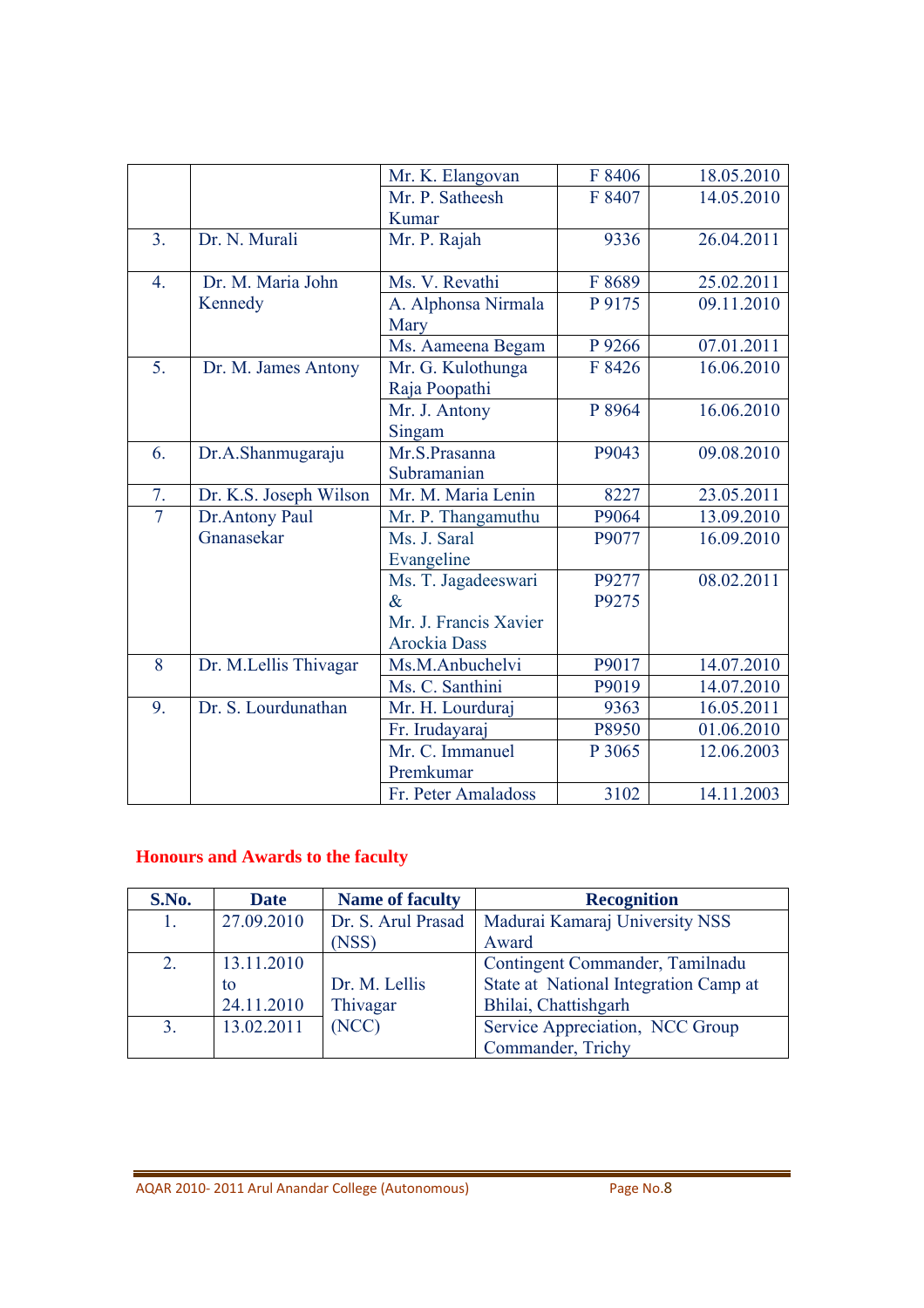# **Doctoral Degrees Awarded**

| S.No.          | <b>Date</b> | <b>Name</b>         | <b>Thesis Title</b>       | <b>University</b> |
|----------------|-------------|---------------------|---------------------------|-------------------|
|                | 11.10.2010  | Dr. Michael         | Investigations on         | Madurai           |
|                |             | Anjello Jothi Rajan | Polymers in Ultrosound    | Kamaraj           |
|                |             | (Physics)           | Environment               | University        |
| $\overline{2}$ | 11.10.2010  | Dr. Casmir Raj      | People's Participation in | Madurai           |
|                |             | (RDS)               | Non-Governmental          | Kamaraj           |
|                |             |                     | Organizations $- A$       | University        |
|                |             |                     | Sociological study on     |                   |
|                |             |                     | Communication and         |                   |
|                |             |                     | Development               |                   |
| 3              | 11.10.2010  | Dr. A.Anandan       | Kalithogai Uraithiran     | Madurai           |
|                |             | (Tamil)             |                           | Kamaraj           |
|                |             |                     |                           | University        |

# **Ph.D. Registration**

| <b>Name of the Staff</b> | Department /                 | <b>Registration Ref No.</b> | Date of             |
|--------------------------|------------------------------|-----------------------------|---------------------|
|                          | <b>University</b>            |                             | <b>Registration</b> |
| Ms. P. Jerlin Ruba       | Manonmaniam                  | MSU/RES/R1/                 | 18.06.2011          |
| (BBA)                    | <b>Sundaranar University</b> | Reg.No.6048 18.06.2011      |                     |
| P. Veerasamy             | Gandhigram Rural             | Ref:AC6(A)/Ph.D/2010-       | 16.12.2010          |
| (English)                | Institute                    |                             |                     |
| Mr.S.Rayappan            | Madurai Kamaraj              | Ref:No.6/Ph.d/Regd/         | 24.11.2010          |
| (Chemistry)              | University                   | P.T/P9186/2010              |                     |

# **COMMUNITY SERVICES**

| S.No.          | <b>Date</b> | Unit       | <b>Service</b>                                |
|----------------|-------------|------------|-----------------------------------------------|
| 1.             | 14.12.2010  |            | <b>Blood Donation Camp at Arul Anandar</b>    |
|                |             | <b>NCC</b> | College, Madurai                              |
| 2.             | 28.07.2010  |            | Blood Donation Camp at GH, Madurai            |
| 3.             | 01.10.2010  |            | <b>Blood Donation camp at Tamilnadu</b>       |
|                |             |            | <b>Blood Transfer Unit and Tamilnadu Aids</b> |
|                |             |            | Society                                       |
| 4.             | 15.10.2010  |            | World Hand Washing Day                        |
| 5 <sub>1</sub> | 17.11.2010  |            | Seven days special camp at                    |
|                | to          |            | Sathankudi Vilalge, Thirumangalam Taluk       |
|                | 23.11.2010  | <b>NSS</b> |                                               |
| 6.             | 14.12.2010  |            | <b>Blood Donation Camp at Arul Anandar</b>    |
|                |             |            | College, Madurai                              |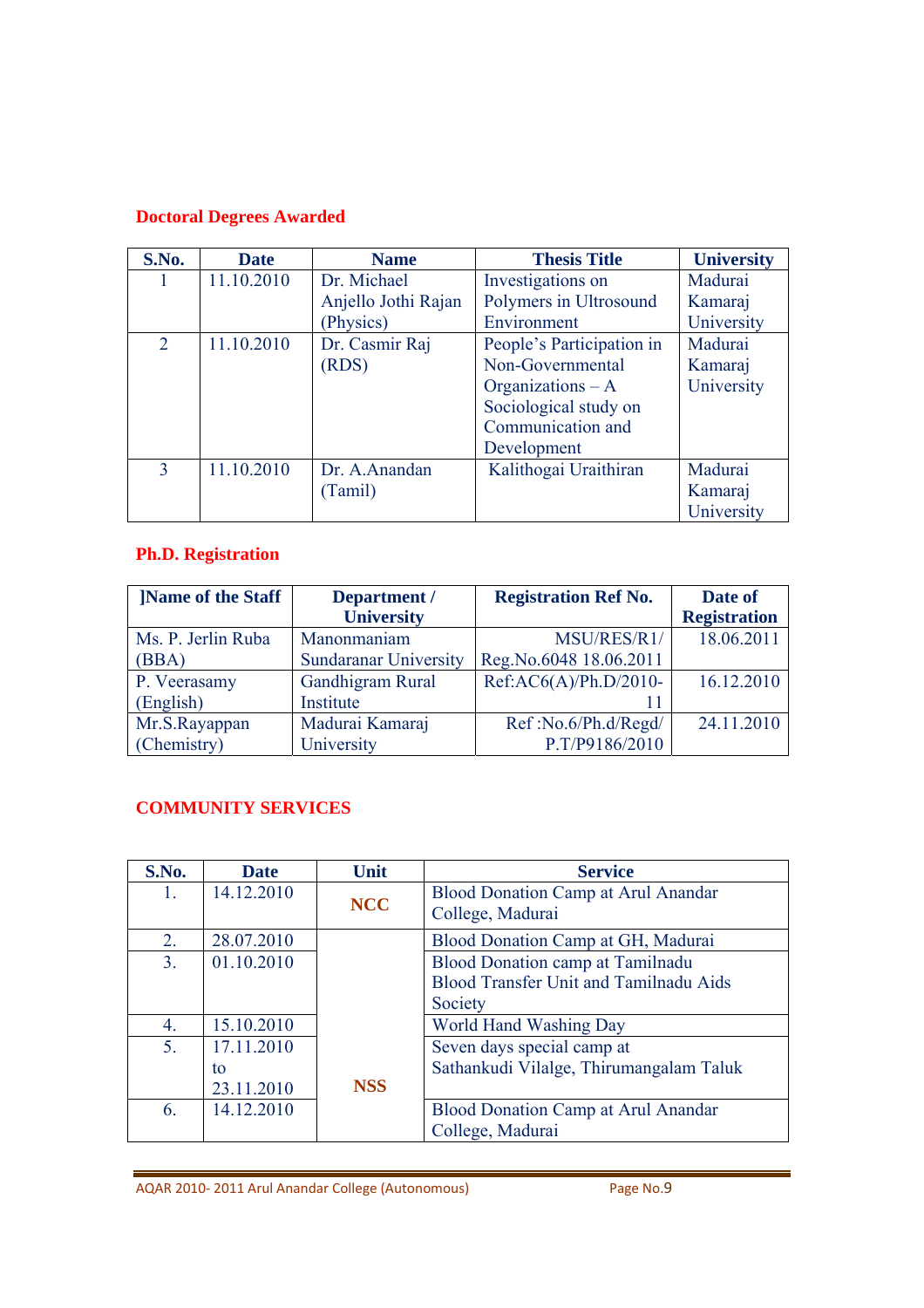| 7.  | 20.12.2010 |                                      | Special camp at Sathankudi village          |  |
|-----|------------|--------------------------------------|---------------------------------------------|--|
| 8.  | 21.12.2010 |                                      | Gifts for the poor at Christmas festival    |  |
|     |            |                                      |                                             |  |
| 9.  | 09.01.2011 | <b>NSS</b>                           | Seven days special camp at Thottappa        |  |
|     | to         |                                      | Naickanur Usilampattu                       |  |
|     | 15.01.2011 |                                      |                                             |  |
| 10. | 14.01.2011 |                                      | <b>Anti Liquor Awareness Rally</b>          |  |
| 11. | 16.03.2011 |                                      | Blood Donation Camp, Tamilnadu State Aids   |  |
|     |            |                                      | Control Society and State Blood Transfusion |  |
|     |            |                                      | Council                                     |  |
| 12. | 01.10.2010 |                                      | <b>Blood Donation Camp at Madurai</b>       |  |
| 13. | 05.10.2010 |                                      | Meenakshi Mission Hospital, Madurai         |  |
| 14. | 2009-10    |                                      | Blood Donation camp at Indiana Red          |  |
|     |            | <b>YRC</b><br>Cross Society, Madurai |                                             |  |
| 15. | 20.01.2011 | First Aid Training programme at      |                                             |  |
|     |            |                                      | <b>Arul Anandar College</b>                 |  |
| 16. | 01.12.2010 | NSS &                                | <b>World Aids Day</b>                       |  |
|     |            | <b>RRC</b>                           |                                             |  |
| 17. | 28.01.2011 |                                      | Road Safety Awareness Rally                 |  |
| 18. | 15.02.2011 | <b>ROTRACT</b>                       | ENT camp for school children                |  |
| 19. | 29.01.2011 |                                      | <b>Medical Camp</b>                         |  |
| 20. | 05.02.2011 | <b>ARISE</b>                         | <b>Educational camp</b>                     |  |
|     | to         |                                      |                                             |  |
|     | 12.02.2011 |                                      |                                             |  |

#### **TEACHERS AND OFFICERS NEWLY RECRUITED**

#### **New Officials**

- 1. Rev. Dr. Xavier Vedam S.J., Principal
- 2. Rev. Dr. A. Joseph, S.J., Vice Principal
- 3. Dr. M. Michael John Peter Controller of Examinations

#### **Newly appointed Teachers - Aided Courses**

#### **Management Staff**

- 1. Mr. S.Sebastian (Physics)
- 2. Ms. D. James Silvia (Physics)
- 3. Mr. A. John Bosco (RDS)
- 4. Mr. A. James (RDS)
- 5. Dr. S. Bala Krishnan (FDP Staff Philosophy)
- 6. Mr. G. Ayyappan (Mathematics)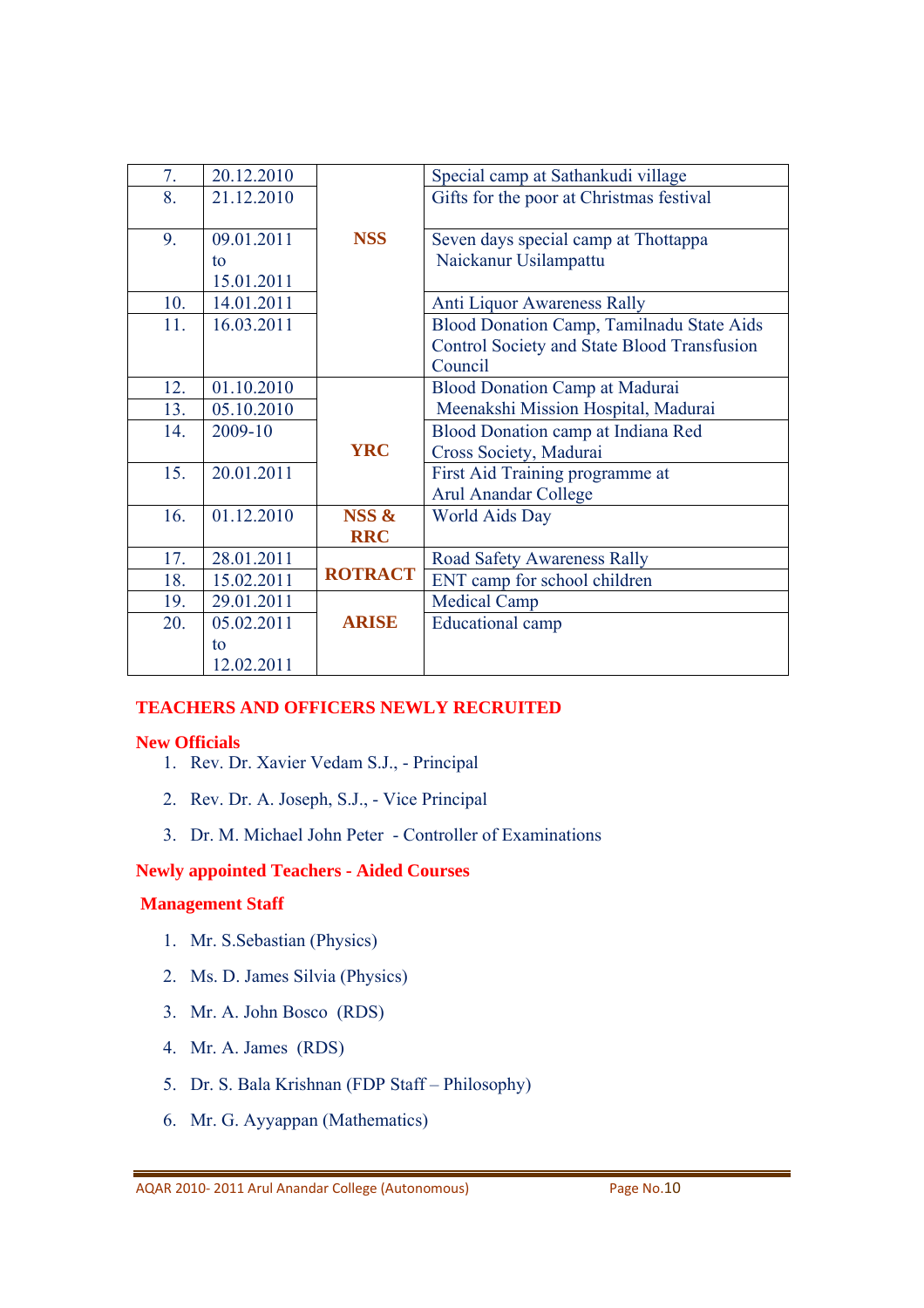#### **Self- financed Courses (Teaching Staff)**

- 1. Rev. Dr. S. Peter Xavier, S.J., (Commerce SFC)
- 2. Mrs. Ramakrishnan Deepa (English)
- 3. Ms. N. Sindhu (Mathematics)
- 4. Mrs. M. Padma Priya (Mathematics)
- 5. Mrs. T. Susma (BBA)
- 6. Mr. T. John Paul Antony (Information Technology & Management)
- 7. Mr. G. Arul Jegan (Information Technology & Management)
- 8. Ms. N. Nagasorna (Information Technology & Management)
- 9. Mr. A. Muthukumar (Physical Education)
- 10. Mrs. P. Sahaya Princy (Commerce)
- 11. Ms. V. Meenakshi (BBA)
- 12. Ms. D. Ranjitham (BBA)
- 13. Mr. P. Ramachandran (BBA)

### **Self-financed Courses (Non-Teaching Staff)**

- 1. Mr. M. Egambaram
- 2. Mr. P. Arul Prabu (System Maintenance Engineer)
- 3. Mr. P.Viswanathan (Programmer)
- 4. Mr. R. Thangamayan (Watchman)

# **Teaching – Non Teaching Staff ratio - (Regular)**

48 Teaching and 19 Non-Teaching Staff

# **Ratio = 2.5 : 1**

# **IMPROVEMENTS IN THE LIBRARY**

| <b>Books</b>                             | - Purchased 2000 books under various grants                                                                                                                            |
|------------------------------------------|------------------------------------------------------------------------------------------------------------------------------------------------------------------------|
| <b>Journals</b>                          | - The library has subscribed to 13 Journals                                                                                                                            |
| <b>Online E-Journals</b><br>and E-Books: | - Member of N-List UGC Library network<br>Programme. The feature of this programme is the<br>access to more than 2100 e-journals and 51000 e-books<br>through INFONET. |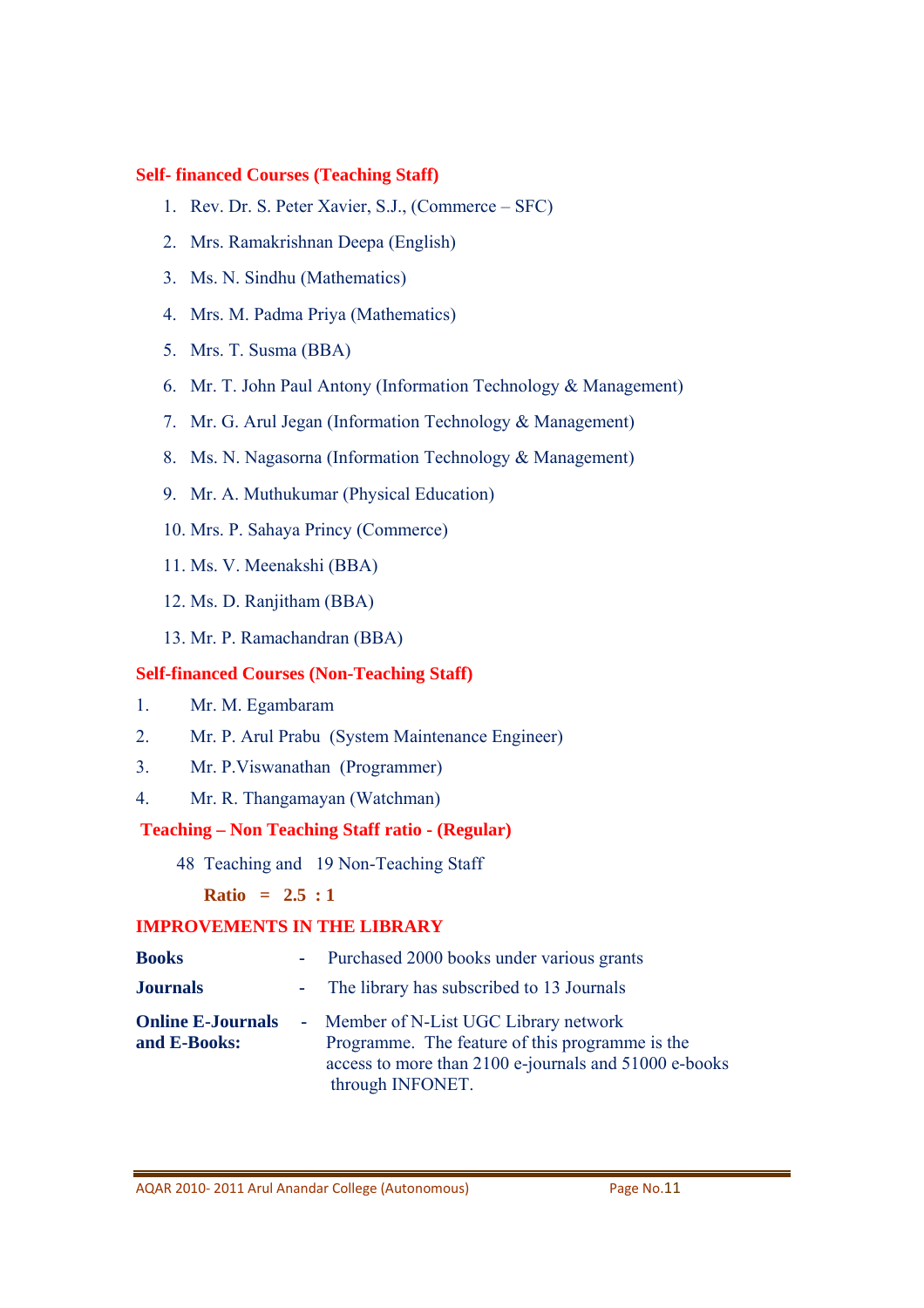# **Bar code Printer -** Purchased a new high speed bar code printer for Document circulations

#### **New Books / Journals subscribed and their value**

- New Books 2000
- New Journals 13
- Total value of books and journals Rs. 5,11,259/-

#### **Courses in which student assessment of teachers is introduced and action taken on Students' feedback.**

The students' assessment on teaching staff and the staff assessment on Officials were carried out by IQAC.

- Deputy Principal and Vice Principal have been assessed by the Staff Members
- 34 staff members (Management & Self- financed) were assessed by students.
- Copies of the assessment report were given to the Management and to the individual teacher. Principal and Deputy Principal met the staff individually, appreciated them for their positive points and encouraged them to focus on areas that need attention.

### **Unit Cost of Education**

| <b>Particulars</b>                 | Amount in (Rs) |
|------------------------------------|----------------|
| <b>Teaching Salary</b>             | 3,59,60,867.00 |
| <b>Fees Collection</b>             | 5,57,820.00    |
| <b>Autonomy Grant amount</b>       | 16,00,000.00   |
| <b>UGC Addl. Development Grant</b> | 12,50,000.00   |
| Total                              | 3,93,68,687.00 |

Total Number of students: = 960

Unit cost of Education is Rs. 41,009/-

AQAR 2010‐ 2011 Arul Anandar College (Autonomous) Page No.12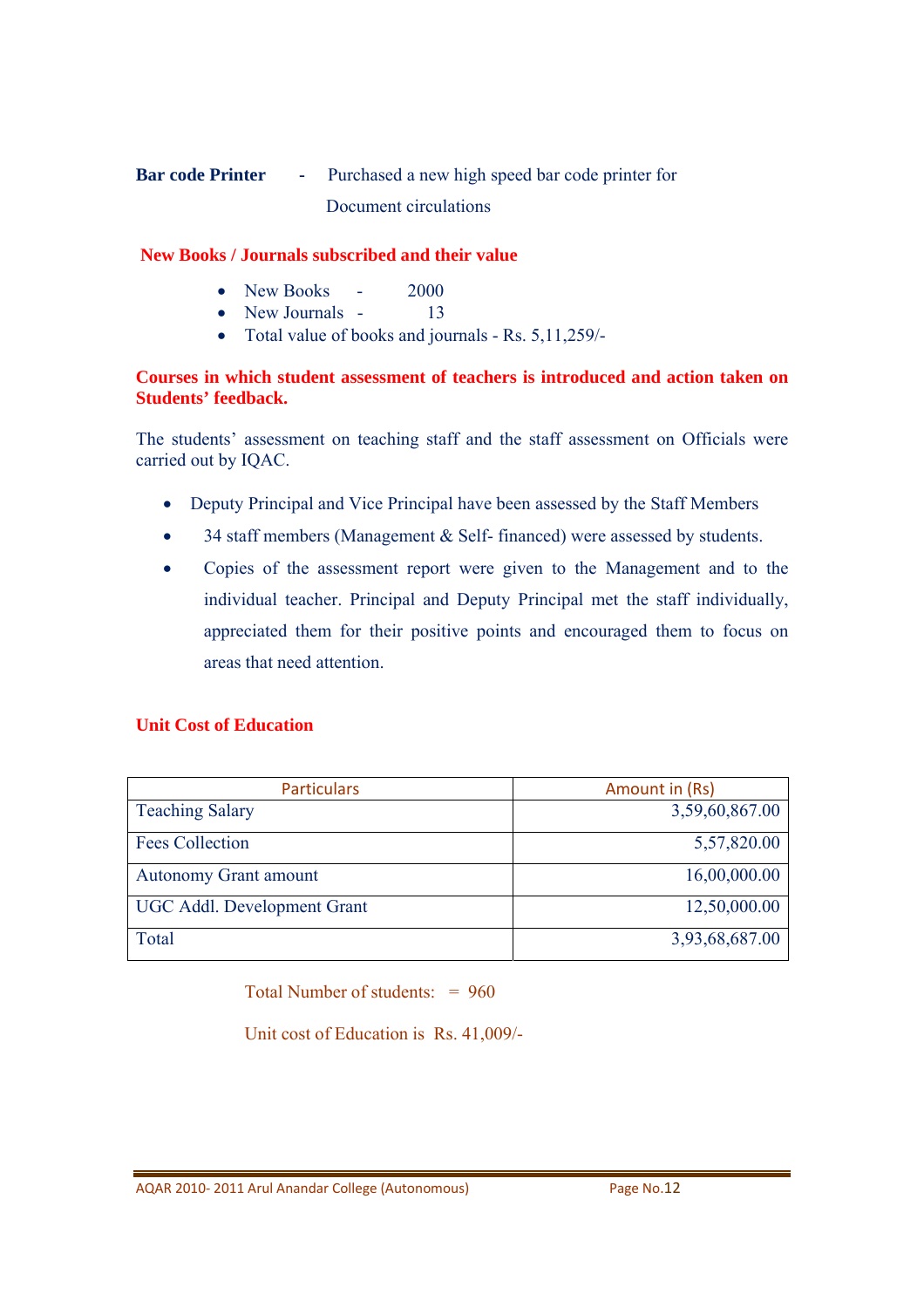#### **Computerization of administration and the process of admissions and examination, results, issue of certificates.**

Automation of the college office has been a priority area during the year 2010-11. As part of system creation, computer training was imparted to the office staff for different functions. With a view to increasing efficiency, all the functions of the office – registration, admission, fees collection, student attendance, publication of examination results and issue of mark statements and certificates have been computerized.

#### **Increase in the Infrastructural facilities**

- With regard to infrastructure facilities, extra class rooms were added and lab facilities for RDS, Physics and Chemistry were augmented. Audio visual lab was revamped and Air conditioned halls were created. Augmentation of water capacity with new bore wells and overhead tanks and 3 phase power supply. The Public Address system was updated and a new kiosk was opened.
- The Controller's office Infrastructure got a face lift with a Help Line Printer and a Canon Xerox Printer

#### **Technology Up gradation**

- MCA Lab has been equipped with the LCD Projector.
- To maintain the overall updates taken by the administration a main server has been installed.
- An academic Web server has been established.
- The application of barcode technology has been introduced in our library.
- Internet and intranet facilities were extended to all the departments.
- Oracle Based Data Base System was established in the office of the Controller of Examination.

#### **Computer and Internet Access and Training to Teachers and Students**

- Each department has been equipped with Internet connection.
- Browsing centre has been established with 20 units for students and 5 for the staff
- Students undergo Computer Literacy training in the Computer Lab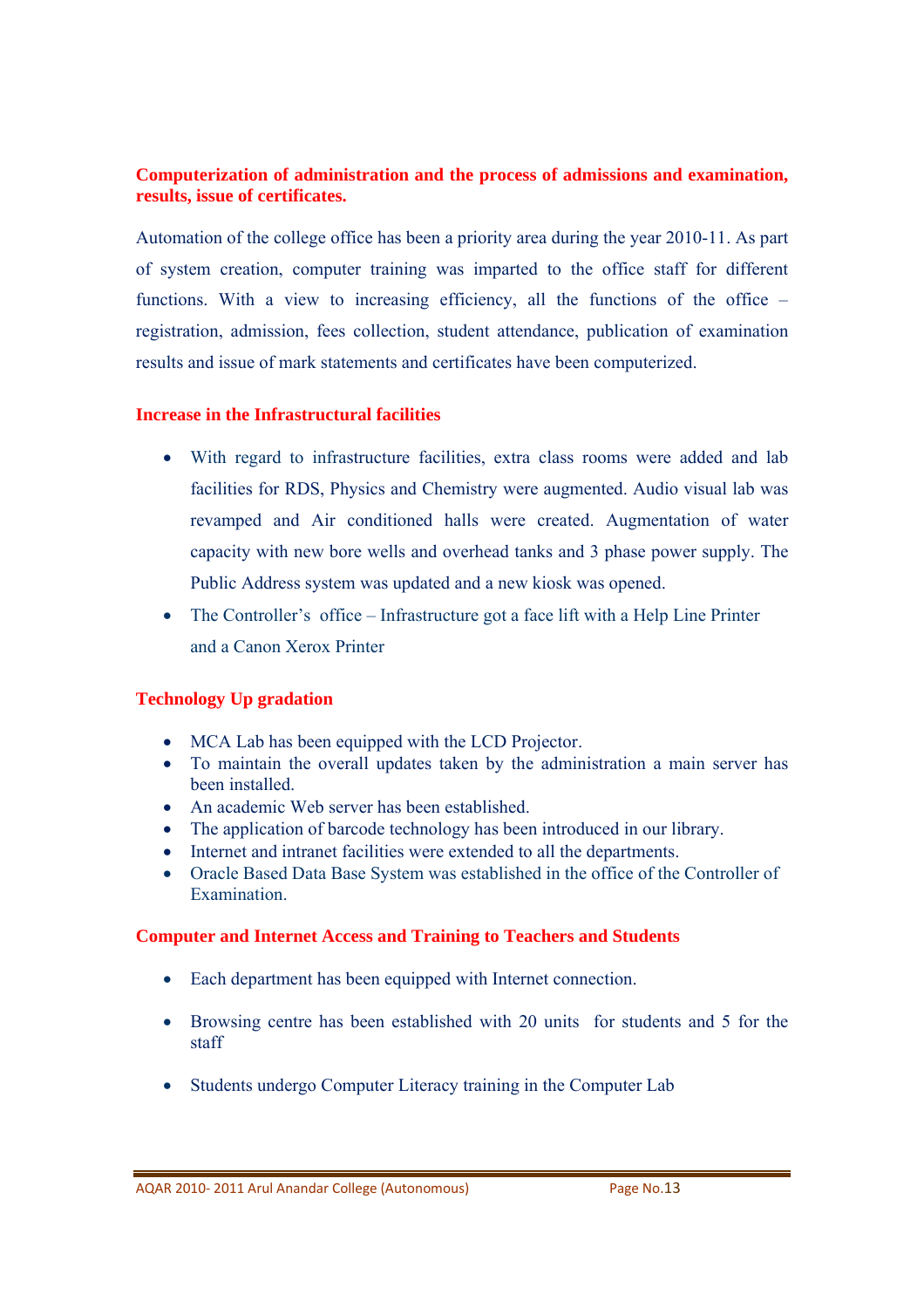#### **FINANCIAL AID TO STUDENTS**

| Prizes & Endowments      | Rs. $2,35,766/-$     |
|--------------------------|----------------------|
| <b>Students Aid Fund</b> | $\text{Rs. } 2900/-$ |

#### **Scholarship for the physically challenged:**

The following seven students have been given Rs.30,000/- (Rupees Thirty thousand) under the category of the Physically Challenged.

| $\mathbf{1}$     | Mr. Bino Nirmal       |          | $Rs. 6000/-$ |
|------------------|-----------------------|----------|--------------|
| $\overline{2}$ . | Mr. V. Madhu Suthanan |          | Rs. 5000/-   |
| 3.               | Mr. Joseph Diaz       |          | Rs. 5000/-   |
| $\overline{4}$ . | Ms. N. Mala Devi      | $\equiv$ | $Rs. 5000/-$ |
| 5.               | Ms. M. Jeya Geetha    |          | Rs. 3000/-   |
| 6.               | Mr. C. Mathan Kumar   |          | Rs. 3000/-   |
| 7 <sup>7</sup>   | Ms. M. Vijayalakshmi  |          | Rs. 3000/-   |

#### **ACTIVITIES AND SUPPORT FROM THE ALUMNI ASSOCIATION**

• The Jesuit Alumni Association in Tamil Nadu (JAAT) EC Meeting was held at the Chamber of Commerce Auditorium, Madurai on  $31<sup>st</sup>$  October 2010. The theme of the meeting was "Charity Unbound – Mother Theresa". St. Mary's Hr. Sec. School Alumni Association, Madurai, played the host. Rev. Fr. Peter Xavier S.J., Mr.Duraisingam, Mr. Joseph Xavier Raja and Mr. Robert Dhiliban attended the meeting. Rev. Fr. Peter Xavier S.J., Director AACAA, represented the Association in the JAAT National Congress held at Pune in February 2011.

The  $32<sup>nd</sup>$  Graduation Day was held on  $3<sup>rd</sup>$  February 2011. The Alumni Association presented the new graduates with a file and an Alumni Address Book in CD form. The association also hosted dinner to all staff members and high tea to the new graduates and their guests.

• The Computer Course for Rural Girls (CCRG) is sponsored by Arul Anandar College of Alumni Association. This year two students took up the Desk Top Publishing Course and have successfully completed. The students were also trained in communication skills and other office transactions. Lectures on social awareness were also given.

• The association extended financial help to thirty deserving poor students in the form of scholarships.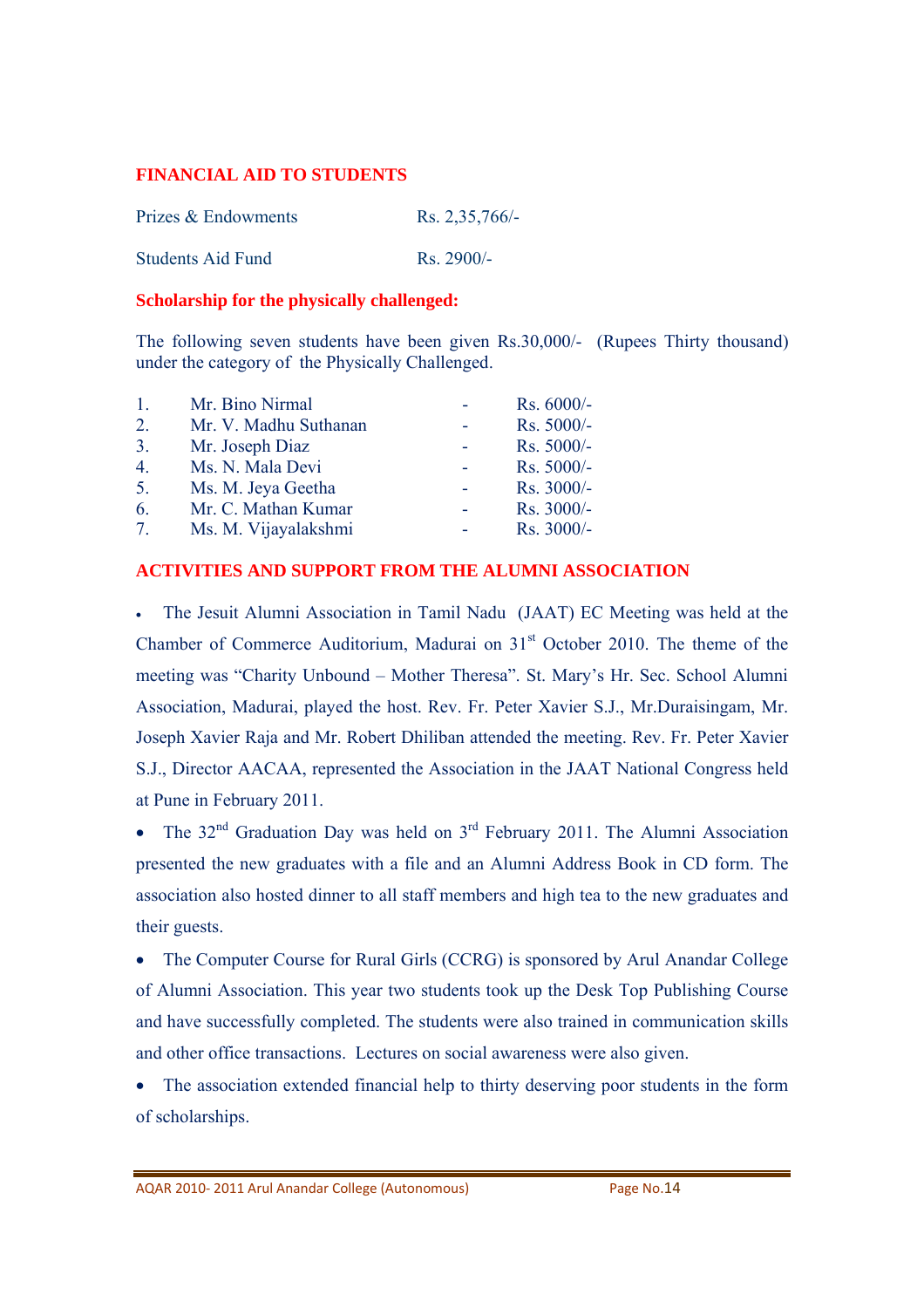#### **ACTIVITIES AND SUPPORT FROM THE PARENT-TEACHER ASSOCIATION**

PTA meetings were a source of support and strength for the institution. Department wise meetings were organized for the III UG  $\&$  II PG on 6<sup>th</sup> August 2010, for II UG students on 27<sup>th</sup> August and I UG & PG on  $18<sup>th</sup>$  December 2010. Parents came in full strength and met the head and faculty members. After a general briefing on the dynamics of the college, in a one on one meeting, parents freely interacted with the faculty regarding their wards. Attendance, discipline, use of mobiles on the campus, academic achievement, student progression, financial support, career guidance, placement and future orientation were the areas of interaction. Parents made suggestions for the further development of the college. At the end, all the parents and teachers had a common meeting in the auditorium with the college officials. All the parents were provided lunch and refreshments.

#### **HEALTH SERVICES**

The Health Care Centre is situated in the campus of Arul Anandar Colelge, Karumathur. The Jesuit Management takes care of this centre. The centre takes care of the students, staff and non-teaching staff when they are ill. It reaches to everyone who belongs to this college free of cost. It is open from 11 am to 2 pm. All sorts of minor illnesses are attended to and first aid is given here.

#### **PERFORMANCE IN SPORTS ACTIVITIES**

The Physical Education department has organized competitions, training, coaching of sports activities for the students. The department has also coordinated students' participation in the inter-university and State level Sports and Tournaments.

The Physical Education department organized the State level Inter-Collegiate Rev.Fr.C.Montaud S.J., Hockey Tournament on 19<sup>th</sup> August 2010 and Rev.Fr.I.Prince, S.J., Memorial State Level Intercollegiate Football Tournament on 25th August 2010 for men and women.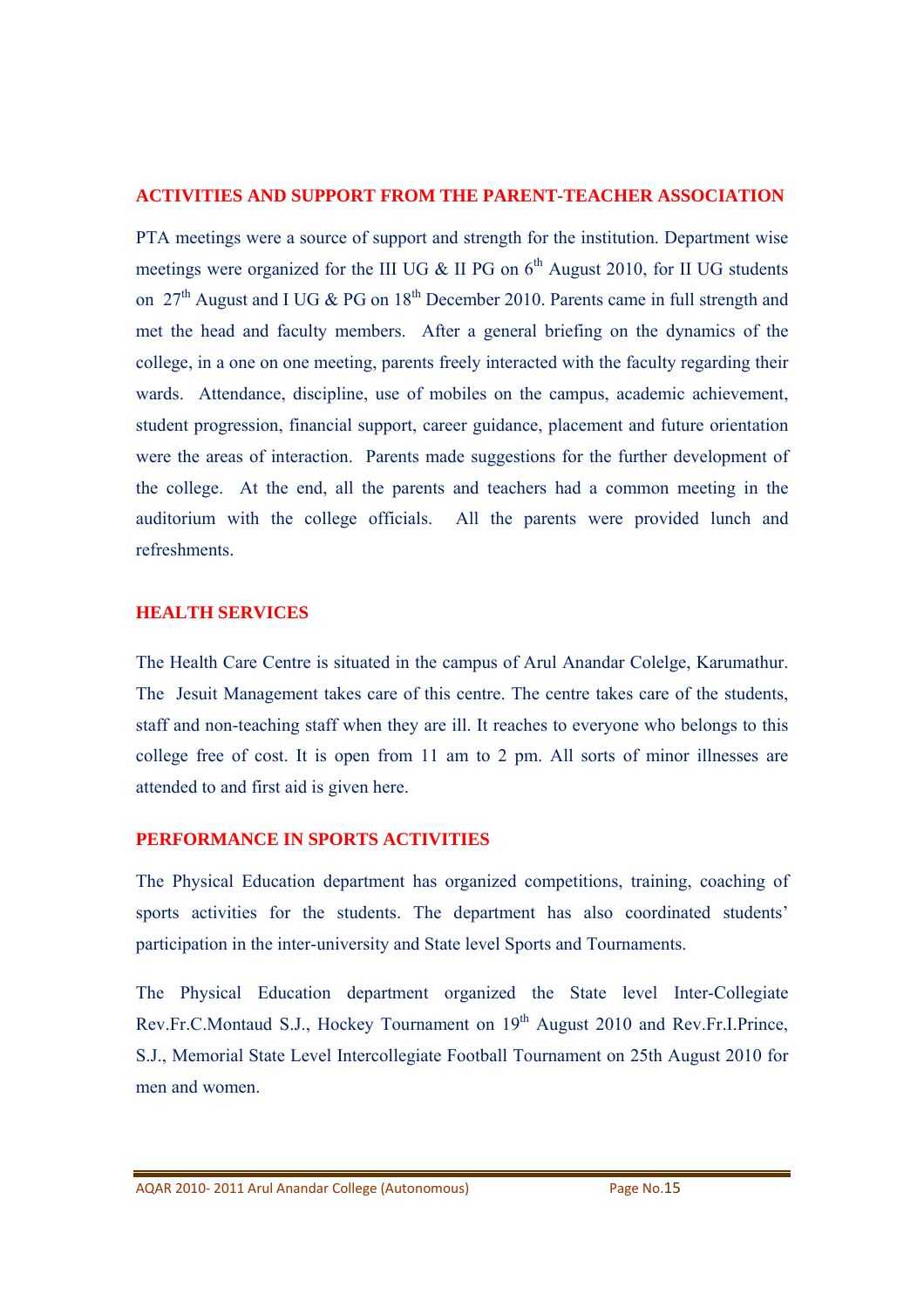| <b>UNIVERSITY BLUES</b>                 | <b>GAMES</b>     |
|-----------------------------------------|------------------|
| 1 Mr. S. Arun (10 EC 2119)              | <b>Foot Ball</b> |
| 2. Mr. F. Penanstan Xavier (08 IT 3347) | Foot Ball        |
| 3. Ms. P. Vallava Rani (08PE 3520)      | Hand Ball        |
| 4. Ms. K. Vanitha (08PE 3521)           | Hand Ball        |
| 5. Ms. K. Priyanga (10 PE 3516)         | Hand Ball        |
| 6. Mr. P. Karthik (III Eco)             | <b>Foot Ball</b> |

#### **Madurai Kamaraj University Inter Zone Representation**

| S.No. | Event              | <b>Students</b> |
|-------|--------------------|-----------------|
|       | Foot Ball          |                 |
| 2     | <b>Volley Ball</b> | ◠               |
| 2     | Badminton          |                 |
| 4     | Kabaddi            |                 |
|       | <b>Basket Ball</b> |                 |

# **MADURAI KAMARAJ UNIVERSITY**

### **C' ZONE TOURNAMENTS**

- Winners in Basket Ball, Foot Ball, Hockey, Badminton
- Runners in Volley Ball, Badminton, Kabaddi
- $\bullet$  III Place Hand ball (W)

### **CHESS**

- Mr. F. Arul Paul Raj (08 MA 1406) III Place
- Mr. D. Antony Raj (08 MA 1404) IV Place
- Mr. L. Liyander (10 RD 1613) V Place

### **ATHLETICS**

Ms. P. Vallava aRani – II Place – Javelin Throw

Ms. K. Revathi - III Place – 800 mts  $& 1500$  Mts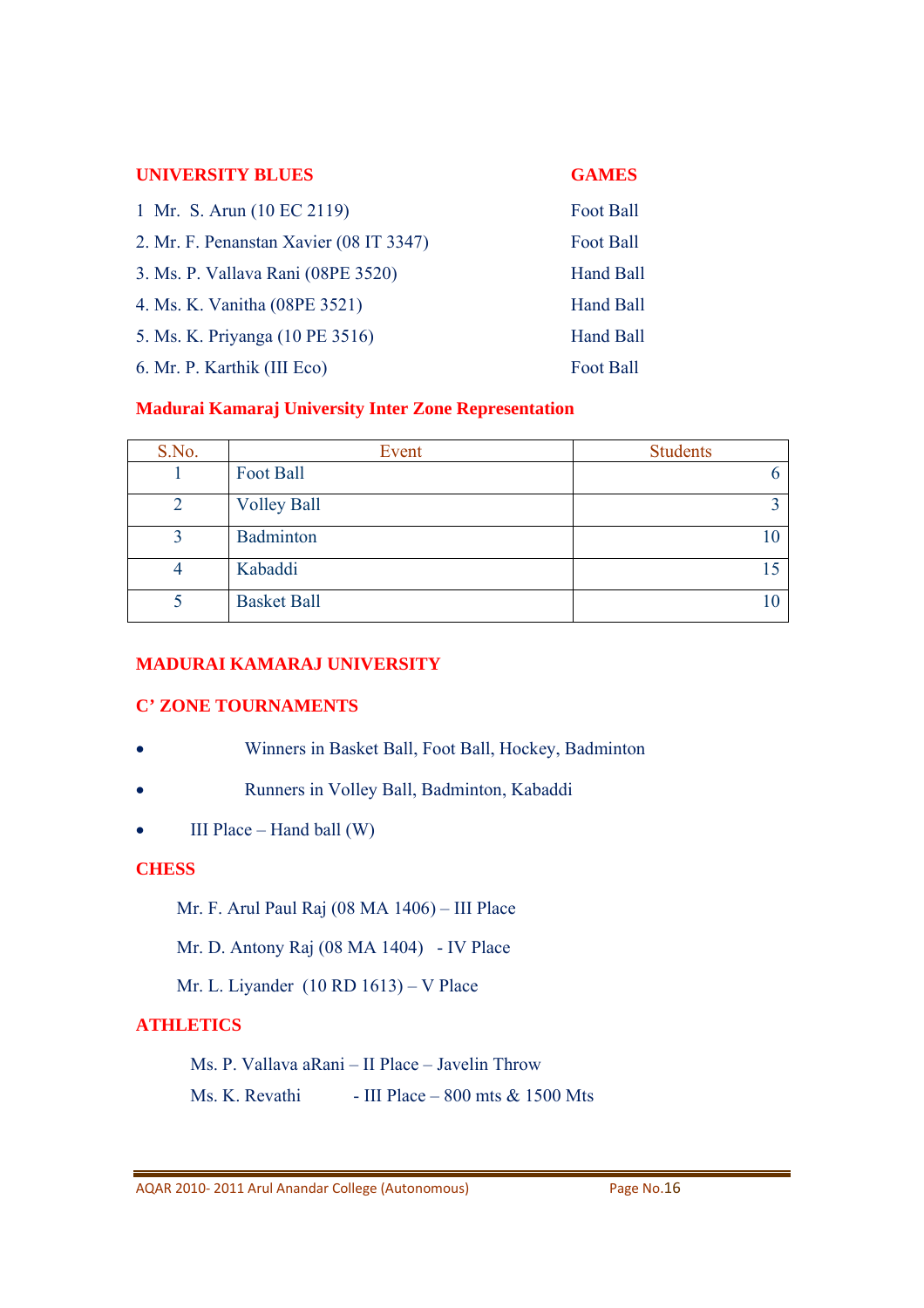#### **CHAMPION TROPHY**

| Foot Ball (Men)              | - Winners |
|------------------------------|-----------|
| Handball (Women) - III Place |           |

#### **OPEN TOURNAMENTS**

| Hockey     |                 | South Indian Level - Khajamian Trophy, Trichy - IV place |
|------------|-----------------|----------------------------------------------------------|
| Kabaddi    |                 | Lucky Star Trophy, Maduri - Winner                       |
| Volleyball | <b>Contract</b> | Chellampati Block Rural Tournament by SDAT - Winner      |
| Football   | $\sim$          | Sattur Junior Football Club Trophy - III Place           |

# **ACHIEVEMENTS/AWARDS IN SPORTS 2010-11**

| S.No.          | Department   | Name                            | Achievement/Award          |
|----------------|--------------|---------------------------------|----------------------------|
| 1.             | Physical     | Mr. S. Vinoth Raj               | Winner in 'C'zone at MKU   |
|                | Education    |                                 | in Football                |
| 2.             | <b>Maths</b> | Mr. F. Arul Paulraj - III Place | Represented MKU in South   |
|                | <b>Maths</b> | Mr. D. Anthony Raj - IV Place   | Zone,                      |
|                | <b>RDS</b>   | Mr. L. Liyandar - V Place       | <b>Chess Tournament.</b>   |
| 3 <sub>1</sub> | Physical     | Ms. P. Vallavarani              | Represented MKU in         |
|                | Education    | Javelin throw - I Place         | <b>Athletic Tournament</b> |
| 4.             | Physical     | Ms. K. Revathi                  | Represented MKU in         |
|                | Education    | 800 -Meters III place           | <b>Athletic Tournament</b> |
|                |              | 1500 - Meters Race - II Place   |                            |
| 5.             | Physical     | Mr. P. Rajkumar                 | <b>Represented Hockey</b>  |
|                | Education    | Mr. D. Rajiv Gandhi             | ournament for Khajamian    |
|                | (SFC)        |                                 | Trophy at Jamal Mohamed    |
|                |              |                                 | College, Trichy            |
| 6.             | Physical     | Mr. P. Gowtham                  | Zonal Tournament at MKU -  |
|                | Education    | Mr. S. Arun Dinesh Raj          | <b>Basketball</b>          |
|                |              | Mr. G. Satheesh Kumar           |                            |
| 7.             | Mathematics  | Mr. V. Tamilalagan              | III place in Long Jump in  |
|                |              |                                 | <b>MKU Athletic Meet</b>   |
| 8.             | Physical     | Ms. P. Vallavarani              | South West Zone - Handball |
|                | Education    | Ms. K. Priyanka                 |                            |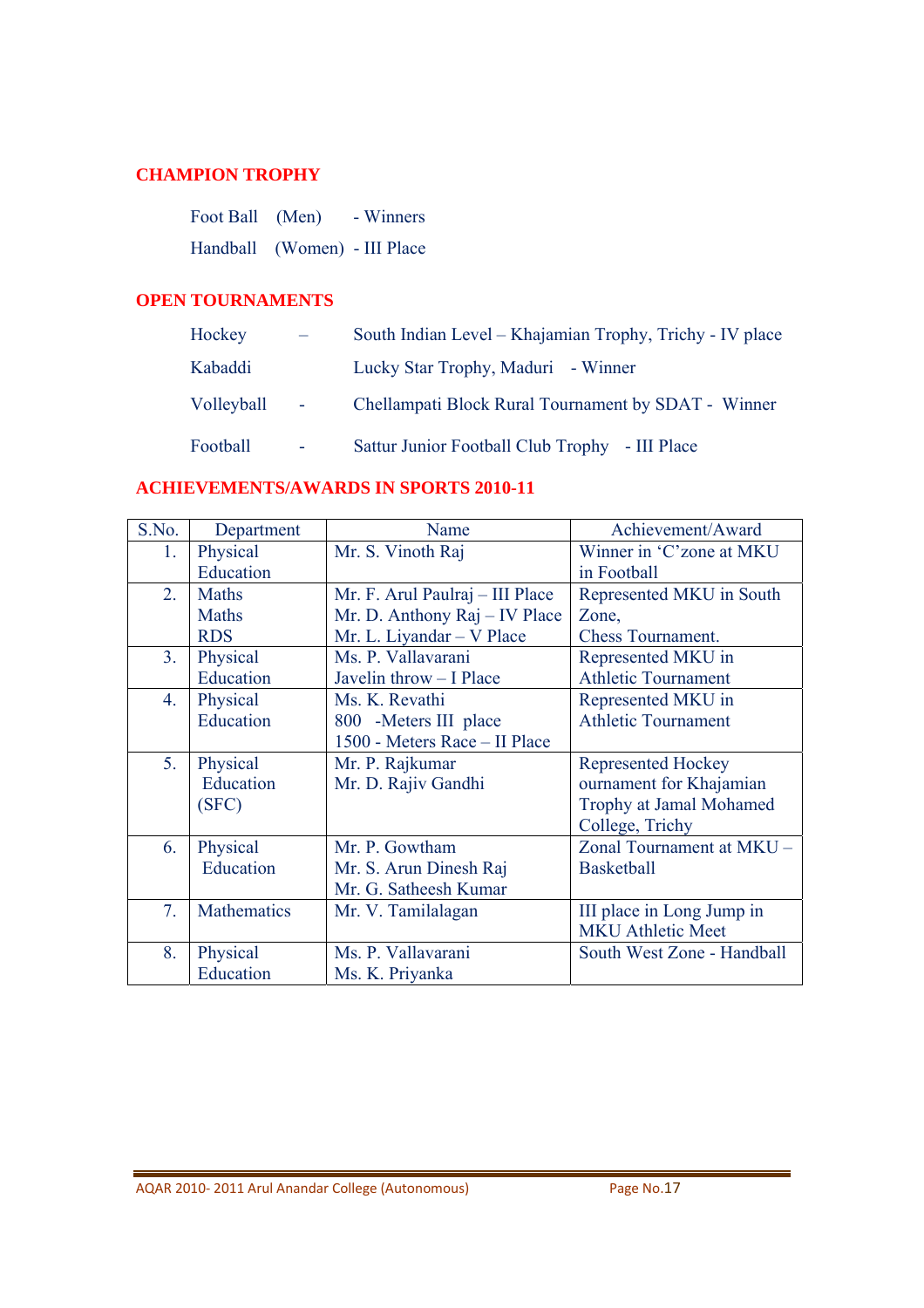# **Incentives to outstanding sportspersons**

Fees concession was given to six outstanding and poor sportsmen and women.

| S.No.          | Department                | Name                   | Amount (Rupees) |
|----------------|---------------------------|------------------------|-----------------|
|                | Economics                 | Mr. S. Arun            | 2000.00         |
| $\overline{2}$ | IT & M                    | Mr. F. Penastan Xavier | 1000.00         |
| 3              | <b>Physical Education</b> | Ms. P. Vallava Rani    | 1000.00         |
| 4              | <b>Physical Education</b> | Ms. K. Vanitha         | 1000.00         |
| 5              | <b>Physical Education</b> | Ms. K. Priyanka        | 1000.00         |
| 6              | <b>Physical Education</b> | Mr. O. Rajiv Gandhi    | 2000.00         |

# **STUDENT ACHIEVEMENTS/AWARDS**

| S.<br>No.        | Depart<br>ment | Date                           | Name                                              | Achievement/Award                                                                                                                                   |
|------------------|----------------|--------------------------------|---------------------------------------------------|-----------------------------------------------------------------------------------------------------------------------------------------------------|
| 1.               | Chemistry      | 29.09.2010                     | Mr. M. Murugapandi<br>Mr. A. Maria Joseph         | I Prize in State Level Seminar at<br>Thiagarajar College, Madurai                                                                                   |
| $\overline{2}$ . | Tamil          | 08.04.2011                     | Mr. K.Ramesh Kumar                                | I Prize in Kavithai Competition,<br>"Chattam Oru Iruttaraiya?<br>Savathu than Pen Nilaiya?                                                          |
| 3.               |                | 17.07.2010                     | Mr. E. Leonold Christ<br>Raj &<br>Mr. K. Premnath | <b>Blossom XX Rotaract District</b><br>Assembly.                                                                                                    |
| $\overline{4}$ . |                | 11.07.2010                     | Ms. R. Johnsi Rani                                | Swami Vivekananda Award for<br><b>Education and Sports</b>                                                                                          |
| 5.               | <b>BBA</b>     | 03.09.2010<br>to<br>05.09.2010 | Mr. K. Premnath                                   | District RYLA for Rotaract 2010<br>at Kanyakumari                                                                                                   |
| 6.               |                | 19.09.2010                     | Mr. E. Leonold Christ<br>Raj                      | Brass stacks 2k10 One day<br><b>District Leadership Programme</b>                                                                                   |
| 7.               |                | 09.09.2010                     | Mr. J. Gowtham                                    | Pre-Republic Day Parade Camp                                                                                                                        |
| 8.               |                | 23.09.2010                     | Mr. Vignesh                                       | National Conference on Green<br>Business: Opportunities and<br>Challenges at Kodaikanal<br><b>Christian College</b><br>Paper: Web Marketing         |
| 9.               |                | 23.09.2010                     | Mr. Pounraj                                       | National Conference on Green<br>Business: Opportunities and<br>Challenges at Kodaikanal<br><b>Christian College</b><br>Paper: Green Cloud Computing |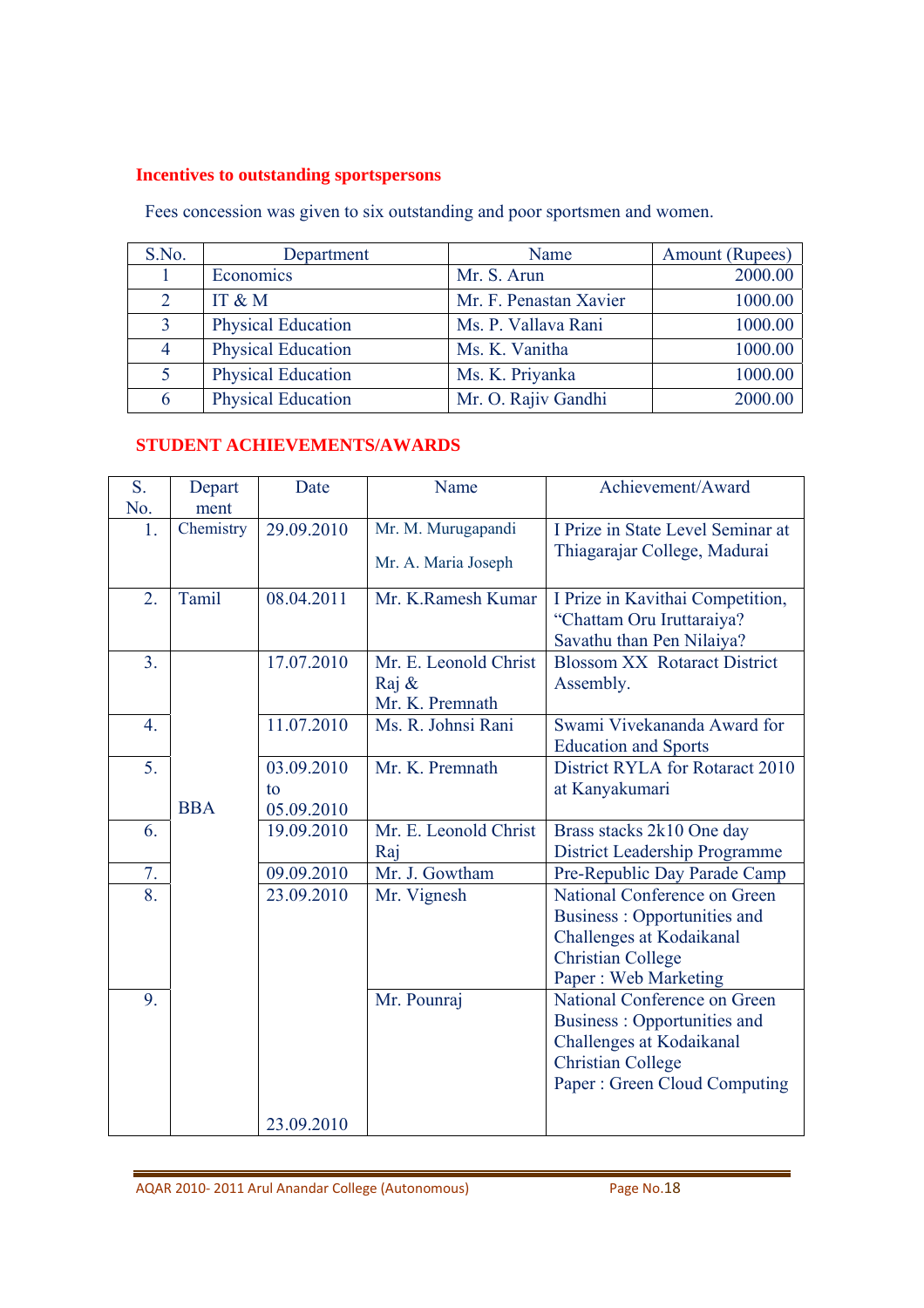| 10. |            |            | Mr. Mari Raj          | National Conference on Green            |
|-----|------------|------------|-----------------------|-----------------------------------------|
|     |            |            |                       | Business: Opportunities and             |
|     |            |            |                       | Challenges at Kodaikanal                |
|     |            |            |                       | <b>Christian College</b>                |
|     |            |            |                       | Paper : Corporate Social                |
|     |            |            |                       |                                         |
|     |            |            |                       | Responsibility towards Ecology          |
| 11  |            |            | Mr. Vigneshwarar      | <b>International Conference on</b>      |
|     |            |            |                       | Global Marketing strategies &           |
|     |            | 08.10.2010 |                       | Practices at Nehru Institute of         |
|     |            | to         |                       | Management Studies,                     |
|     |            | 09.10.2010 |                       | Coimbatore                              |
|     | <b>BBA</b> |            |                       | <b>Paper: Global Pricing Strategies</b> |
| 12. |            |            | Mr. S. Ganapathi      | <b>International Conference on</b>      |
|     |            |            |                       |                                         |
|     |            |            | Mani Raja             | Global Marketing Strategies &           |
| 13. |            |            | Mr. P. Pounraj        | Practices at Nehru Institute of         |
|     |            |            |                       | Management Studies,                     |
|     |            |            |                       | Coimbatore                              |
|     |            |            |                       | <b>Paper: Internet Marketing</b>        |
| 14. |            | 27.09.2010 | Ms. M. Sumithra       | <b>MKU-Best NSS Volunteers</b>          |
|     |            |            |                       | Award                                   |
| 15. | IT & M     | 27.09.2010 | Mr. T. Joshuva        | <b>MKU-Best NSS Volunteers</b>          |
|     |            |            |                       |                                         |
|     |            |            |                       | Award                                   |
| 16. |            |            | Mr. S. Ganapathy      | <b>International Conference on</b>      |
|     |            |            | Mari Raja             | "Globalization and Consumer             |
|     |            |            |                       | Protection" at Kalasalingam             |
|     |            |            |                       | University, Krishankoil                 |
|     |            |            |                       | Paper : consumer Protection &           |
|     |            | 28.01.2011 |                       | <b>Financial Literacy</b>               |
| 17. | <b>BBA</b> | $\&$       | Mr. P. Pounraj        | <b>International Conference on</b>      |
|     |            | 29.01.2011 |                       | "Globalization and Consumer             |
|     |            |            |                       |                                         |
|     |            |            |                       | Protection" at Kalasalingam             |
|     |            |            |                       | University, Krishankoil                 |
|     |            |            |                       | Paper: Role of Customer                 |
|     |            |            |                       | <b>Relationship Management</b>          |
| 18. |            | 08.02.2011 | Mr. D. Satheesh       | Tamilnadu State NSS Award               |
|     |            |            | Kumar                 | 2008-2009 at Collegiate                 |
|     |            |            |                       | Education, Chennai.                     |
| 19. | <b>BBA</b> | 18.02.2011 | Ms. S. Sivakami       | Antaroeraba 2011 at Thiagarajar         |
|     |            |            |                       |                                         |
|     |            |            |                       | School of Management, Madurai           |
| 20. | <b>NCC</b> | Dec 2010   | Cdt. Raja             | Adventure course at Nehru               |
|     |            |            |                       | Institute of Mountaineering             |
|     |            |            |                       | Uttarakhand                             |
| 21. | <b>BBA</b> | 01.03.2011 | Mr. E. Renold         | <b>Elocution Competition</b>            |
|     |            |            | Christ Raj            | Consumer Festival 2010-2011             |
| 22. | <b>NCC</b> | 21.03.2011 | Ma. L. Nivedha        | Award of TN Government                  |
|     |            |            |                       |                                         |
|     |            |            | Mr. L. Edward Jesuraj | Scholarship to NCC Cadets               |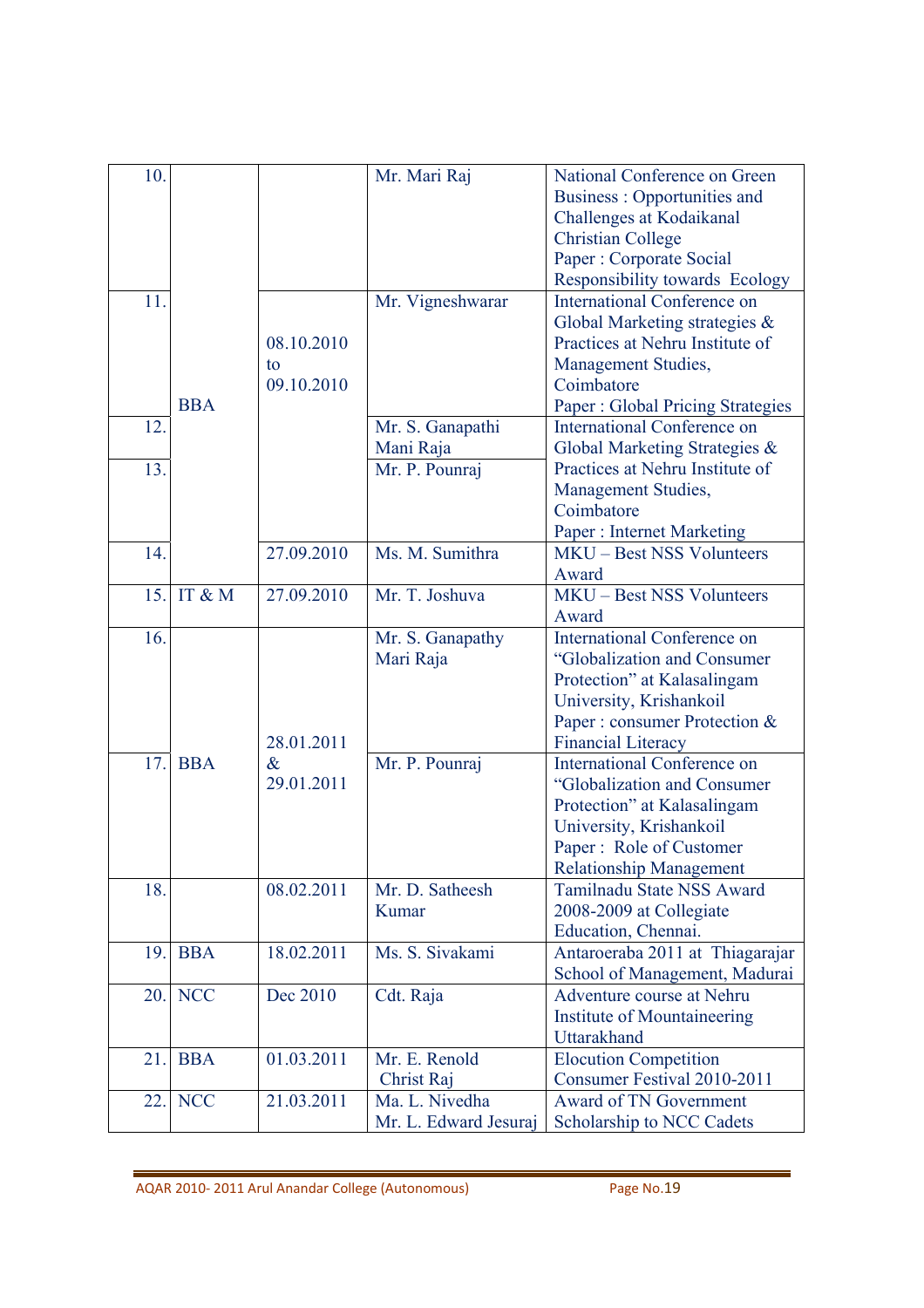# **PLACEMENT SERVICES PROVIDED TO STUDENTS**

| S.No. | Date       | Firm                                     | Appoint |
|-------|------------|------------------------------------------|---------|
|       |            |                                          | ments   |
| 1.    | 22.06.2010 | Suguna Poultry Farms, Udumalpet          | 16      |
| 2.    | 22.07.2010 | Indian Association for Savings & Credits |         |
|       |            | Coimbatore                               |         |
| 3.    | 22.10.2010 | TN. Petro Products, Chennai              | 4       |
| 4.    | 22.12.2010 | Indiajen, Hyderabad                      | 15      |
| 5.    | 09.03.2011 | TATA Johnson, Chennai                    | 42      |
| 6.    | 29.03.2011 | Suguna Poultry Farms, Udumalpet          | 36      |
| 7.    | 29.03.2011 | Shriram Life Insurance                   | 12      |
| 8.    | 11.04.2011 | Cavinkare, Chennai                       | 9       |
| 9.    | 11.04.2011 | TACED, Madurai                           | 8       |

### **Placement Cell Activities 2010-11 – Soft Skill Training Programme for Final year Students**

| S.No.         | Date       | <b>No.of Students</b><br>Participated | Institution Name &<br>Type of Training                    |
|---------------|------------|---------------------------------------|-----------------------------------------------------------|
|               | 14.12.2010 | 70                                    | Vaelai Institute, Maduri,<br>Multimedia                   |
| $\mathcal{D}$ | 21.03.2011 | 85                                    | National Institute of banking<br><b>Job Opportunities</b> |
| $\mathbf{3}$  | 22.03.2011 | 46                                    | Dr. Suriyarajan, Madurai<br>Soft Skill Development        |
|               | 23.03.2011 | 70                                    | Ms. Jeyanthi, AAC, Madurai<br>Soft Skill Development      |
| 5             | 24.03.2011 | 85                                    | Apollo Computers, Madurai<br>Jobs in Software.            |

# **WOMEN'S STUDIES CENTRE ACTIVITIES 2010-2011**

| S.No.          | Date         | Particulars                                             |
|----------------|--------------|---------------------------------------------------------|
| T              | 30.07.2010   | Guest Lecture on Mental Health for Women                |
| 2              | 04.08.2010   | Workshop on Gender Sensitization                        |
| $\overline{3}$ | 18.08.2010   | <b>Breast Feeding Awareness programme</b>               |
| 4              | 14.09.2010 & | Awareness Program on Yoga Practice                      |
|                | 15.09.2010   |                                                         |
| 5              | 30.09.2010   | Awareness Program on Women in Media                     |
| 6              | 03.12.2010   | Special Lecture on Mother Teresa                        |
| 7              | 14.12.2010   | Guest Lecture on Women's Rights are Human Rights        |
| 8              | 11.02.2011   | State Level Seminar on Issues and Challenges of Working |
|                |              | Women in the Present Scenario                           |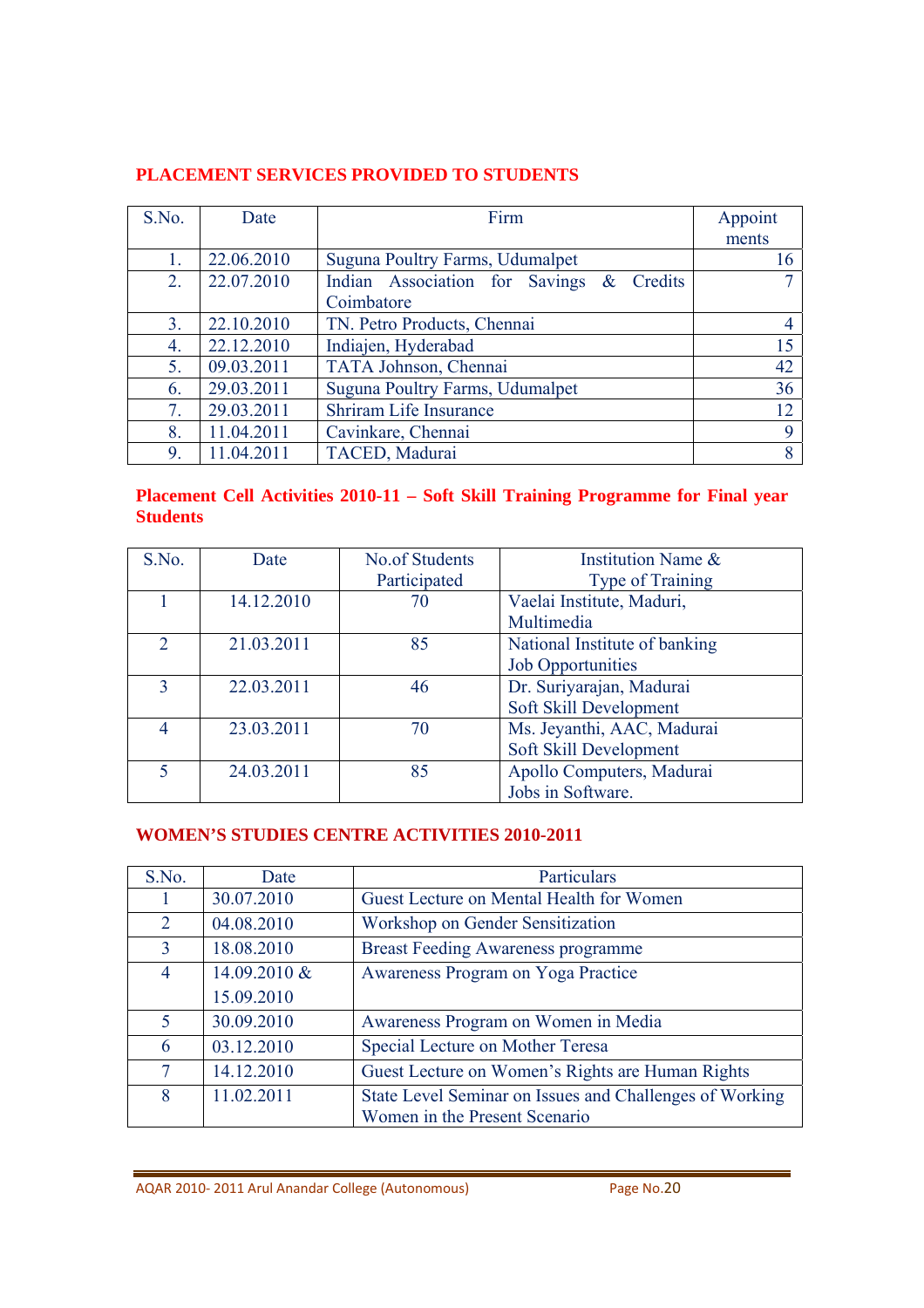#### **STUDENTS SUPPORT SERVICE**

• A Management Health Care Scheme was operated to identify students who needed noon meals and they were provided meals in the hostel

#### **HEALTHY PRACTICES OF THE INSTITUTION**

- Institutional Goals Lab to Land College Village net working 100% PT Attendance
- Pedagogical requirements Power Points Preparation of Course material, Use of LCD, - Zero failures, Increase the percentage of Higher level achievements Unit tests – Comprehensive understanding of philosophy- an objective type written exam and panel for oral exams in all the major papers of the degree course. – Free use of internet for all the students on all working days.
- Global concerns Soft skills Communication skills and placement training for employability
- Local contact WSC Consumer club Vincent-de Paul society, ARISE
- Nature of Learners Slow learners, average learners remedial programmes, Fast learners – Additional Reading materials, Website visits
- Financial assistance Scholarship Students aid
- Competencies of staff staff tour, family get together, Acting as resource persons, faculty seminars, Paper presentation, Awards of Excellence
- Governance requirements Response decentralization Responsibilities are shared - system creation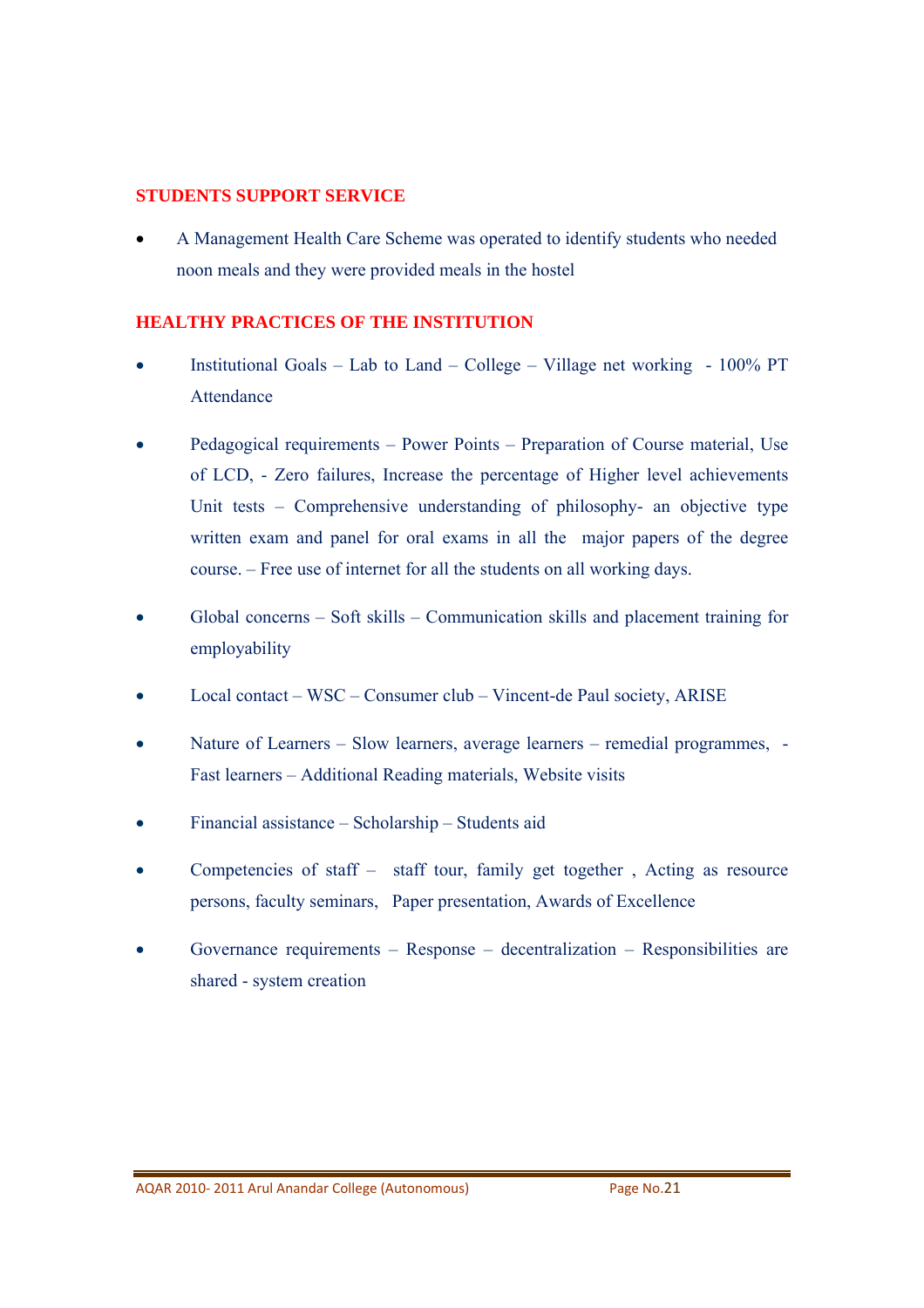#### **AWARDS OF EXCELLENCE**

The college is alert to register and recognize performers and their contribution to the growth and development of the institution in general and to students in particular. In this connection the Institution of Awards of Excellence serves as a quality bench mark. Members of the staff both teaching and non teaching and students who have excelled themselves in various domains are awarded a cash prize and certificate on the College day.

| Fr. Rajanayagam S.J., Award           |                                          |
|---------------------------------------|------------------------------------------|
|                                       |                                          |
| (Rs.1500/-) Cash and a Certificate    | Best Teacher (Aided)                     |
| Fr. Chacho Valiavettil S.J., Award    |                                          |
| $(Rs. 1500/-)$ cash and a certificate |                                          |
| Fr. V.M. Gnanapragasam S.J., Award    |                                          |
| (Rs. 1500/- Cash and a Certificate)   | <b>Award for Research and Projects</b>   |
| Fr. J.L.Gnanarethinam S.J., Award     | Dr. A. Shanmugaraju (Physics)            |
| (Rs. 1500/- Cash and a Certificate)   | <b>Award for Publications</b>            |
|                                       |                                          |
| Fr. Andrew Thekkekara S.J. Award      | Mr. P. Andrews Kennedy (NSS)             |
| (Rs.1500/- Cash and a Certificate)    | Award of Excellence for Extension        |
| Fr. K.C. George S.J., Award           | Mr. Armugam                              |
| (Rs.1500/- Cash and a Certificate)    | <b>Best Non-Teaching Staff</b>           |
| Fr. Leo Correya S.J., Award           | Mr. K. Moorthi (Aided) &                 |
| (Rs. 1000/- Cash and a Certificate)   | Ms. A. Jomeena (SFC)                     |
|                                       | Most outstanding UG Final year student   |
| Fr. Jeyapathy S.J., Award             |                                          |
| (Rs.1000/- Cash and a Certificate)    | Most outstanding PG final year student   |
| Fr. Stephen Rodrigo S.J., &           | Ms. M. Gowthami (NSS)                    |
| Br. M. Savarimuthu S.J., Award        | Excellence for contribution through Part |
| (Rs. 1000/- cash and a Certificate)   | V                                        |

#### **AWARDS OF EXCELLENCE FOR THE YEAR 2010-11**

#### **STAFF TOUR**

On September  $17<sup>th</sup>$  to  $18<sup>th</sup>$  2010, the members of the staff of our College went on a tour to Manimuthar, Papanasam and other places of interest in South Tamilnadu. It was a time of relaxation from the hectic schedule and hard work at the college.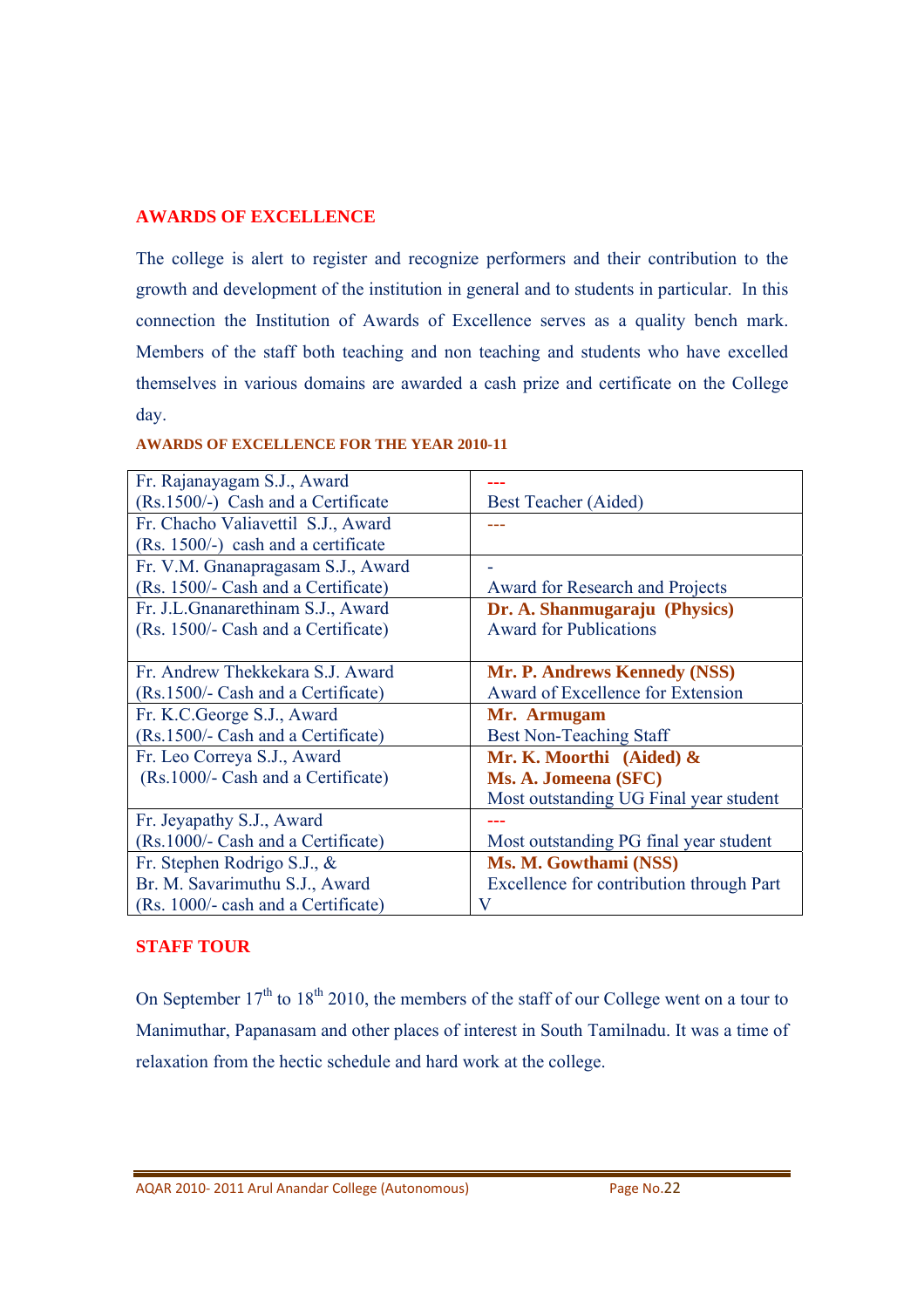#### **FAMILY GET TOGETHER**

The Staff Family Day was a day of union for the members of the staff with their family members and the management. The Management hosted dinner to the invitees and they were treated by a cultural extravaganza by the students on  $22<sup>nd</sup>$  January 2011.

# **ANY OTHER**

| <b>PUBLICATIONS AT A GLANCE</b> |  |
|---------------------------------|--|
|---------------------------------|--|

| S.No.          | Particulars                         | No.of          |
|----------------|-------------------------------------|----------------|
|                |                                     | Publication    |
| 1              | <b>International Publications</b>   | 21             |
| $\overline{2}$ | National Publications - Journals    | $\overline{4}$ |
| $\overline{3}$ | Paper Presentations - International | 32             |
| $\overline{4}$ | <b>National</b>                     | 33             |
| 5              | Regional                            | 15             |
| 6              | Publications<br>- Books             | 8              |
| $\overline{7}$ | - Contribution to Books             | 13             |
| 8              | - Articles / Magazines              | $\overline{4}$ |
| 9              | - 'E' Articles                      | 10             |

### **INTERNATIONAL PUBLICATIONS**

#### **Department : Economics**

| S.No. | <b>Staff Name</b> | Name of the paper    | Journal                                |
|-------|-------------------|----------------------|----------------------------------------|
|       | Dr. S. Michael    | A study on Health    | Proceedings of the International       |
|       | John Peter        | Insurance in Tamil   | Seminar on Health Economics &          |
|       |                   | Nadu with special    | Management at Rajah Serfoji            |
|       |                   | reference to         | Government College, Thanjavur          |
|       |                   | Kanyakumari District | pp97-100                               |
|       |                   |                      | <b>Tissl International Publication</b> |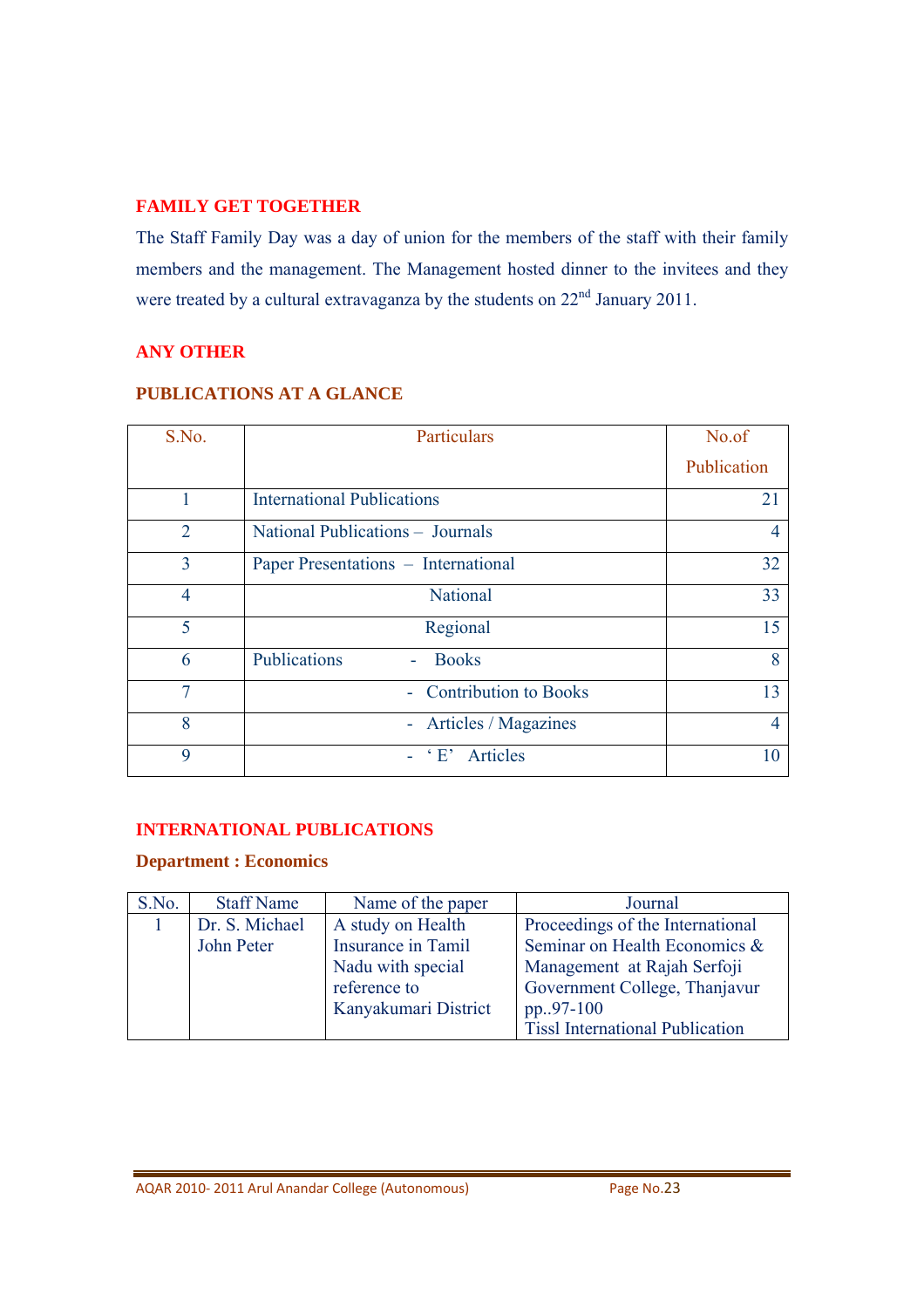# **Department : Philosophy**

| S.No. | <b>Staff Name</b> | Name of the paper     | Journal                           |
|-------|-------------------|-----------------------|-----------------------------------|
|       | 1. Dr S. Vanathu  | Imagination of the    | Suvidya Journal of Philosophy and |
|       | Antoni.           | Scientist             | Religion pp. 49-65                |
|       | (Philosophy)      | Mystic Pierre Teihard | December 2010                     |
|       |                   | de Chardin S.J.,      | Vol IV: No. 2 ISSN:0974-6110      |

# **Department : Mathematics**

| S.No.          | <b>Staff Name</b> | Name of the paper               | Journal                                 |
|----------------|-------------------|---------------------------------|-----------------------------------------|
| 1              |                   | <b>Bitopoligical B-Open</b>     | International Journal of                |
|                |                   | sets                            | Algorithms, Computing and               |
|                |                   |                                 | <b>Mathematics</b>                      |
|                |                   |                                 | Vol 3, No. 3                            |
|                |                   |                                 | August 2010, pp.65-70                   |
| $\overline{2}$ |                   | Decomposition of $(1,2)$        | Proceedings of the International        |
|                |                   | b-continuous functions          | conference on Emerging Trends in        |
|                | Dr. M.Lellis      |                                 | Mathematics and Computer                |
|                | Thivagar          |                                 | APg.lications at MEPCO Schlenk          |
|                | (Mathematics)     |                                 | <b>Engineering.</b> College             |
|                |                   |                                 | Dec.16-18, 2010, Pg. 90 - 93            |
| $\overline{3}$ |                   | Remarks on ga-Closed            | <b>International Mathematical Forum</b> |
|                |                   | Sets in Topological             | 5, 2010, No. 21-24,                     |
|                |                   | spaces                          | pp., 1167-1178 ISSN:1312-7594           |
| $\overline{4}$ |                   | On Ultra Multi                  | International Journal of                |
|                |                   | Functions in                    | Mathematics, Computer Sciences          |
|                |                   | <b>Bitopological Spaces,</b>    | and Information Technology.             |
|                |                   |                                 | Vol.1, No.1,                            |
|                |                   |                                 | January - June, pp. 69-74               |
| 5              |                   | On Weak Separation              | International Journal of                |
|                |                   | <b>Axioms Associated</b>        | <b>Mathematical Analysis</b>            |
|                |                   | with $(1,2)*$ -Sg-Closed        | Vol.1, 2010, No.13-16, pp631-           |
|                |                   | sets                            | 644                                     |
|                |                   |                                 | ISSN:1312-8876                          |
| 6              |                   | Remarks on $\lambda$ –          | Advances in APg.lied                    |
|                |                   | <b>Irresolute Functions via</b> | <b>Mathematical Analysis</b>            |
|                |                   | $(1,2)*-Sets$                   | Vol.5 Number 1 (2010), pp. 1-15         |
|                |                   |                                 | ISSN: 09735313                          |
| $\overline{7}$ |                   | A note on Fuzzy                 | South East Asian J. Math. & Math.       |
|                |                   | Bitopological $(1,2)^*$         | SC.                                     |
|                |                   | <b>Fuzzy Semi-</b>              | Vol.8 No.2 (2010), pp. 43-54            |
|                |                   | Generalised                     |                                         |
|                |                   | <b>Continuous Functions</b>     |                                         |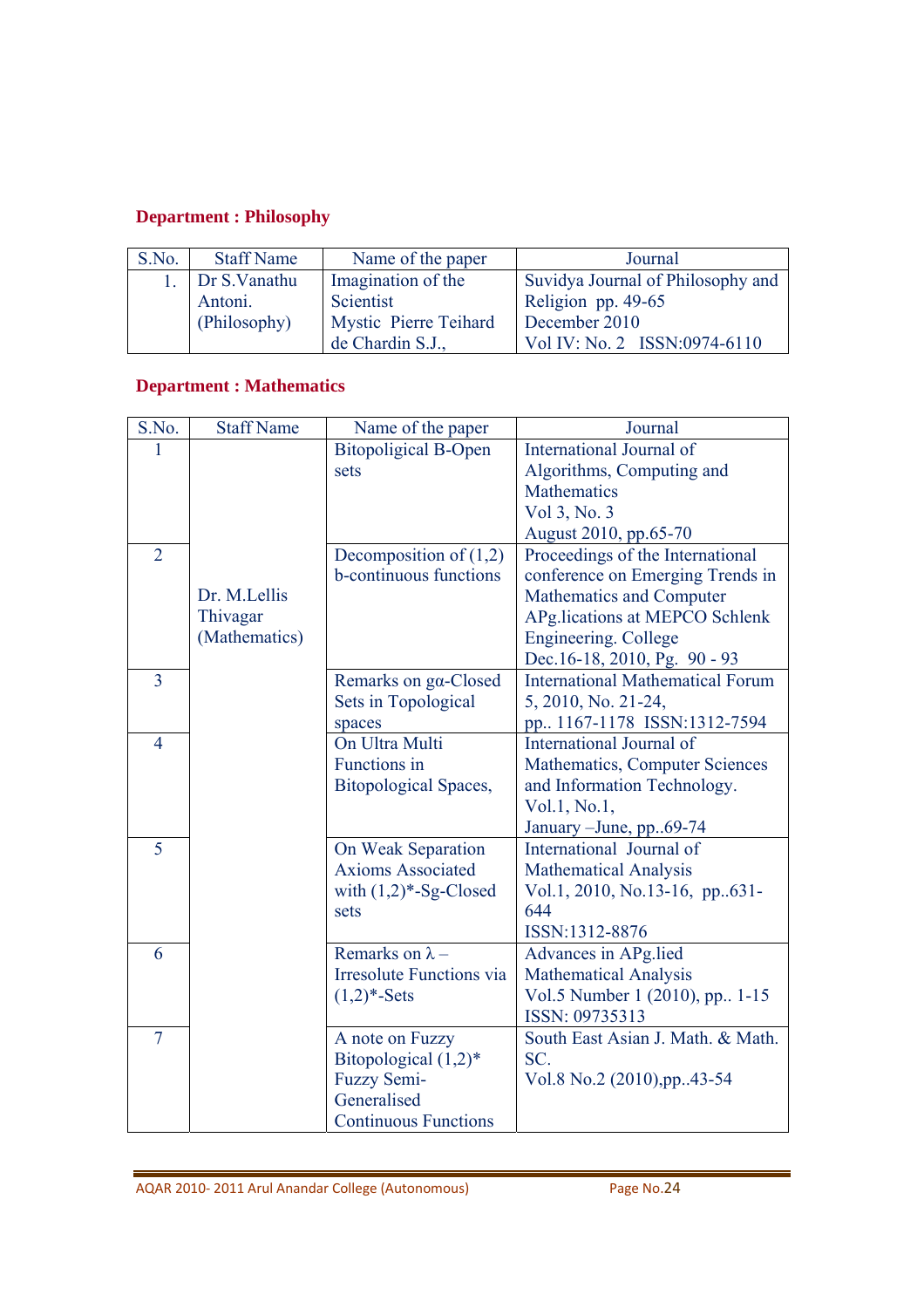| 8  |               | $(1,2)*-g^-$ 's-Sets and       | International Journal of APg.lied<br>Mathematical Analysis and |
|----|---------------|--------------------------------|----------------------------------------------------------------|
|    |               | $(1,2)* -g-Vs-Sets.$           | App.lications January - June 2010,                             |
|    |               |                                | Volume 5, No. 1, pp: 35-44                                     |
| 9  |               |                                |                                                                |
|    |               | On Topological ga-             | Journal of Advanced Studies in                                 |
|    |               | Quotient MaPg.ings             | <b>Topology</b>                                                |
|    |               |                                | Volume 1, 2010, pp., 9-16                                      |
|    | Dr. M.Lellis  |                                | <b>ISSN 2090388X</b>                                           |
| 10 | Thivagar      | On Contra- $\alpha$ g-quotient | International Journal of                                       |
|    | (Mathematics) | <b>Functions</b>               | <b>Engineering, Computer Science</b>                           |
|    |               |                                | and Mathematics                                                |
|    |               |                                | Volume 1, No 1.                                                |
|    |               |                                | January - June 2010, pp. 1-9                                   |
| 11 |               | Stronger forms of -ag-         | International Journal of                                       |
|    |               | continuous Functions           | <b>Engineering, Computer Science</b>                           |
|    |               |                                | and Mathematics                                                |
|    |               |                                | Volume 1, No 1.                                                |
|    |               |                                | January - June 2010, pp. 71-79                                 |
| 12 |               | Contra g#-Continuity           | Indian Journal of Mathematics and                              |
|    |               | and separation Axioms          | <b>Mathematical Sciences</b>                                   |
|    |               |                                | Volume 6, No 1. June 2010,                                     |
|    |               |                                | pp33-40                                                        |
| 13 | Mr. T. Salai  | On Bitopological               | International Journal of                                       |
|    | Parkunan      | $(1,2)$ *-Generalised          | <b>Contemporary Mathematical</b>                               |
|    | (Mathematics) | Homeomorphisms                 | <b>Sciences</b>                                                |
|    |               |                                | Vol.5, 2010, 11,                                               |
|    |               |                                | pp. 543-557                                                    |
|    |               |                                | ISSN: 1312-7586                                                |
|    |               |                                |                                                                |

# **Department : Physics**

| S.No.                       | <b>Staff Name</b> | Name of the paper          | Journal                   |
|-----------------------------|-------------------|----------------------------|---------------------------|
|                             |                   | Characteristics of coronal | Astrophys Space Sci       |
|                             |                   | mass ejection associated   | $(2010)$ 330: pp.237-242  |
|                             |                   | with DH type II radio      | DOI: 10.1007/s 10509-010- |
|                             |                   | bursts                     | $0405-z$                  |
| $\mathcal{D}_{\mathcal{L}}$ | Dr.A.Shanmuga     | Coronal Shocks associated  | <b>Solar Phys</b>         |
|                             | raju              | with Impulsive and         | (2010) pp 264: 353-364    |
|                             | (Physics)         | Decaying Phases of Solar   | DOI: 10.1007/s 11207-010- |
|                             |                   | Flares                     | 9585-5                    |
| $\mathbf{3}$                |                   | Type II Bursts in Meter    | <b>Solar Phys</b>         |
|                             |                   | Deca-Hectometer<br>and     | $(2010)$ pp.266:135-147   |
|                             |                   | Wavelengths and<br>their   | DOI: 10.1007/s 11207-010- |
|                             |                   | Relation to Flares and     | 9604-6                    |
|                             |                   | <b>CMEs:II</b>             |                           |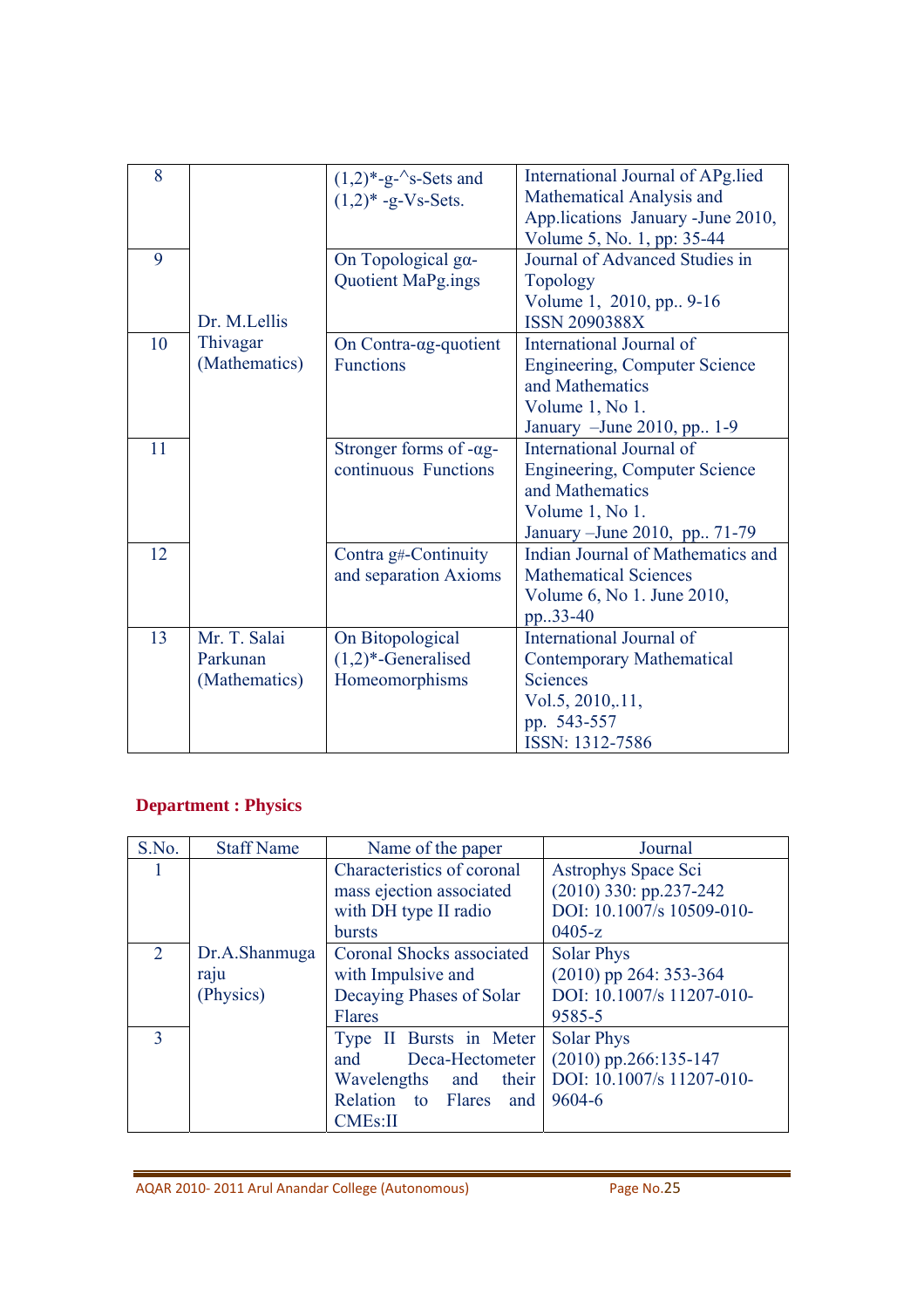| 4 | Dr. Michael   | The unusual electrical                                                             | <b>Materials Letters</b>                                                                    |
|---|---------------|------------------------------------------------------------------------------------|---------------------------------------------------------------------------------------------|
|   | Anjello Jothi | response in polyaniline-                                                           | 64 (2010) 2009-2011                                                                         |
|   | Rajan         | threonine composites                                                               | 0167-577X/S FOI                                                                             |
|   | (Physics)     | <b>Matterials Letters</b>                                                          | 10.1016/j.matlet.2010.06.009                                                                |
|   |               | 1. Preparation and<br><b>Characterization of Amino</b><br><b>Acides Doped PANI</b> | Pure APg.lied and Industrial<br>Physics<br>Vol I, (2), pp. 147-151 (2011)<br>ISSN:2229-7596 |

# **Department : Religion & Value Education**

| S.No. | <b>Staff Name</b>   | Name of the      | Journal                           |
|-------|---------------------|------------------|-----------------------------------|
|       |                     | paper            |                                   |
|       | Dr. Michael Anjello | Medical is       | Eubios Journal of Asian and       |
|       | Jothi Rajan         | medical if and   | <b>International Bio Ethics</b>   |
|       | (Rel & Val. Edn)    | only if it is    | Jaib Vol. 20 (3) May 2010 pg. 77- |
|       |                     | practiced on     | 79                                |
|       |                     | Axioms of        | ISSN: 1173-2571                   |
|       |                     | <b>Bioethics</b> |                                   |

# **National/Regional Publications / Journals**

| S.No.                   | <b>Staff Name</b>   | Title of the Paper                   | Journal                 |
|-------------------------|---------------------|--------------------------------------|-------------------------|
|                         | Dr. Michael         | <b>Thermal and Electrical</b>        | <b>DAE Solid State</b>  |
|                         | Anjello Jothi Rajan | Properties of Polyaniline            | Physics Symposium at    |
|                         | (Physics)           | <b>Glycine Composites</b>            | Manipal University,     |
|                         |                     |                                      | Manipal                 |
|                         |                     |                                      | Pg. 287                 |
| $\overline{2}$          |                     | Ultrasonic Studies of NN'-           | Proceedings of          |
|                         |                     | Methylene Bis-acrylamide in          | National Symposium      |
|                         |                     | water                                | on Accoustics           |
|                         |                     |                                      | Vol 37, No1, 2010       |
| $\overline{\mathbf{3}}$ | Fr. A. Sebastian    | Comparative study of                 | Journal of Professional |
|                         | Mahimai Raj         | organisational role efficacy         | Psychologists, Chennai  |
|                         | (RDS)               | among MNC and Indian                 | Vol 4 No.1, January -   |
|                         |                     | <b>Company Employees</b>             | Mar 2011                |
| $\overline{4}$          | Dr. S. Lourdunathan | Philosophy of Human                  | Social Action Vol 61    |
|                         | (Philosophy)        | <b>Rights: For or Against Dalits</b> | January – March 2011    |
|                         |                     |                                      | pp.1-15 (2011)          |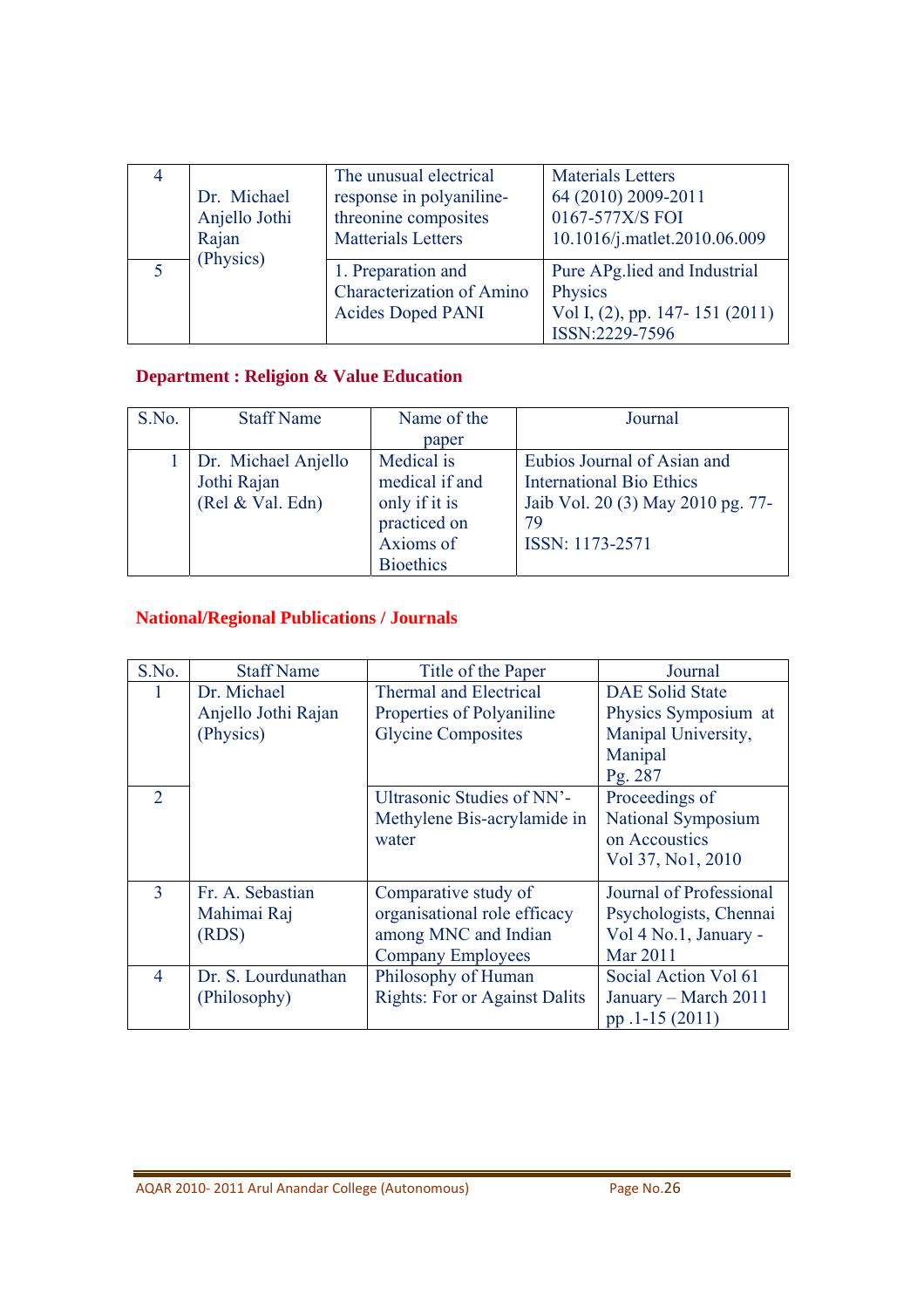# **Paper Presentations**

# **International**

| S.No.            | <b>Staff Name</b>         | Title of the paper                         | Name of the Seminar                                           |
|------------------|---------------------------|--------------------------------------------|---------------------------------------------------------------|
| 1.               | Dr. Michael Anjello       | Do new epidemics set                       | Bio Cosmology, Veliky,                                        |
|                  | Jothi Rajan               | trans to explore                           | Novgorod, Russia                                              |
|                  | (Physics)                 | traditional medicines                      | 22.07.2010 to 25.07.2010                                      |
| $\overline{2}$ . |                           | Is Cultural Pluralism an                   |                                                               |
|                  |                           | <b>Indicator</b> of Good                   |                                                               |
|                  |                           | Health?                                    |                                                               |
| 3 <sub>1</sub>   | Dr. M. Lellis<br>Thivagar | On some properties of<br>weakly continuous | Reviewer for the Journal<br>Fasciculi Mathematici             |
|                  | (Mathematics)             | multi functions in                         | (Poland) 25.07.2010                                           |
|                  |                           | <b>Bitopology</b>                          |                                                               |
| 4.               | Mr. P. Veerasamy          | Teaching Methods to                        | <b>ELTAI</b> International                                    |
|                  |                           | <b>Rural Students</b>                      | Conference at Anna Adarsh                                     |
|                  |                           |                                            | College for Women, Chennai                                    |
|                  | Fr. Dr. Xavier Vedam      |                                            | 05.08.2010 to 07.08.2010                                      |
| 5.               | (RDS)                     | Technological                              | <b>Virtual Global Conference</b><br>on Technology for Blended |
|                  | $\&$                      | <b>Innovations</b> for Rural               | and Distributed Education                                     |
|                  | Dr. J.A. Charles          | Livelihood                                 | 18.08.2010 to 20.08.2010                                      |
|                  | (Chemistry)               |                                            |                                                               |
| 6.               | Ms. M. Jeyanthi           | Psychological approach                     | <b>Education for Peace,</b>                                   |
|                  | (Philosophy)              | to Religious conflict                      | Religious Harmony and                                         |
|                  |                           | resolution                                 | <b>Cultural Diversity</b><br>30.08.2010 to 31.08.2010         |
| 7.               |                           | Surrendering Girl child                    |                                                               |
|                  |                           | is on the increase –                       |                                                               |
|                  |                           | Failure of role of                         | <b>ISPCAN-</b> International                                  |
|                  | Dr. A. Thomas             | family system in India.                    | <b>Congress on Child Abuse</b>                                |
| 8.               | William                   | Family and                                 | and Neglect and Kapiolani                                     |
|                  | (RDS)                     | Community has                              | <b>Child Protection Center</b>                                |
|                  |                           | promoting agent for<br>child trafficking   | 26.09.2010 to 29.09.2010                                      |
|                  |                           | $phenomena - An$                           |                                                               |
|                  |                           | empirical study in                         |                                                               |
|                  |                           | India.                                     |                                                               |
| 9.               | Ms. P. Jerlin Rupa        | Green Marketing -                          | <b>Global Marketing Strategies</b>                            |
|                  | (BBA)                     | Strategies & Issues                        | & Practices at Nehru                                          |
| 10.              | Ms. L. Raja               | Challenges in Global                       | <b>Institute of Management</b>                                |
|                  | Rajeswari (BBA)           | Marketing                                  | Studies, Coimbatore                                           |
|                  |                           |                                            | 08.10.2010 to 09.10.2010                                      |
|                  |                           |                                            |                                                               |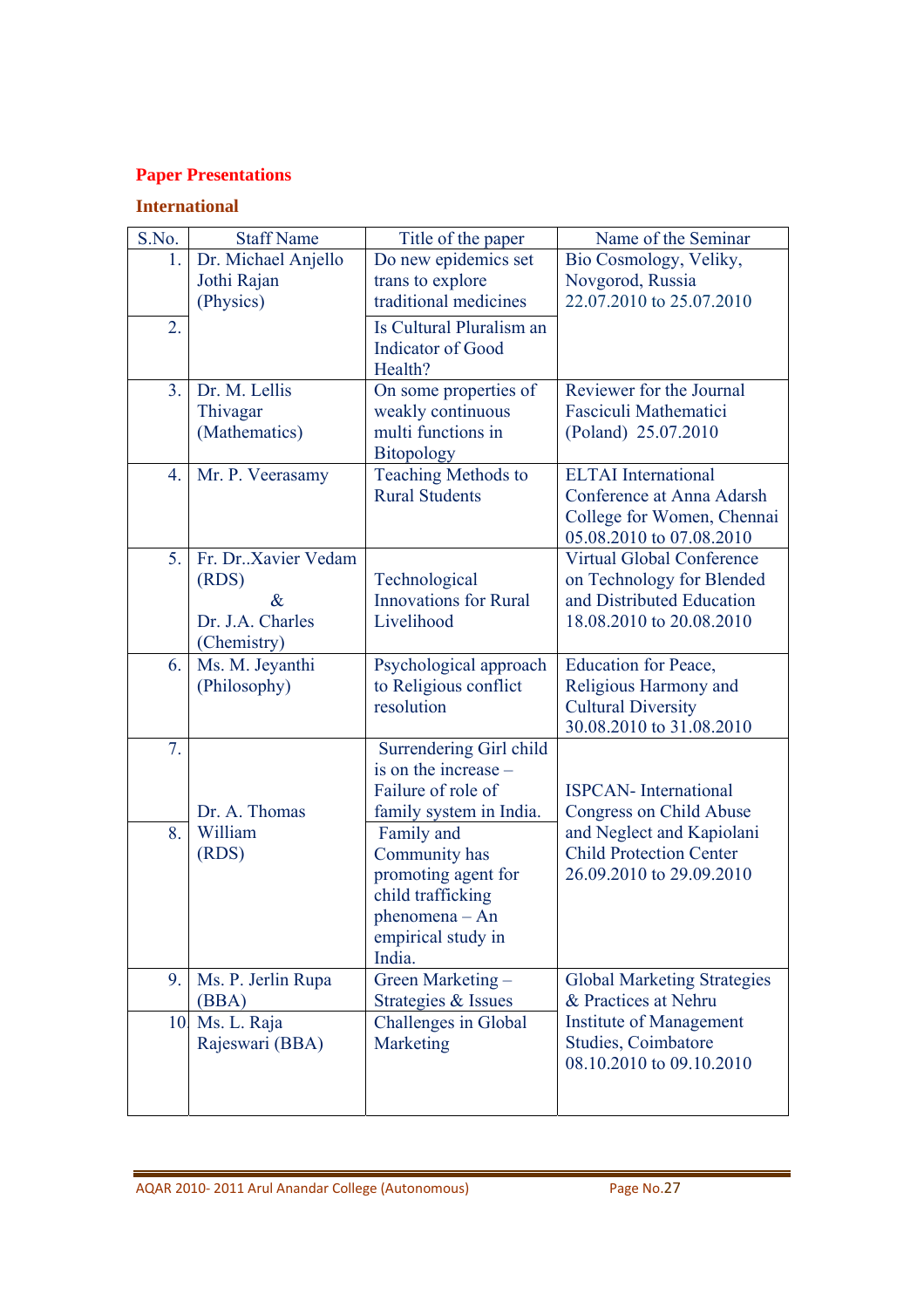| 11. | Dr. A.P. Ramabai<br>$\&$<br>Dr.S. Michael John<br>Peter (Economics) | Rural health care Issues<br>and Challenges                                                           | Health Economics &<br>Management at Rajah Serfoji<br>Government College,                                                                                                                                 |
|-----|---------------------------------------------------------------------|------------------------------------------------------------------------------------------------------|----------------------------------------------------------------------------------------------------------------------------------------------------------------------------------------------------------|
| 12. | Dr.S.Michael John<br>Peter<br>(Economics)                           | A study on Health<br>Insurance in Tamil<br>Nadu with special<br>reference to<br>Kanyakumari Dist     | Thanjavur<br>16.12.2010 to 17.12.2010                                                                                                                                                                    |
| 13. | Dr. N. Siyakumar<br>(RDS)                                           | Rural Health care<br>services in India – with<br>special Reference to<br>Rural women's Health        | Health Economics &<br>Management at Rajah Serfoji<br><b>Government College</b><br>16.12.2010 to 17.12.2010                                                                                               |
| 14. | Fr. M. Peter<br>Amaladoss<br>(Philosophy)                           | <b>Culture Shock</b>                                                                                 | International and<br><b>Interdisciplinary Conference</b><br>on Meaning, Identity and<br>Culture held at, Center for<br>Spirituality, Ethics and<br>Global Awareness, Kolkata<br>28.12.2010 to 30.12.2010 |
| 15. | Dr.S.Michael John<br>Peter &<br>Dr. A.P. Ramabai<br>(Economics)     | Progressivity of Tax<br>system in India                                                              | Economics and Finance, at<br><b>IBS</b> Bangalore<br>04.01.2011 to 05.01.2011                                                                                                                            |
| 16. | Ms. M. Pandeeswari<br>(RDS)                                         | A study on Seasonal<br>migration in<br>Chellampatti panchayat<br>Union                               | Economics and Finance at<br><b>IBS</b> Bangalore<br>04.01.2011 to 05.01.2011                                                                                                                             |
| 17. | Dr. N. Sivakumar<br>(RDS)                                           | A Study on Seasonal<br>Migration in<br>Chellampatti Panchayat<br>Union                               |                                                                                                                                                                                                          |
| 18. |                                                                     | A new Generalized<br><b>Contra Continuity</b>                                                        | Mathematics and Computer                                                                                                                                                                                 |
| 19. | Dr. M.Lellis Thivagar<br>(Mathematics)                              | Some New class of<br><b>Generalised Continuous</b><br>function                                       | Science at Loyola College,<br>Chennai<br>07.01.2011 to 08.01.2011                                                                                                                                        |
| 20  |                                                                     | . Bitopological view of<br>$\alpha^g$ – continuity                                                   |                                                                                                                                                                                                          |
| 21  | Dr. Michael Anjello                                                 | <b>Acoustic and Optical</b><br>Investigations of<br>Polymer-Bimetalic-<br><b>Clay Nanocomposites</b> | Indo-US Workshop on<br>Nanosonics & Ultrasonics<br>and International Conference<br>on Nanotechnology and                                                                                                 |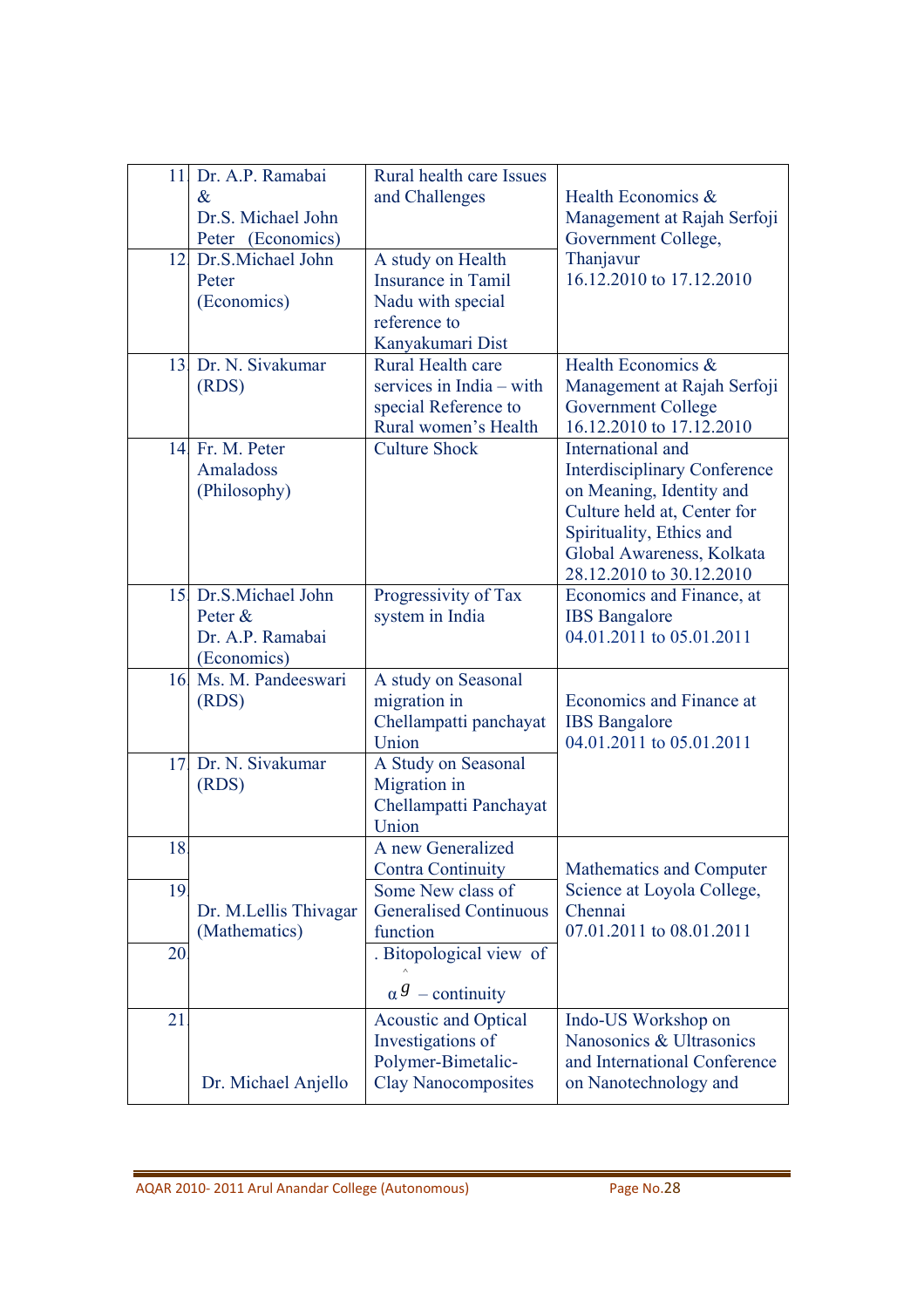| 22. | Jothi Rajan             | Synthesis and                  | Ultrassound at St. Joseph's        |
|-----|-------------------------|--------------------------------|------------------------------------|
|     | (Physics)               | Characterization of            | College, Trichy                    |
|     |                         | <b>Biodegradable Films</b>     | 12.01.2011 to 14.01.2011           |
|     |                         | Made from                      |                                    |
|     |                         | Chitosan/Fe <sub>3</sub> $O_4$ |                                    |
|     |                         | Polymer                        |                                    |
|     |                         | nanocomposites                 |                                    |
|     | 23. Ms. P. Jerlin Rupa  | Role of Customer               | "Globalization and                 |
|     | (BBA)                   | Relationship                   | Consumer Protection" at            |
|     |                         | Management                     | Kalasalingam University,           |
| 24. | Ms. L. Raja             | Consumer Protection &          | Krishnankoil                       |
|     | Rajeswari (BBA)         | <b>Financial Literacy</b>      | 28.01.2011 to 29.01.2011           |
| 25. | Dr. Antony Paul         | Protection of the Jain         | "Environmental                     |
|     | Gnanasekar              | Monuments at                   | <b>Sustainability: Challenges</b>  |
|     | (History)               | Samanarmalai-                  | and Strategies: at Fatima          |
|     |                         | Problems and                   | College, Madurai.                  |
|     |                         | <b>Strategies</b>              | 17.02.2011 to 18.02.2011           |
|     | 26. Dr.S.Michael John   | <b>Higher Education in</b>     | "Relevance of Policy"              |
|     | Peter                   | India                          | Reforms on Development:            |
|     | (Economics) $\&$        |                                | <b>Challenges before Emerging</b>  |
|     |                         |                                | Economics" at Jamia Millia         |
|     | Fr. A. Sebastian        |                                | Islamia]                           |
| 27. | Mahimai Raj             | <b>Higher Education in</b>     | 24.02.2011 to 26.02.2011           |
|     | (RDS)                   | India Seizing the              |                                    |
|     |                         | Opportunity                    |                                    |
| 28. | Dr. S. Arul Prasad      | The other side of              |                                    |
|     | (RDS)                   | Special Economic               |                                    |
|     |                         | Zones                          |                                    |
| 29. | Fr. Dr. Xavier Vedam    | Issues of Quality and          | <b>APQN-</b> International         |
|     | (RDS)                   | Access in Higher               | Conference on Quality              |
|     |                         | <b>Education: The</b>          | Assurance in Higher                |
|     |                         | <b>Experience of Tamil</b>     | <b>Education:</b> Expectations and |
|     |                         | Nadu and Kerala                | Achievements at NAAC,              |
|     |                         |                                | Bangalore                          |
|     |                         |                                | 02.03.2011 to 04.03.2011           |
|     | 30. Dr. S. Michael John | <b>Rural Health System</b>     | "Development Discourse" at         |
|     | Peter                   | case in India"                 | <b>Arul Anandar College</b>        |
|     | (Economics)             |                                | 15.03.2011 to 17.03.2011           |
| 31  |                         | Globalization and its          |                                    |
|     |                         | impact on small scale          |                                    |
|     | Mr. A. Michael Raj      | industries in India            |                                    |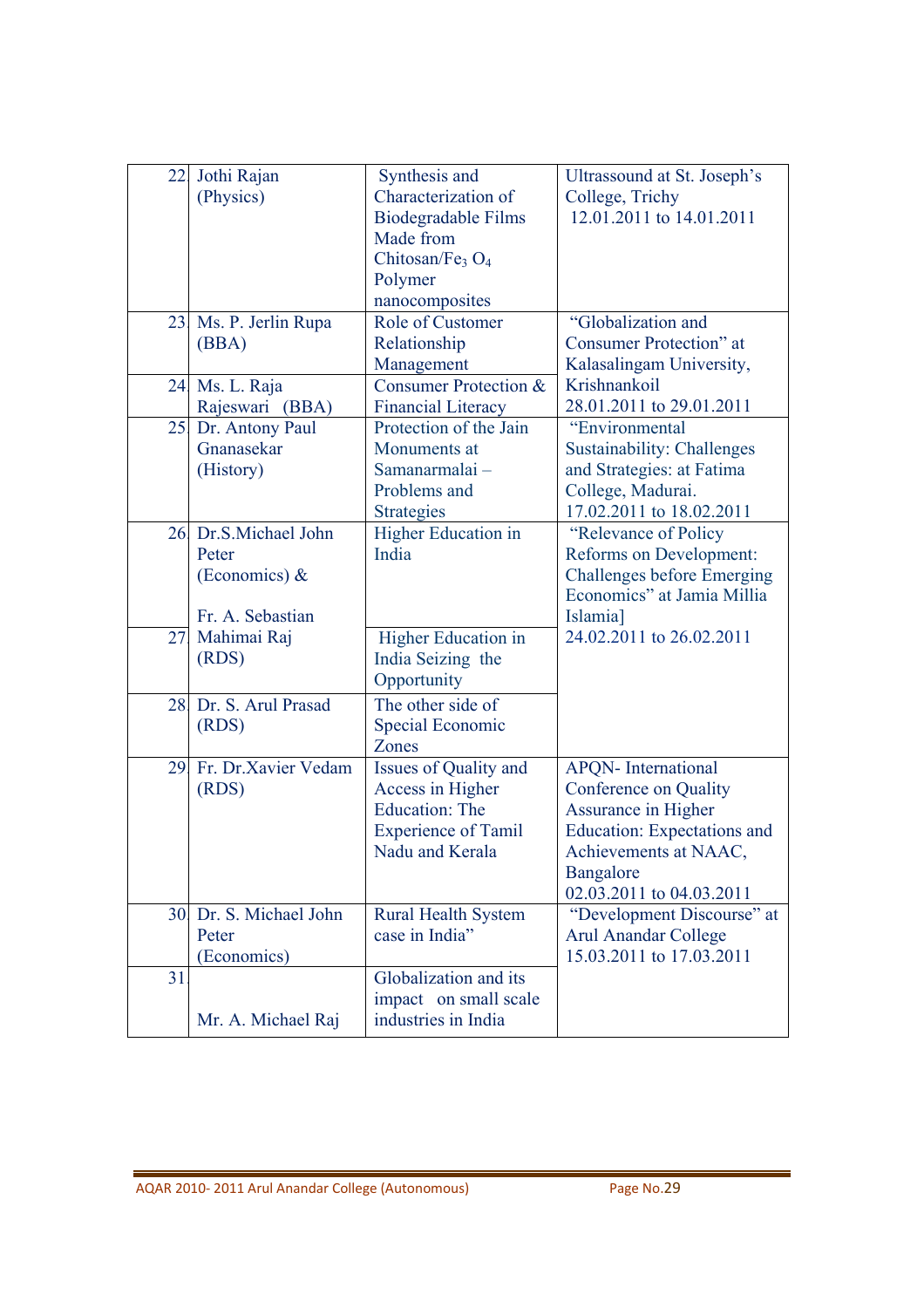| (Commerce -SF)                     | Entrepreneurship<br>Development among<br>first generation in<br>Ramanathapraum<br>District, Tamilnadu |                                                                                                                                                                 |
|------------------------------------|-------------------------------------------------------------------------------------------------------|-----------------------------------------------------------------------------------------------------------------------------------------------------------------|
| 32 Dr. A.Shanmugaraju<br>(Physics) | Transit time of CME's<br>under different ambient<br>solar wind Conditions"                            | Indo China Workshop on<br>Solar Physics and Asia<br>Pacific Solar Physics held at<br>Indian Institute of<br>Astrophysics, Bangalore<br>21.03.2011 to 24.03.2011 |

# **Paper Presentations**

# **National**

| S.No.          | <b>Staff Name</b>   | Title of the Paper           | Name of the                       |
|----------------|---------------------|------------------------------|-----------------------------------|
|                |                     |                              | Seminar/Conference                |
| 1.             | Dr. A. Thomas       | Youth Outfit: Case           | Research Methodology in           |
|                | William             | study as an appropriate      | <b>Social Sciences at VHNSN</b>   |
|                | (RDS)               | Methodology                  | College, Virudhunagar             |
|                |                     |                              | 06.08.2010 to 07.08.2010          |
| 2.             | Dr. M. George       | Socialist Perspectives of    | Religion and Social               |
|                | Joseph (Philosophy) | <b>Bhagavad Gita</b>         | Transformation                    |
| 3 <sub>1</sub> | Ms. M. Jeyanthi     | Psychological Basis of       | 16.08.2010 & 17.08.2010           |
|                | (Philosophy)        | <b>Religion for Social</b>   |                                   |
|                |                     | Living                       |                                   |
| $4_{\cdot}$    | Dr. S. Lourdunathan | Engaging Levinas in the      | Citizenship, Nationality and      |
|                | (Philosophy)        | Ambivalance                  | Globalization at Dravidian        |
|                |                     | <b>Affirmation of Dality</b> | University, Kuppam                |
|                |                     | Fdentity.                    | 16.09.2010 to 18.09.2010          |
| 5.             | Ms. P. Jerlin Rupa  | <b>Green Consumerism</b>     | <b>Green Business:</b>            |
|                | (BBA)               |                              | Opportunities and                 |
|                |                     |                              | Challenges at Kodaikanal          |
|                |                     |                              | <b>Christian College</b>          |
|                |                     |                              | 23.09.2010                        |
| 6.             | Dr.I.Kulandaisamy   | Experimental                 | Renewable Energy for Rural        |
|                | (Physics)           | Investigations on            | <b>Applications at Government</b> |
|                |                     | <b>Forced Circulation</b>    | Arts College, Melur.              |
|                |                     | <b>Based Up-Draft Solar</b>  | 15.10.2010                        |
|                |                     | Air Heater, P                |                                   |
| 7 <sub>1</sub> | Dr.S.Michael John   | Rural Development in         | Rural Development in India        |
|                | Peter               | India                        | at Madurai Kamaraj                |
|                | (Economics)         |                              | University                        |
|                |                     |                              | 28.10.2010                        |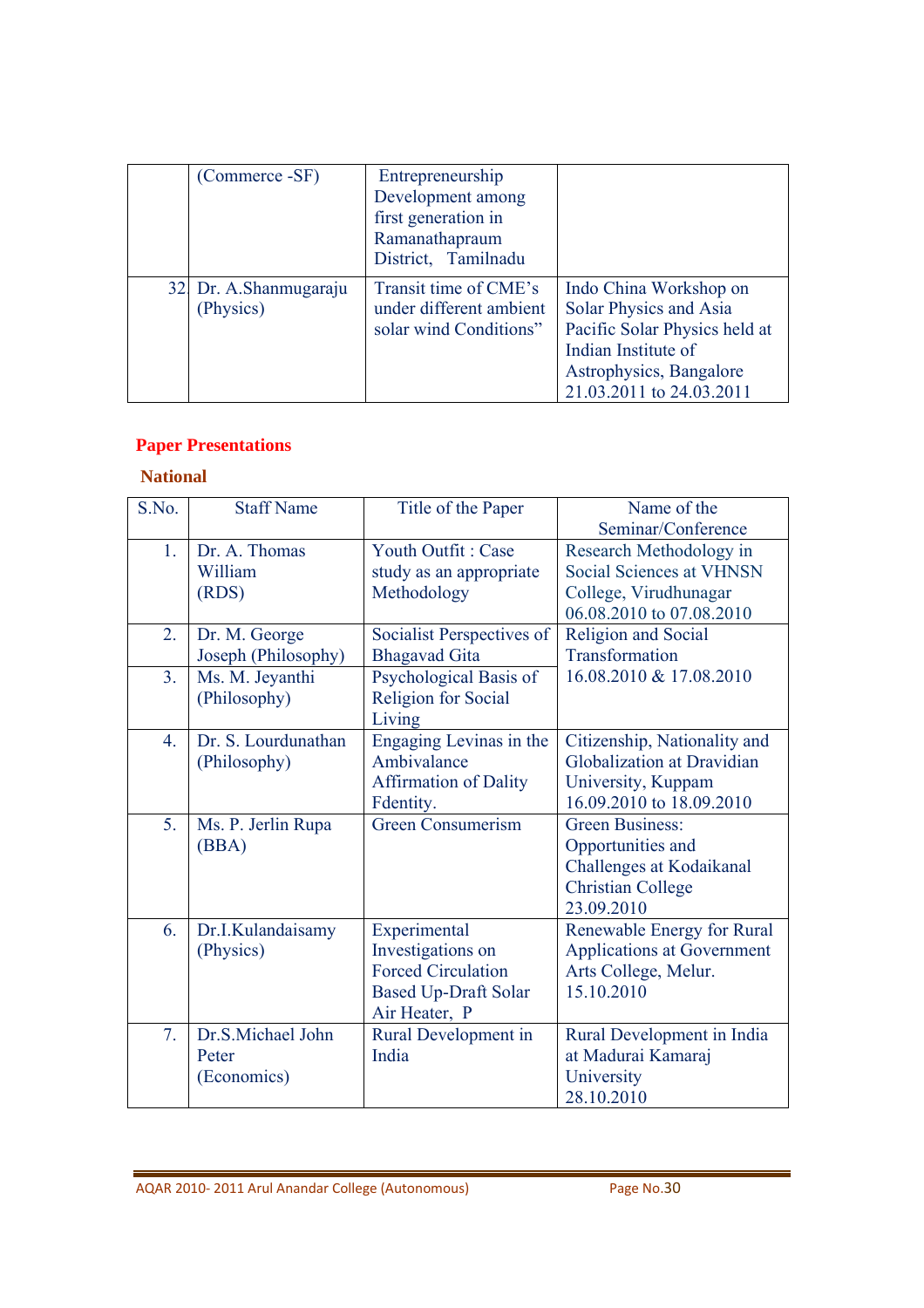| 8.  | Dr. M.George Joseph | Abhava of Teacher and       | and Distance<br>"Philosophy" |
|-----|---------------------|-----------------------------|------------------------------|
|     | (Philosophy)        | <b>Bhava of Student:</b>    | Learning: Innovations<br>1n  |
|     |                     | Phenomenology of            | Knowledge<br>Infusion"<br>at |
|     |                     | Teacher - Student           | IGNOU, Delhi 28.10.2010 &    |
|     |                     | relation in Distance        | 29.10.2010                   |
|     |                     | Learning"                   |                              |
| 9.  | Dr. S. Vanathu      | Metaphor of a Zigzag        | The Name and Nature of Eco   |
|     | Antoni              | Landscape Journey in        | criticism at Central         |
|     | (Philosophy)        | Cilappathikaram             | University of Tamil Nadu,    |
|     |                     |                             | Thiruvarur                   |
|     |                     |                             | 06.12.2010 to 07.12.2010     |
| 10. | Ms. M. Jeyanthi     | <b>Techno Stress</b>        |                              |
|     | (Philosophy)        | Management in the           |                              |
|     |                     | <b>Technocratic Society</b> |                              |
| 11. | Mr. H. Lourduraj    | <b>Understanding Values</b> | "Inculcation of Values for   |
|     | (Philosophy)        | in an Unbridled             | Holistic Life Amidst         |
|     |                     | Technological               | Technological Scenario" at   |
|     |                     | advancements                | JA College, Periyakulam      |
| 12. | Fr. A. Irudayaraj   | Inculcation of Value of     | 06.12.2010 to 07.12.2010     |
|     | (Philosophy)        | Non-Violent struggle        |                              |
|     |                     | towards the path of         |                              |
|     |                     | Liberation.                 |                              |
| 13. | Dr. M. George       | Good is all, Bad is not     |                              |
|     | Joseph (Philosophy) |                             |                              |
| 14. | P. Veerasamy        | Marginalization in          | Globalization and            |
|     | (English)           | Shyma Selvadurai's          | Marginalization at Vellalar  |
|     |                     | Cinnamaon Gardens"          | College for Women, Erode     |
|     |                     |                             | 09.12.2010 to 10.12.2010     |
| 15. | Dr. S. Vanathu      | Evolution of beauty         | World Philosophy Day at      |
|     | Antoni              | Consciousness in Tamil      | University of Madras         |
|     | (Philosophy)        | Literature                  | 10.12.2010                   |
| 16. | Dr.S.Michael John   | Management and              |                              |
|     | Peter &             | Revival of Economic         |                              |
|     | Dr. A.P. Ramabai    | Crisis                      |                              |
|     | (Economics)         |                             | National Conference at       |
| 17. | Dr.S.Michael John   | Health care in India:       | Hindu College, Tirunelveli   |
|     | Peter (Economics)   | <b>Issues and Prospects</b> | 11.12.2010                   |
| 18. | Dr. N. Sivakumar    | <b>Reproductive Health</b>  |                              |
|     | (RDS)               | care seeking behaviour      |                              |
|     |                     | among Adolescent            |                              |
|     |                     | <b>Rural Girls in Tamil</b> |                              |
|     |                     | Nadu                        |                              |
| 19. | Dr.S.Michael John   | A Study on                  | "The Role of Self-Help       |
|     | Peter               | <b>Empowerment of Rural</b> | Group Towards the            |
|     | (Economics)         | Women through Self-         | Achievement of Inclusive     |
|     |                     | Help Groups in              | Growth in Rural India" at    |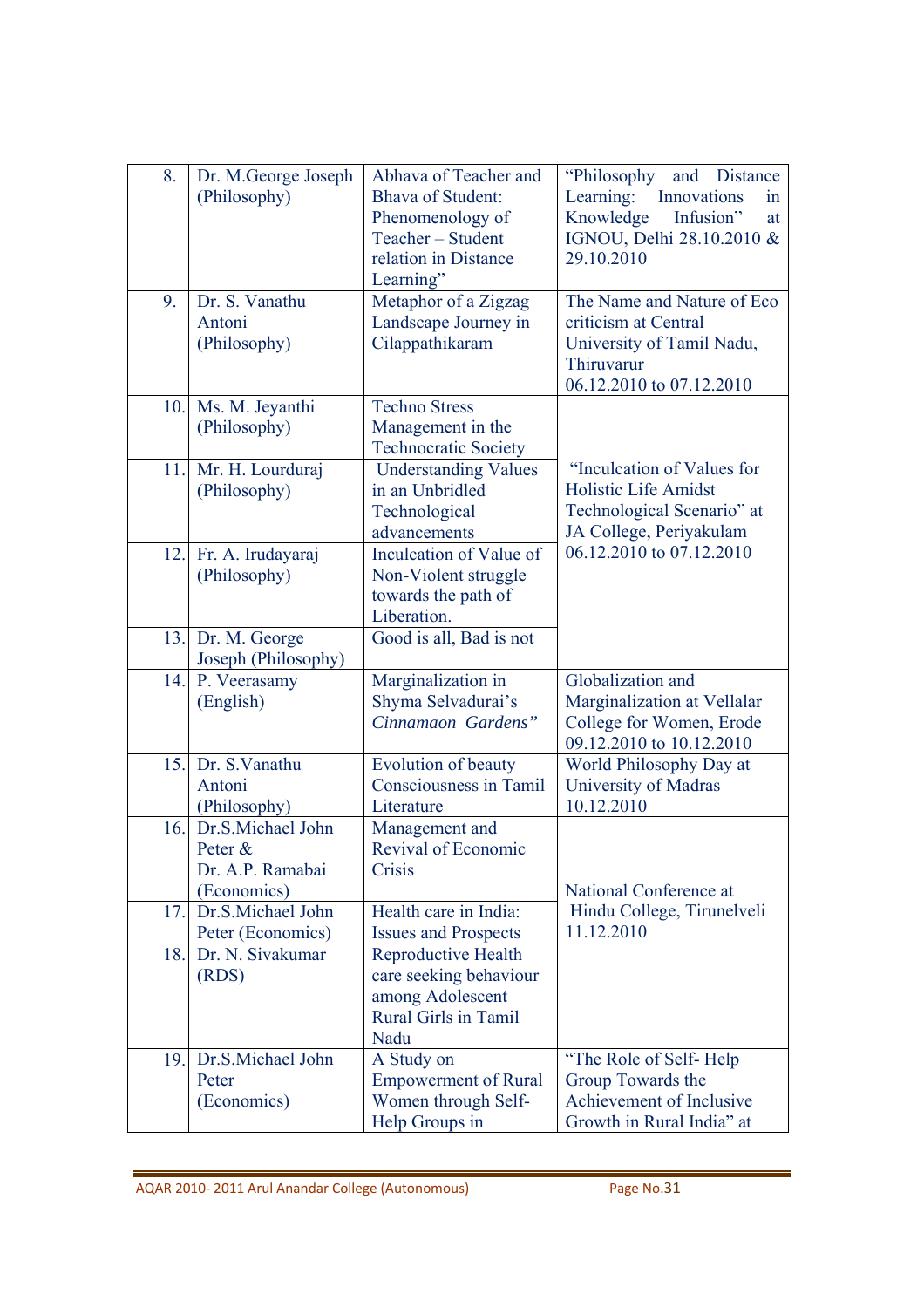|     |                                                                  | Kanyakumari District                                                                              | VHN. Senthilkumara Nadar<br>College, Virudhunagar<br>06.01.2011 & -07.01.2011                                                                                   |
|-----|------------------------------------------------------------------|---------------------------------------------------------------------------------------------------|-----------------------------------------------------------------------------------------------------------------------------------------------------------------|
| 20. | Dr. S. Arul Prasad<br>(RDS)                                      | Special Economic Zone                                                                             | "Social Development in<br>India-New Vistas and                                                                                                                  |
| 21. | Fr. A. Sebastian<br>Mahimai Raj<br>(RDS)                         | Organizational Role<br>stress among Managers                                                      | Challenges at Dept. of Social<br>Work, Bharathidasan<br>University, Tiruchirappalli<br>10.01.2011 to 11.01.2011                                                 |
| 22. | Dr. Ambudoss<br>Arvind<br>(RDS)                                  | Prosophis Juliflora An<br>impending Threat to<br>Biodiversity                                     | "Biodiversity: Richness,<br>Uses, Threats and<br>Conservation" at GRI,<br>Gandhigram<br>19.01.2011 to 21.01.2011                                                |
| 23. | Dr.S.Michael John<br>Peter<br>$\&$<br>Dr. Ramabai<br>(Economics) | The Regulator of<br><b>Economic Performance</b><br>of India                                       | <b>Fiscal Policy Issues and</b><br>Challenges facing India in<br>the 21stCentury at Aringnar<br>Anna Govt. Arts College,<br>Cheyyar<br>20.01.2011 to 21.01.2011 |
| 24. | Mr. M. Joseph Israel<br>(Mathematics)                            | Mildly $(1,2)^*$ - Normal<br>space and some<br>topological functions                              | <b>Emerging Trends in General</b><br>Topology at S. V N College<br>27.01.2011                                                                                   |
| 25. | Mr. A. Michael Raj<br>$(Commerce - SF)$                          | Problems and<br>Prospects of Women<br><b>Entrpreneurs in Ramnad</b><br><b>District</b>            | Women Entrepreneurs-<br>Challenges and<br>Opportunities at SVN<br>College, Madurai<br>28.01.2011                                                                |
| 26. | Fr. Dr. M.<br>Arockiasamy Xavier<br>S.J., (History)              | Social Justice in South<br>India since<br>independence a dream<br>or reality                      | South Indian History<br>Congress Symposium at<br>Yogi Vemana Univeristy,<br>Kadappa, A.P<br>28.01.2011 to 30.01.2011                                            |
| 27. | Dr. A. Joseph Charlie<br>(Tamil)                                 | Mozhi enum Athikaram                                                                              |                                                                                                                                                                 |
| 28. | P. Veerasamy<br>(English)                                        | Ideological Conflict in<br>Shyam Selvadurai's<br>Cinnamaon ardens"                                | "Ideological Conflicts in<br>Society" at Arul Anandar<br>College                                                                                                |
| 29. | Ms. Rajarathi<br>$(English - SF)$                                | Conflicts in "Mulkraj<br>Anand's novel<br>'Uuntouchable' with<br>particular reference to<br>caste | 22.02.2011 to 23.02.2011                                                                                                                                        |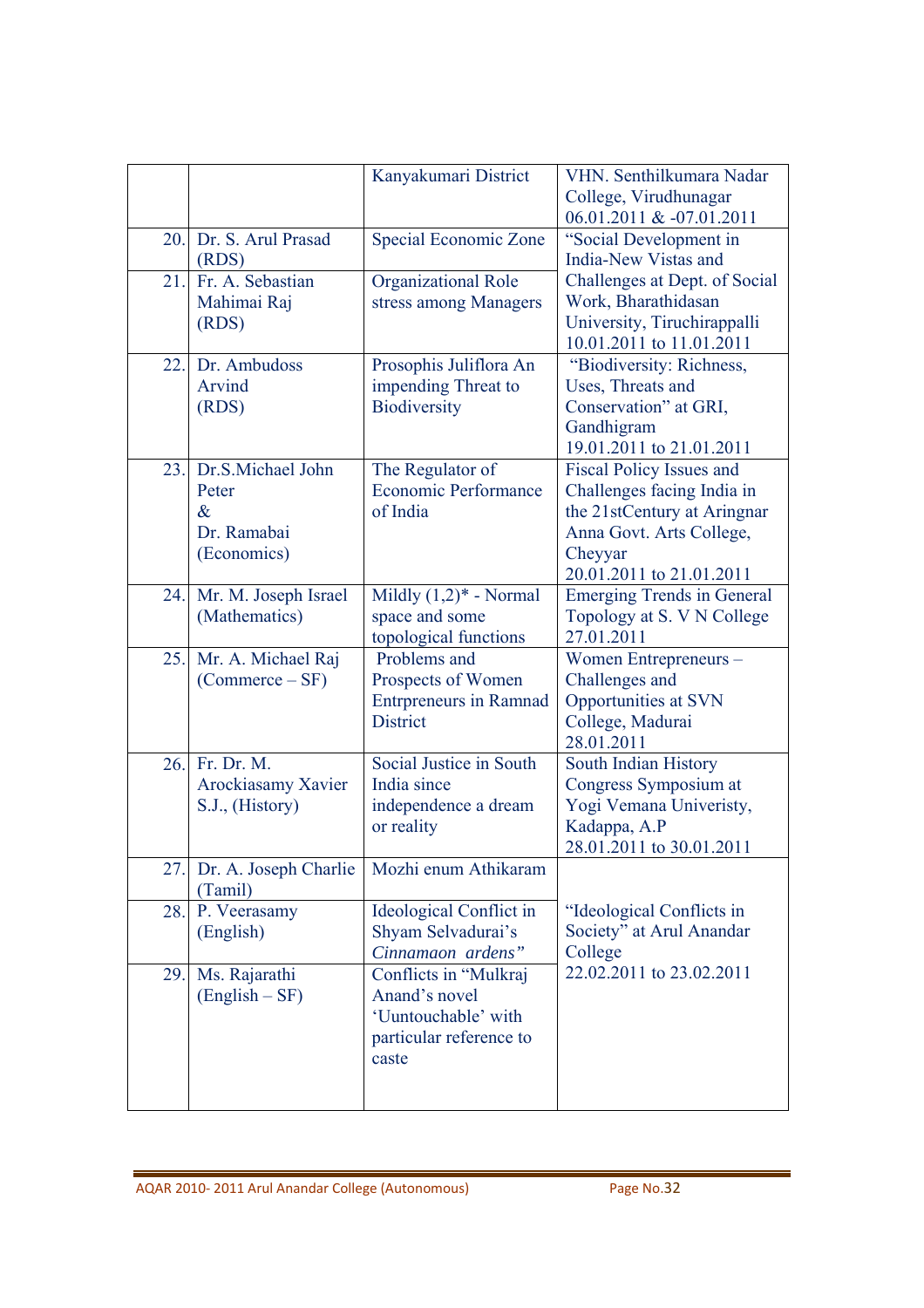| 30. Dr. A.P. Ramabai<br>(Economics) | An Analysis of Health<br>Status of Households in | Health Economics : Issues<br>and Challenges at Sri |
|-------------------------------------|--------------------------------------------------|----------------------------------------------------|
| 31. Ms. M. Pandeeswari              | Madurai City                                     | Parasakthi College for                             |
| (RDS)                               |                                                  | Women                                              |
|                                     |                                                  | 25.02.2011                                         |
| 32. Fr. Dr. M.                      | Catalytic Role of CEI                            | "Christian Educational                             |
| Arockiasamy Xavier                  | on the Indian National                           | Institutions" at Indian                            |
| (History)                           | During the freedom                               | <b>Institute of Advanced Study</b>                 |
|                                     | Struggle                                         | at Rashtrapati Nivas, Shimla                       |
|                                     |                                                  | 27.04.2011 to 29.04.2011                           |

# **Paper Presentations**

# **Regional**

| S.No.            | <b>Staff Name</b>                      | Title of the Paper                                                                 | Name of the<br>Seminar/Conferenc<br>e                                                                                            |
|------------------|----------------------------------------|------------------------------------------------------------------------------------|----------------------------------------------------------------------------------------------------------------------------------|
| 1.               | Ms. S. Jayalakshmi<br>(IT & M)         | Women Entrepreneurship in<br>India                                                 | <b>Myths and Realities</b><br>of Women<br><b>Empowerment</b> at<br>Ayya Nadar Janaki<br>Ammal College,<br>Sivakasi<br>06.01.2011 |
| $\overline{2}$ . |                                        | <b>Challenges of Working Women</b>                                                 |                                                                                                                                  |
| 3 <sub>1</sub>   | Dr. A.P. Ramabai<br>(Economics)        | Problems in Working Women in<br><b>Organised Sector</b>                            | Issues and                                                                                                                       |
| $\overline{4}$ . | Ms. M. Pandeeswari<br>(RDS)            | Problems of working women in<br>organised sector                                   | Challenges of<br>Working women in                                                                                                |
| 5 <sub>1</sub>   | Dr. N. Sivakumar<br>(RDS)              | Empowerment of women<br><b>Through Micro Enterprises</b>                           | the present<br>Scenario at CWS at                                                                                                |
| 6.               | Ms. P. Jerlin Rupa<br>(BBA)            | A Study on Quality of work life<br>of management school teachers                   | Arul Anandar<br>College                                                                                                          |
| 7.               | Ms.Raja Rajeswari<br>(BBA)             | <b>Financial Literacy</b>                                                          | 11.02.2011                                                                                                                       |
| 8.               | Ms. Rajarathi<br>(English)             | The Imbalance Women face<br>between workplace and home                             |                                                                                                                                  |
| 9.               | Ms. Ramakrishna<br>Deepa (English)     | <b>Health Hazards of Working</b><br>Women                                          |                                                                                                                                  |
| 10.              | Dr. K.S. Joseph<br>Wilson<br>(Physics) | Variation of Polariton dispersion<br>with temperature in ferroelectric<br>crystals | Recent<br>Developments and<br>Applications<br>on                                                                                 |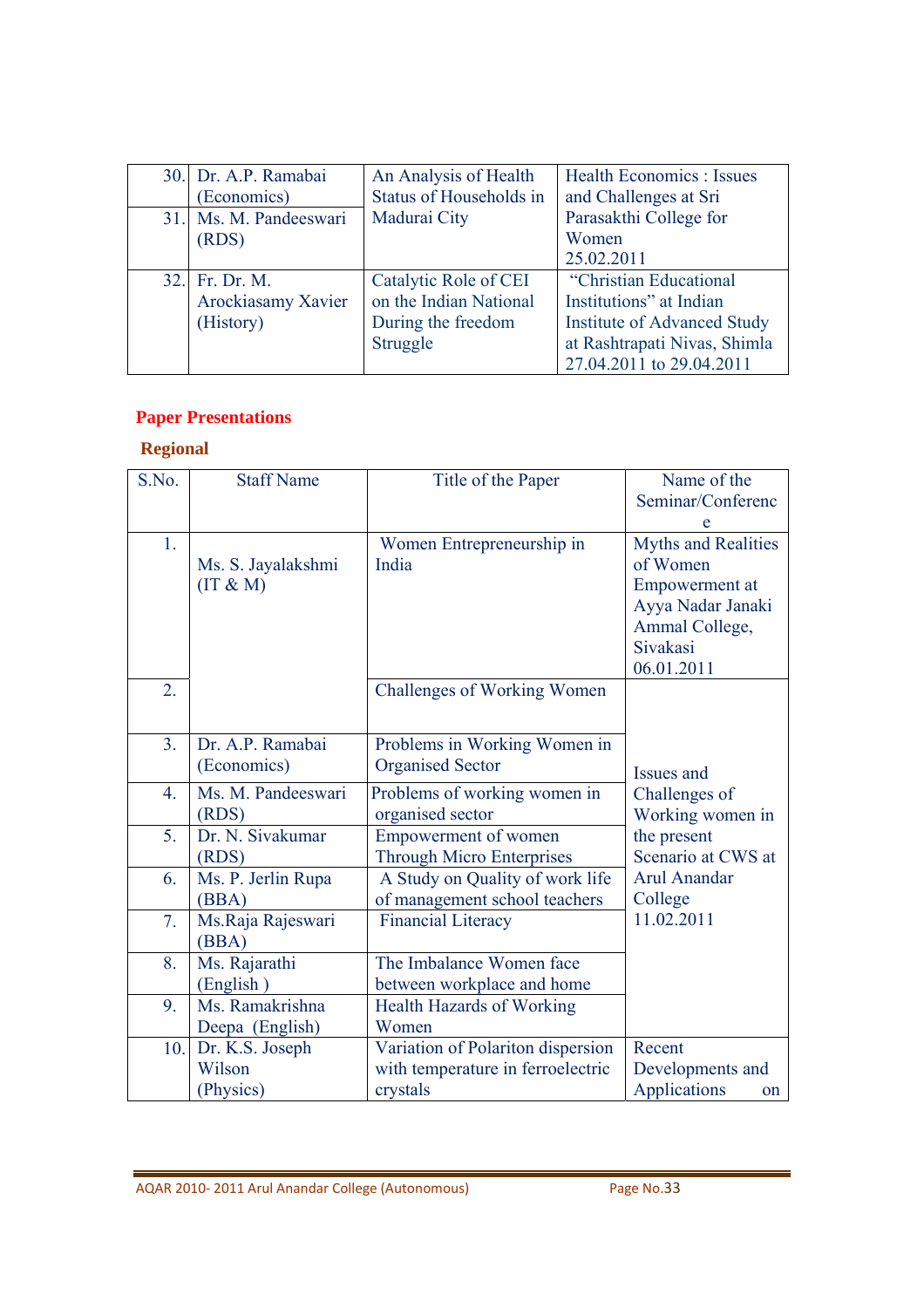| 11. |                                                 | <b>Effect of Ultrasound Irradiation</b><br>on Biodegradable Films made<br>from Chitosan/ $Al_2O_3$ Polymer<br>Nano composites | Nano Systems at<br>Madurai Kamaraj<br>University<br>10.03.2011<br>to |
|-----|-------------------------------------------------|-------------------------------------------------------------------------------------------------------------------------------|----------------------------------------------------------------------|
| 12. | Dr. Michael Anjello<br>Jothi Rajan<br>(Physics) | Synthesis of Characterization<br>of Inorganic Acid Doped Poly<br>(N- Methylaniline)                                           | 11.03.2011                                                           |
| 13. |                                                 | Photolumiesence Studies on<br>Cu-doped ZnO Nano Crystals                                                                      |                                                                      |
| 14. |                                                 | Quantitative Analyssi of Pure<br>and Cu-Doped ZnS Nanoparticle                                                                |                                                                      |
| 15. |                                                 | Investigations on MWNT-Polar<br><b>Amino Acid Composites</b>                                                                  |                                                                      |

# **Publication of books**

| S.No.            | Name / Department       | <b>Book</b>                  | Publisher / Place           |
|------------------|-------------------------|------------------------------|-----------------------------|
| 1.               | Fr. Dr. M. Arockiasamy  | Therkai Surandum             | Vaigarai Publishing         |
|                  | Xavier (Hisotry)        | Vadakku                      | House                       |
|                  | (October 2010)          | Vaigarai Publication         | Main Road,                  |
|                  |                         | ISBN NO. 978-93-             | Dindigul 624 001            |
|                  |                         | 80253 -66-4                  |                             |
| 2.               | Fr. Dr. Michael Jeyaraj | Attrangaraiyora              | Mugil Publications,         |
|                  | (31 August 2010)        | Aalamaram                    | Madurai 1                   |
|                  |                         |                              |                             |
| 3 <sub>1</sub>   |                         | Editor                       | M/s. Britto Publications    |
|                  |                         | Human Rights                 | Arul Anandar College,       |
|                  |                         | Discourse:                   | Madurai 625 514             |
|                  |                         | Philosophical and            |                             |
|                  | Dr. S. Lourdunathan     | <b>Religious Foundations</b> |                             |
|                  | (Philosophy)            | ISBN No: 978-81-             |                             |
|                  |                         | 906042-3-9                   |                             |
| $\overline{4}$ . |                         | Author                       | M/s. Dalit Resource         |
|                  |                         | <b>Dalit Liberation</b>      | Centre, 32,                 |
|                  |                         | <b>Discourse</b>             | Bharathidasan Salai,        |
|                  |                         |                              | <b>Taminadu Theological</b> |
|                  |                         |                              | Seminary, Madurai 16        |
| 5 <sub>1</sub>   |                         | Editor                       | M/s. Britto Publications    |
|                  |                         | <b>Social Consciousness</b>  | Arul Anandar College,       |
|                  |                         | Constructions                | Madurai 625 514             |
|                  |                         | ISBN No: 978-81-             |                             |
|                  |                         | 906042-5-3                   |                             |
|                  |                         |                              |                             |
|                  |                         |                              |                             |
|                  |                         |                              |                             |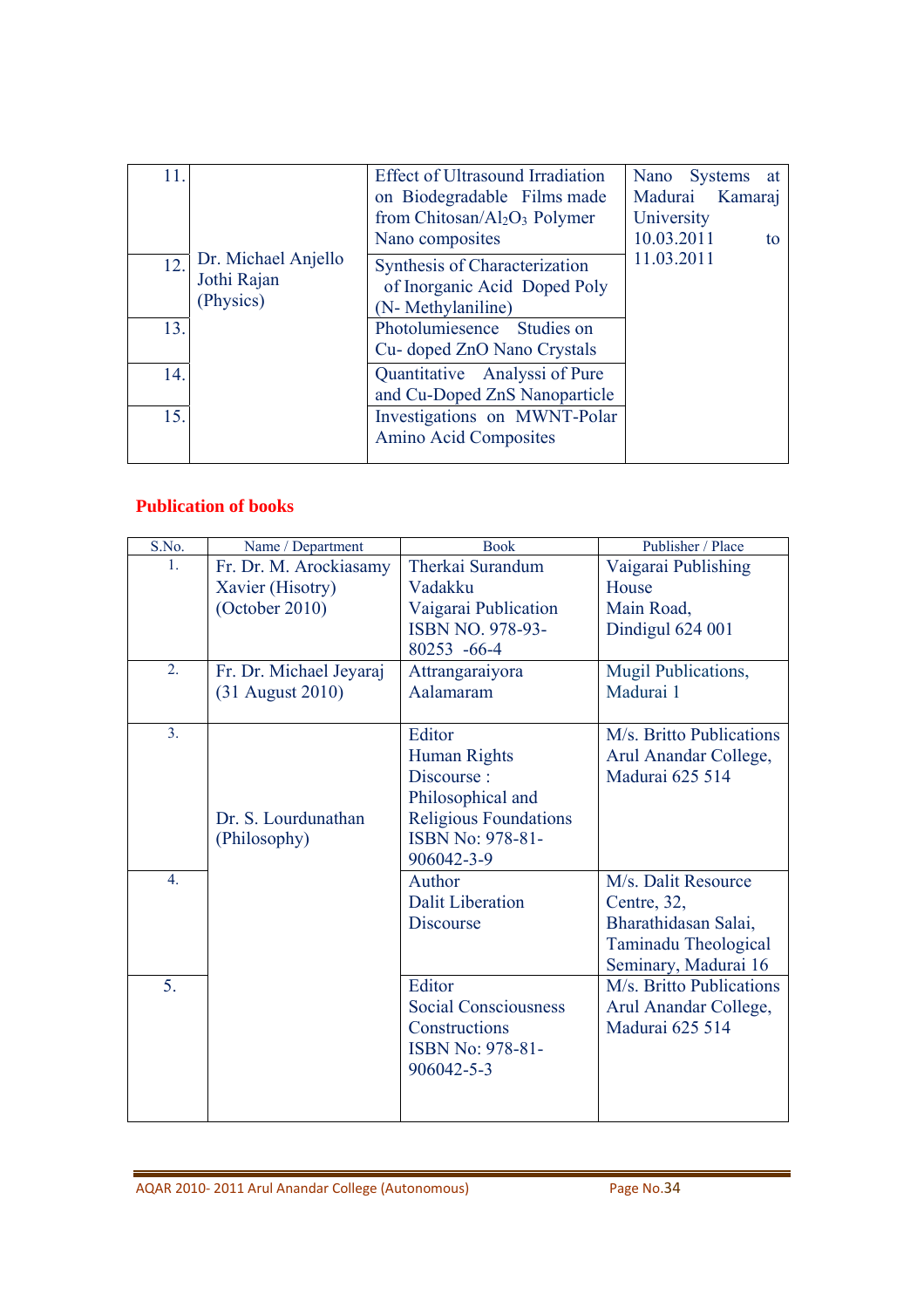| 6. | Dr. I. Kulandaisamy $\&$      | Mechanics, Properties of<br>Matter & Thermal<br><b>Physics</b>                                                          |                        |
|----|-------------------------------|-------------------------------------------------------------------------------------------------------------------------|------------------------|
| 7. | Mr. S. Sebastian<br>(Physics) | Optics, Electricity,<br>Modern Physics &<br>Electronics'                                                                |                        |
| 8. | English (SFC)                 | <b>Communicative English</b><br>Semester I & $II -$<br><b>Stream</b><br>A & B<br>Semester III & IV -<br><b>Stream B</b> | <b>Study Materials</b> |

#### **Publications – Contribution to the Books**

| S.No.          | Name / Department       | Article                        | Name of the Book           |
|----------------|-------------------------|--------------------------------|----------------------------|
|                | Fr. Dr. M. Arockiasamy  | Mathavatha Choolazil           | Book-21m                   |
|                |                         |                                |                            |
|                | Xavier (History)        | kuruthuvam                     | Nootrandil                 |
|                |                         |                                | Kuruthuvam                 |
| $\overline{2}$ |                         | Health Care in India:          | <b>Research Thoughts</b>   |
|                | Dr. S. Michael          | <b>Issues and Prospects</b>    |                            |
|                | John Peter              | Volume 10, Part II, p.351-     |                            |
|                | (Economics)             | 355                            |                            |
| $\overline{3}$ |                         | Management and Revival         | <b>Research Thoughts</b>   |
|                |                         | of Economic Crisis             |                            |
|                |                         | Volume 10, Part II, p.406-     |                            |
|                |                         | 410                            |                            |
| $\overline{4}$ | Dr. M.George Joseph     | Ideology                       | <b>ACPI</b> Encyclopedia   |
|                | (Philosophy)            | Volume I Pg No. $652 - 656$    | of Philosophy              |
|                |                         |                                |                            |
| 5              | Dr. S. Lourdunathan     | <b>Social Philosophy</b>       | <b>ACPI</b> Encyclopedia   |
|                | (Philosophy)            | Volume II Pg No.               | of Philosophy              |
|                |                         | $1296 - 1300$                  |                            |
| 6              | Fr. Dr. M. Arockiasamy  | <b>Dravidian Movement</b>      | <b>ACPI</b> Encyclopedia   |
|                | Xavier                  | Volume I Pg No. 413 - 417      | of Philosophy              |
|                | (History)               |                                |                            |
| $\overline{7}$ | A. Sebastian Mahimairaj | <b>Best Practices and</b>      | <b>Professional Social</b> |
|                | (RDS)                   | Innovations in Teaching,       | Work                       |
|                |                         | <b>Research and Extension</b>  |                            |
| 8              | Dr. M.George Joseph     | Dialectics of Religious        |                            |
|                | (Philosophy)            | Consciousness                  |                            |
| 9              | Dr. S. Lourdunathan     | <b>Transgressing Modernist</b> |                            |
|                |                         | Epistemic Justification and    |                            |
|                |                         | Social Conditions for          |                            |
|                |                         | <b>Social Consciousness</b>    |                            |
|                |                         | Constructions                  |                            |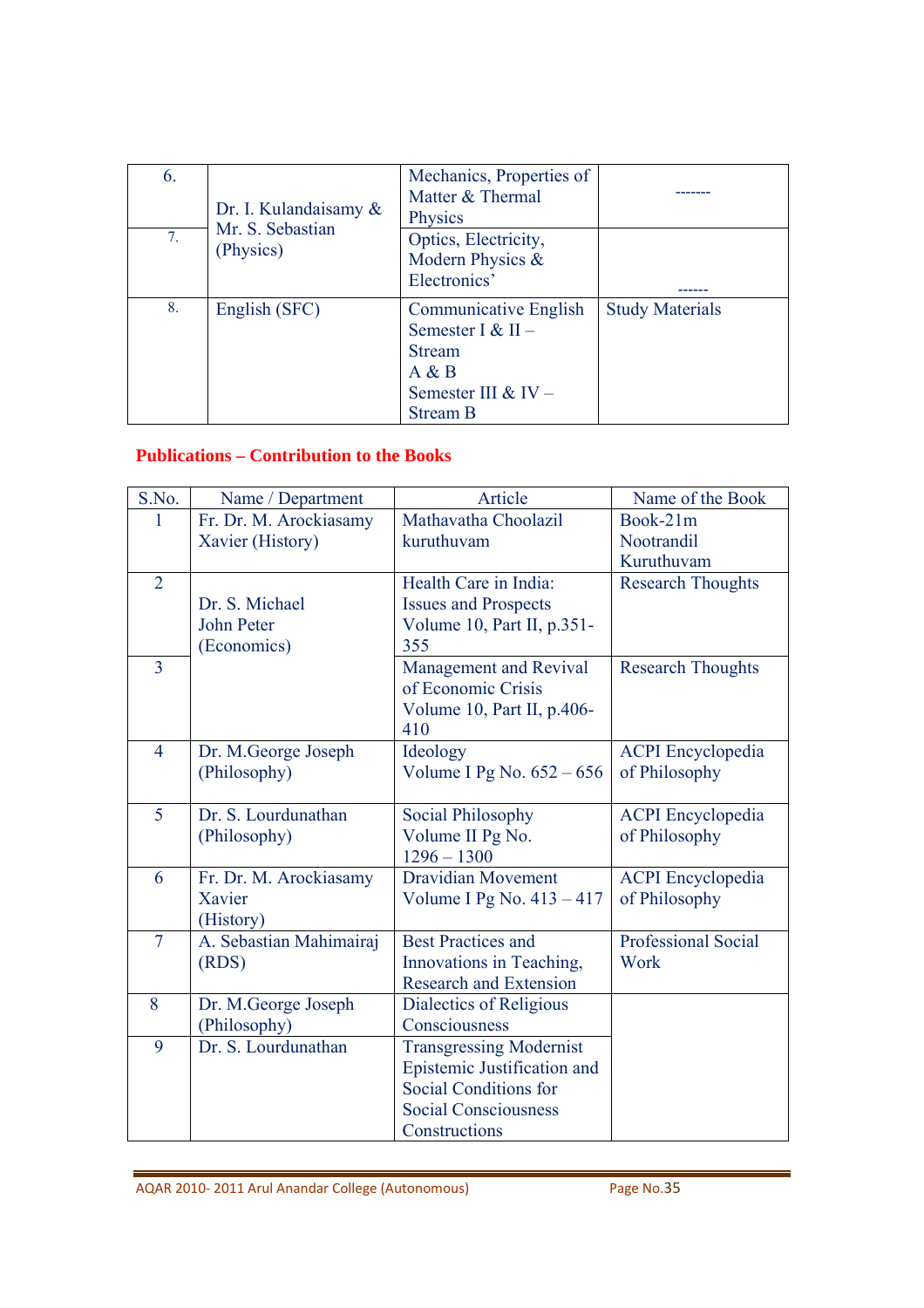| 10 | Dr. S. Vanathu Antoni  | <b>Buddhist Pattern of Eco-</b> |                             |
|----|------------------------|---------------------------------|-----------------------------|
|    | (Philosophy)           | Consciousness                   | <b>Social Consciousness</b> |
| 11 | Dr. Seshuraja          | The Primacy of the              | Constructions               |
|    | (Philosophy)           | Consciousness of the other      |                             |
|    |                        | : Anevangelicethical            |                             |
|    |                        | Perspective                     |                             |
| 12 | Ms. M. Jeyanthi        | Psychological Facets of         |                             |
|    | (Philosophy)           | Subdued consciousness of        |                             |
|    |                        | the Dalit Women                 |                             |
| 13 | Fr. Dr. M. Arockiasamy | Trajectory of social Justice    |                             |
|    | Xavier                 | Consciousness in South          |                             |
|    | (History)              | <b>Indian Politics</b>          |                             |
|    |                        | - Social Consciousness          |                             |
|    |                        | Constructions                   |                             |

# **Publications of Articles / Magazines**

| S.N              | Date          | Name / Department | Article           | Magazine        |
|------------------|---------------|-------------------|-------------------|-----------------|
| $\mathbf{O}$ .   |               |                   |                   |                 |
|                  | May 2010      |                   |                   | Pudiya Kodanki  |
|                  |               | Dr. A. Joseph     |                   | Pagutharuvukan  |
|                  |               | Charlie           |                   | igal or thir    |
|                  |               | (Tamil)           |                   | Illakiyam       |
| $\overline{2}$ . | January 2011  |                   |                   | Puthia Kodanki  |
|                  |               |                   |                   |                 |
| $\overline{3}$ . | December      | Dr. M. Santhanam  | Sangapaluvalkalil | Aaivu Kovai     |
|                  | 2010          | (Tamil)           | Ulagathu Eyarkai  | Journal         |
| 4                | December 2010 | Fr. Peter         | Maranatha         | Katholica Sevai |
|                  |               | Amaladoss         | Andavare Varuka   | Vol(1)11        |
|                  |               | (Philosophy)      |                   | December        |
|                  |               |                   |                   | Vol(1) 12       |
|                  |               |                   |                   | January 2011    |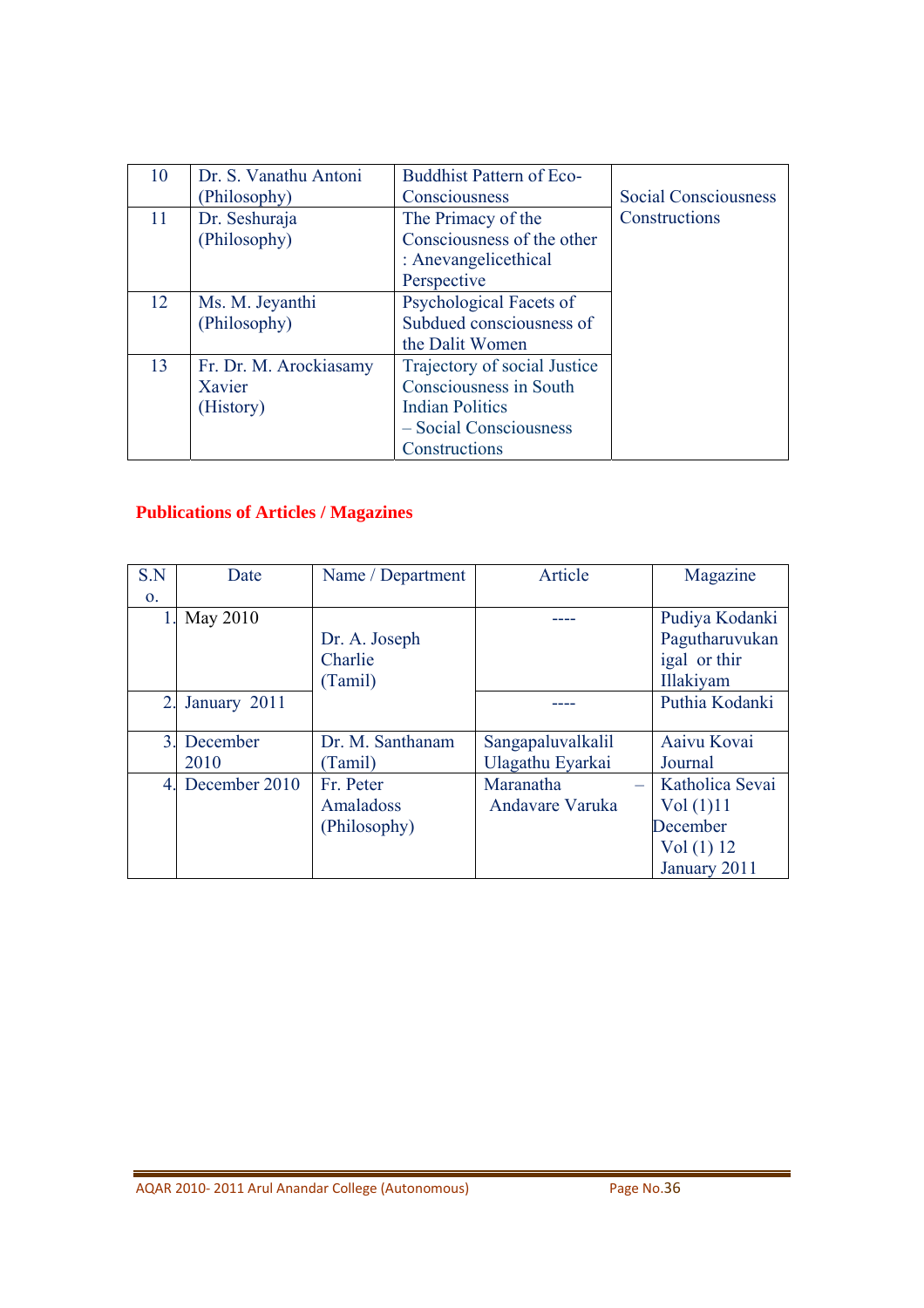| S.N            | Name / Department | <b>Title</b>             | <b>Website Address</b>                |
|----------------|-------------------|--------------------------|---------------------------------------|
| 0.             |                   |                          |                                       |
| 1              |                   |                          | Management Paradise.Com               |
|                | Ms.P. Jerlin Rupa | Human Resource           | http://www.managementparadise.c       |
|                | (BBA)             |                          | om/article/503/human-resource-        |
|                |                   |                          | development                           |
| $\overline{2}$ |                   | <b>Green Consumerism</b> | Management Paradise.Com               |
|                |                   |                          | http://www.managementparadise.c       |
|                |                   |                          | om/article                            |
|                |                   |                          | /512/green-consumersim                |
| $\overline{3}$ |                   | Quality of work life     | Indian MBA.com                        |
|                |                   |                          | http://www.indianmba.com/faculty      |
|                |                   |                          | -column/FC1265/fc1265.html            |
| $\overline{4}$ |                   | Strategies and           | All Free Essays.com                   |
|                |                   | Practices used in an     | http://www.allfreeessays.com/essa     |
|                |                   | Organisation             | ys/ Strategies-and-Practices-used-    |
|                |                   |                          | in-an-Organisation.html               |
| 5              |                   | <b>Talent Management</b> | Management Paradise.Com               |
|                |                   |                          | http://www.managementparadise.c       |
|                |                   |                          | om/article                            |
|                | Ms. L. Raja       |                          | 353/talent-management                 |
| 6              | Rajeswari         | Challenges in Global     | IndianMBA.com                         |
|                | (BBA)             | Marketing                | http://www.indianmba.com/faculty      |
|                |                   |                          | -column/FC1214/fc1214.html            |
| $\overline{7}$ |                   | Knowledge                | Indian MBA.com                        |
|                |                   | Management               | http://www.indianmba.com/faculty      |
|                |                   |                          | -column/FC1210/fc1210.html            |
| 8              |                   | HR as change Agent       | Indian MBA.com                        |
|                |                   |                          | http://www.indianmba.com/faculty      |
|                |                   |                          | -column/FC1264/fc1264.html            |
| 9              |                   | Competency               | Indian MBA.com                        |
|                |                   |                          | http://www.indianmba.com/faculty      |
|                |                   |                          | -column/FC1263/fc1263.html            |
| 10             |                   | Attrition - Is it good   | Articlesbase.com                      |
|                |                   | or bad for the           | http://www.articlesbase.com/colle     |
|                |                   | organisations?           | ge-and-university-articles/attrition- |
|                |                   |                          | Is-a-good-or-bad for-the-             |
|                |                   |                          | organisations-3883636.html.           |

# **Publication of 'E' - Articles**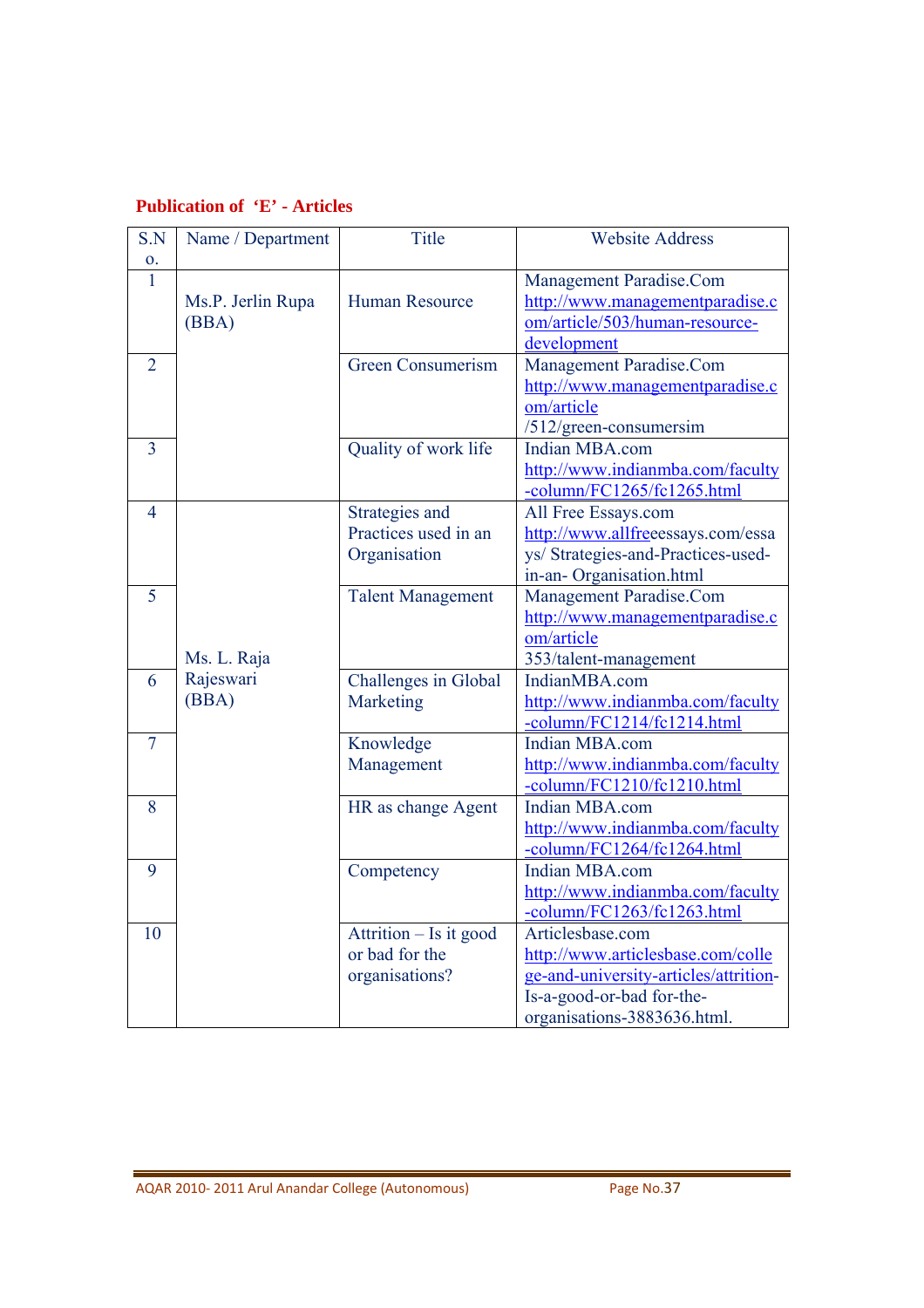# **Participation**

| S.No.          | Particulars                                  | No. of Participation |  |
|----------------|----------------------------------------------|----------------------|--|
|                | <b>Seminars Participated - International</b> |                      |  |
|                | Conference                                   | 5                    |  |
| $\overline{2}$ | Workshop                                     | 8                    |  |
| 3              | <b>Seminars</b>                              | 2                    |  |
|                | <b>Seminars Participated - National</b>      |                      |  |
| $\overline{4}$ | Seminar                                      |                      |  |
| 5              | Workshop                                     | 10                   |  |
| 6              | State / Regional                             | 16                   |  |
| 7              | <b>Training Programmes attended</b>          | 3                    |  |
| 8              | Orientation / Refresher courses              | 5                    |  |
| 9              | <b>Faculty Development Programmes</b>        |                      |  |

#### **SEMINARS PARTICIPATED: INTERNATIONAL / NATIONAL / REGIONAL**

# **International Conference**

| S.No.          | <b>Staff Name</b>                            | Programme/Institution/Date                                                                                                                                   |
|----------------|----------------------------------------------|--------------------------------------------------------------------------------------------------------------------------------------------------------------|
| 1              | Fr. Dr. Xavier Vedam<br>(RDS)                | "Follow up on The Mexican Conference:<br>Shaping the Future" at Xavier Institute of<br>Management Bhuvaneshwar<br>05.11.2010 to 07.11.2010                   |
| 2              | Dr. Michael Anjello Jothi<br>Rajan (Physics) | Public Communication of Science and<br>Technology at PCST New Delhi<br>06.12.2010 to 10.12.2010                                                              |
| 3              | Dr. J. A. Charles<br>(Chemistry)             | International Symposium on SIET College,<br>Chennai The Need Of the Hour: Integrating<br><b>Employability with Education</b><br>18.12.2010                   |
| $\overline{4}$ | Ms. A.I.Rajula Amala Rani<br>(Chemistry)     | Drug Design & Development at Nadar<br>Saraswathi College of Arts & Science, Theni<br>21.01.2011                                                              |
| 5              | Fr. Dr. A. Joseph<br>(Tamil)                 | APQN - International Conference on Quality<br>Assurance in Higher Education: Expectations<br>and Achievements at NAAC, Bangalore<br>02.03.2011 to 04.03.2011 |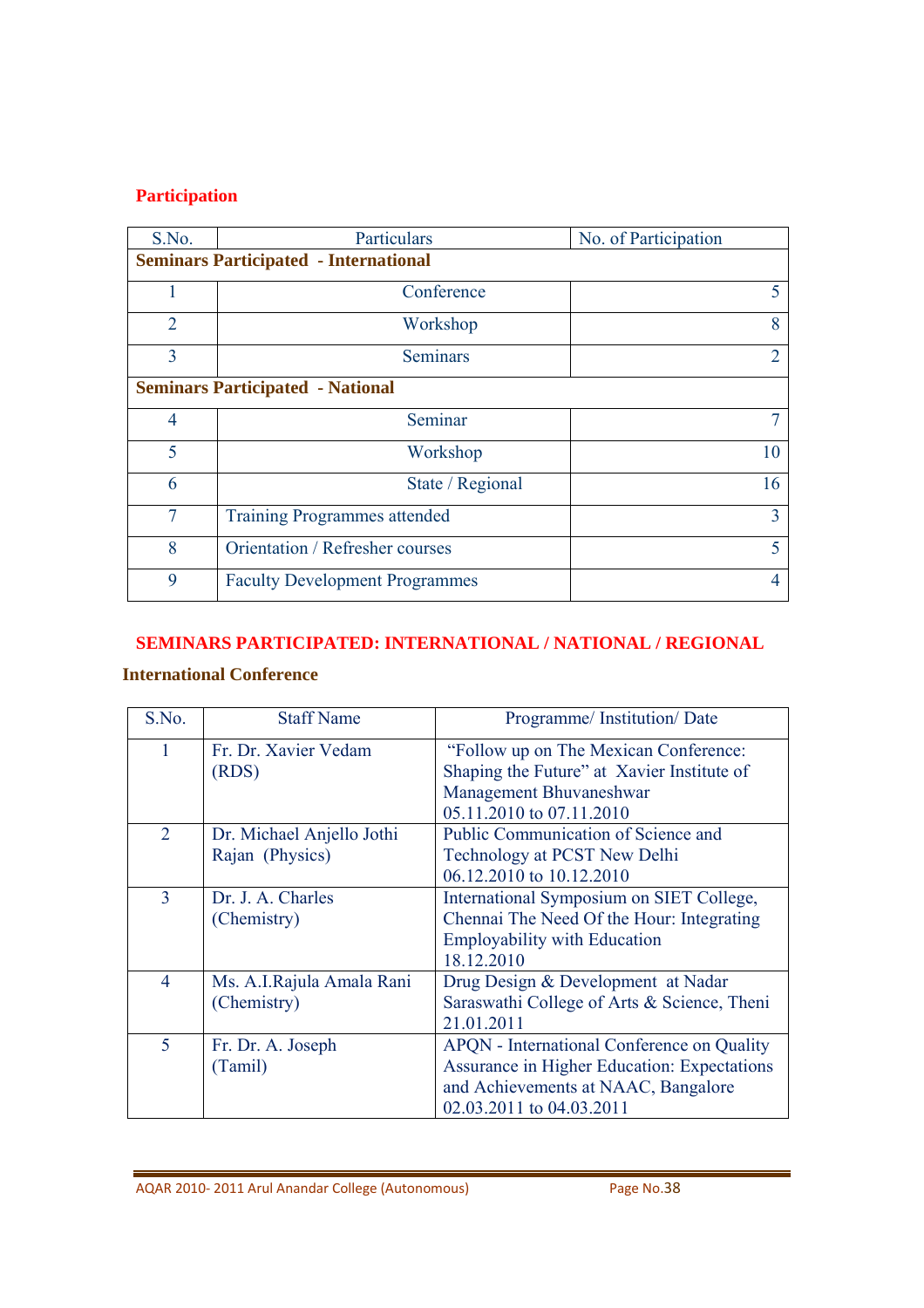### **Seminars Participated: International Workshop**

| S.No.          | <b>Staff Name</b>        | Programme/Institution/Date          |
|----------------|--------------------------|-------------------------------------|
|                | Mr. A. James             |                                     |
|                | (RDS)                    |                                     |
| $\overline{2}$ | Dr. M. George Joseph     |                                     |
|                | (Philosophy)             |                                     |
| 3              | Dr. A. Sundararaj        |                                     |
|                | (RDS)                    | Bioethics Education : A Partnership |
| $\overline{4}$ | Dr. N. Sivakumar         | between Students and Teachers at    |
|                | (RDS)                    | Arul Anandar College 07.12.2010     |
| 5              | Mr. R. Satheesh Franklin |                                     |
|                | (Physical Education-SF)  |                                     |
| 6              | Ms. Vanitha              |                                     |
|                | (Physical Education-SF)  |                                     |
| $\overline{7}$ | Ms. S. Jayalakshmi       |                                     |
|                | (IT&M))                  |                                     |
| 8              | Mr. Arun Prasad          |                                     |
|                | $(T \& M)$               |                                     |

# **Seminars Participated: International Seminar**

| S.No. | <b>Staff Name</b>        | Programme/Institution/Date            |
|-------|--------------------------|---------------------------------------|
|       | Dr. S. Arul Prasad       | "Transgenders $-$ A need for policy"  |
|       | (RDS)                    | intervention at St. Xavier's College, |
|       | Fr. A. Sebastian Mahimai | Palayamkottai                         |
|       | Raj                      | 29.01.2011 & 30.01.2011               |
|       |                          |                                       |

# **Seminars Participated: National Seminar**

| S.No.          | <b>Staff Name</b>                  | Place / College                                                                 |
|----------------|------------------------------------|---------------------------------------------------------------------------------|
|                | Dr. A.Shanmugaraju<br>(Physics)    | Recent Trends in Physics at SFR College,<br>Sivakasi<br>29.12.2010 & 30.12.2010 |
| $\overline{2}$ | Mr. M. Francis Joseph<br>(History) | "New Horizones in Ancient History" at<br>SVN College, Madurai<br>07.01.2011     |
| 3              | Mr.S.Rayappan<br>(Chemistry)       | Modern Trends in Chemistry at<br>Vivekananada College, Madurai 25.01.2011       |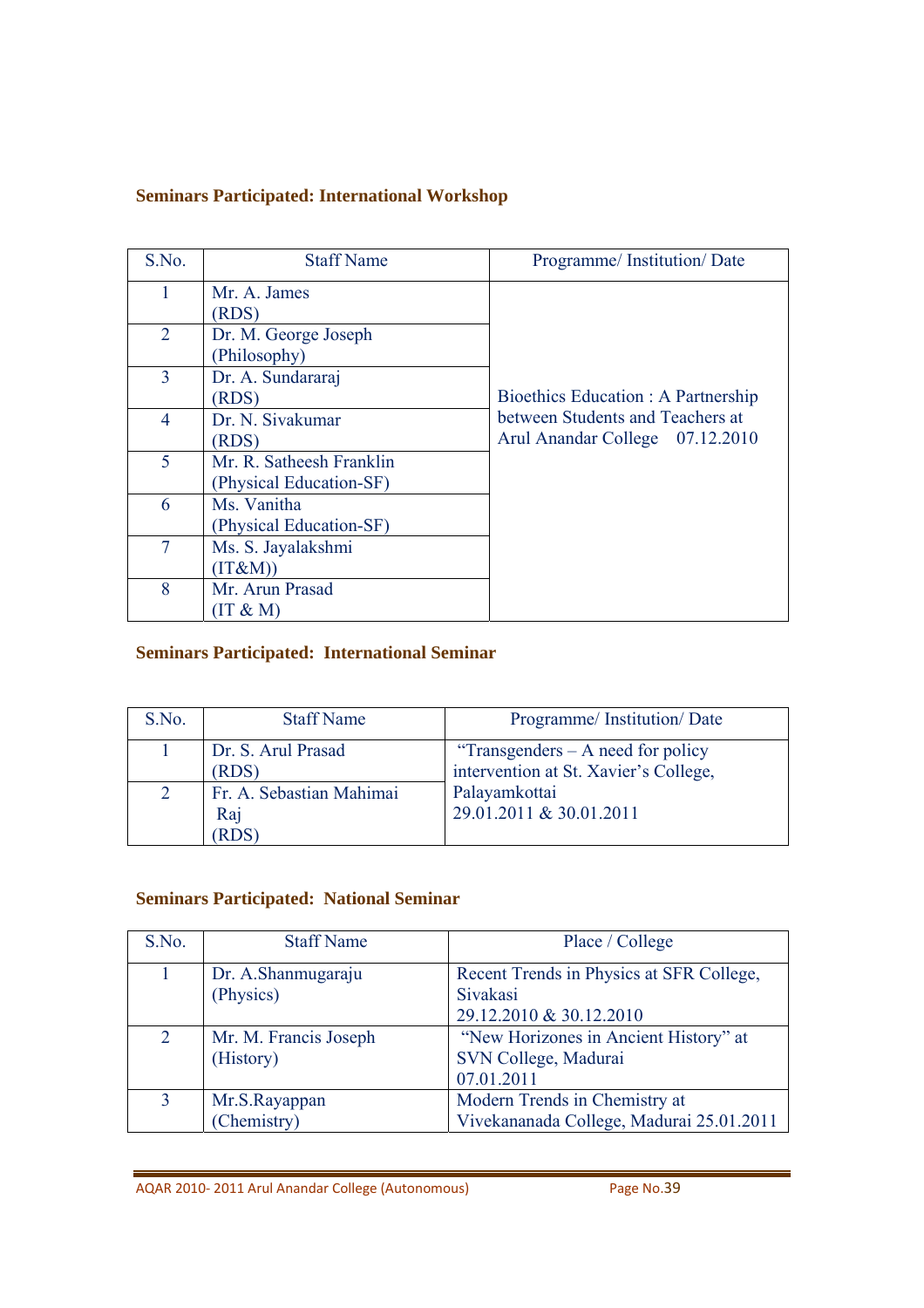| 4 | Mr. P. Andrews Kennedy<br>$(English - SF)$ | Trends in Indian Writings in English at<br>SVN College, Madraui 27.01.2011    |
|---|--------------------------------------------|-------------------------------------------------------------------------------|
| 5 | Mr. V. Vijay Anand<br>(MCA)                | TACT "Trends in Advanced Computing<br>Technology" at Nadar Saraswathi College |
| 6 | Mr. R. Viswanathan<br>(MCA)                | of Arts and Science, Theni<br>16.02.2011                                      |
|   | Mr. R. Kadher Farook<br>(Commerce-SF)      |                                                                               |

# **Seminars Participated: National Workshop**

| S.No.          | <b>Staff Name</b>                      | Programme/Institution/Date                                                                                                                                                                          |
|----------------|----------------------------------------|-----------------------------------------------------------------------------------------------------------------------------------------------------------------------------------------------------|
| 1              | Ms. S. Jerlin Ruba                     | Curriculum Development of Centre for<br>Womne's Studies at GRI, Gandhigram<br>08.07.2010 to 09.07.2010                                                                                              |
| $\overline{2}$ | Dr. S. Lourdunathan<br>(Philosophy)    | Tercentenary Workshop on the theme Re-<br>imaging the Relationship between Christianity<br>and Dalit Liberation at Asian Centre for Cross<br>Cultural Studies, Chennai.<br>10.09.2010 to 11.10.2010 |
| $\overline{3}$ | Mr. S. Sebastian (Physics)             | Lecture Workshop in Recent Trends in Physics,                                                                                                                                                       |
| $\overline{4}$ | Ms. D. James Silvia<br>(Physics)       | Lady Doak College, Madurai<br>12.10.2010                                                                                                                                                            |
| 5              | Dr. N. Sivakumar<br>(RDS)              | Redefining Soft skills for Human Development<br>at Loyola College, Chennai.<br>17.12.2010 to 18.12.2010                                                                                             |
| 6              | Ms. S. Rajeswari<br>(Commerce)         | Capacity Building of Women Mangers in<br>Higher Education Sensitivity / Awareness /<br>Motivation Workshop at PSGR Krishnammal<br>College for Women, Coimbatore<br>21.01.2010                       |
| $\overline{7}$ | Dr.S.Michael John Peter<br>(Economics) |                                                                                                                                                                                                     |
| 8              | Dr. A.P. Ramabai<br>(Economics)        | Analysis and Interpretation of Data in Research<br>at Arul Anandar College                                                                                                                          |
| 9              | Ms. M. Pandeeswari<br>(RDS)            | 09.02.2011 to11.02.2011                                                                                                                                                                             |
| 10             | Ms. B. Jayalakshmi<br>(IT & M)         |                                                                                                                                                                                                     |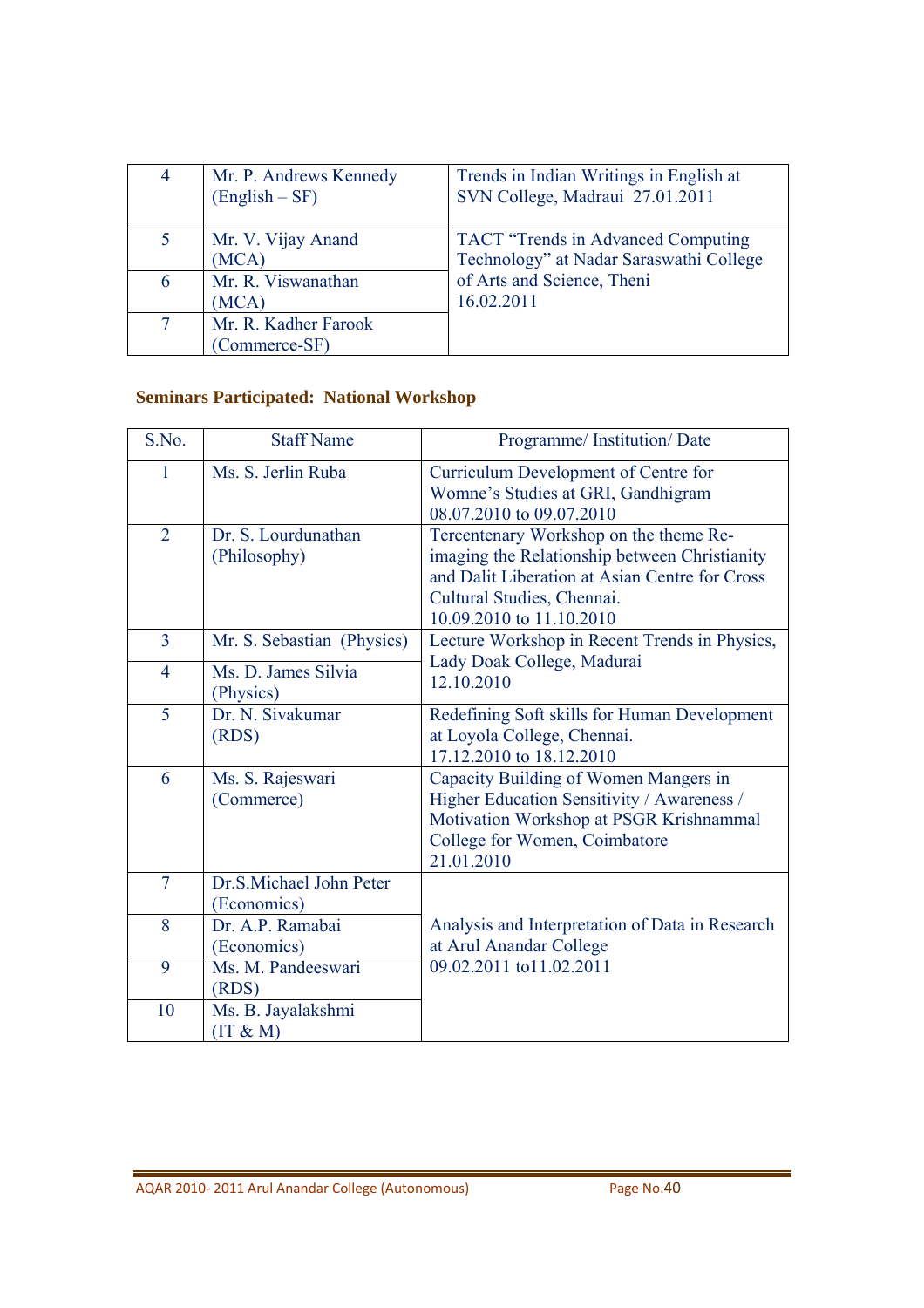# **Seminars Participated: State / Regional**

| S.No.          | <b>Staff Name</b>                    | Programme/ Institution/ Date                                                                                                                  |
|----------------|--------------------------------------|-----------------------------------------------------------------------------------------------------------------------------------------------|
| $\mathbf{1}$   | Dr. M. Santhanam<br>(Tamil)          | Kaviarangam at Madurai Kamban Kazha<br>Arakattalai, Madurai<br>23.05.2010                                                                     |
| $\overline{2}$ | Ms. P. Jerlin Ruba<br>(BBA)          | Management Development Programme and<br>Personal Selling Skills at ANJA College,<br>Sivakasi<br>17.09.2010                                    |
| $\overline{3}$ | Mr. Andrews Kennedy<br>(NSS)         | Personality Development and Environmental<br>protection at SFR college (W) at Sivakasi<br>24.09.2010                                          |
| $\overline{4}$ | Ms. S. Jayalakshmi<br>(IT & M)       | Global Warming at Sermathai Vasan<br>College, Madurai 29.09.2010                                                                              |
| 5              | Dr. K. S. Joseph Wilson<br>(YRC)     | National Blood Doners Day Celebration at<br>Meenakshi Mission Hospital, Madurai<br>01.10.2010                                                 |
| 6              | Dr. A. Joseph Charlie<br>(Tamil)     | Dalit Vivatha Arangu on Dalithukalukkana<br>Udagam at Seci, Kadavur<br>02.10.2010                                                             |
| $\overline{7}$ | Ms. M. Jeyanthi<br>(Philosophy)      | Women in Social Engineering at Lady Doak<br>College, Madurai<br>04.10.2010                                                                    |
| 8              | Ms. M. Jeyanthi (Philosophy)         | "Emotional Intelligence" organised by the                                                                                                     |
| 9              | Ms. P. Jerlin Rupa (BBA)             | Centre for Educational Research, MKU                                                                                                          |
| 10             | Ms. L. Rajarajeswari (BBA)           | 23.11.2010 & 24.11.2010                                                                                                                       |
| 11             | Fr. Peter Amaladoss<br>(Phisloophy)  | Edith Stein: "A Philosopher and Mystic"<br>conducted by Christ Hall Seminary Madurai.<br>26.01.2011                                           |
| 12             | Ms. B. Jayalakshmi<br>$(T \& M)$     | Information Security at Arul Anandar<br>College 08.02.2011                                                                                    |
| 13             | Mrs. Padma Priya<br>(Mathematics-SF) | Recent Trends in Applied Mathematics at<br>JA College, Periyakulam 11.02.2011                                                                 |
| 14             | Ms. B. Kathereen<br>(Chemistry)      | Resonance '11 – Chem Fiesta Meet at<br>Gandhigram Rural Institute, Dindugal<br>23.02.2011                                                     |
| 15             | Ms. M. Pandeeswari<br>(RDS)          | Regional Consultation on Understanding<br>Women's Studies as a Discipline at Cauvery<br>College for Women, Trichy<br>28.02.2011 to 01.03.2011 |
| 16             | Mr. P. Andrews Kennedy<br>(English)  | One day Celebrating Life Training<br>Programme for RRC & NSS Programme<br>Officers at MKU<br>10.03.2011                                       |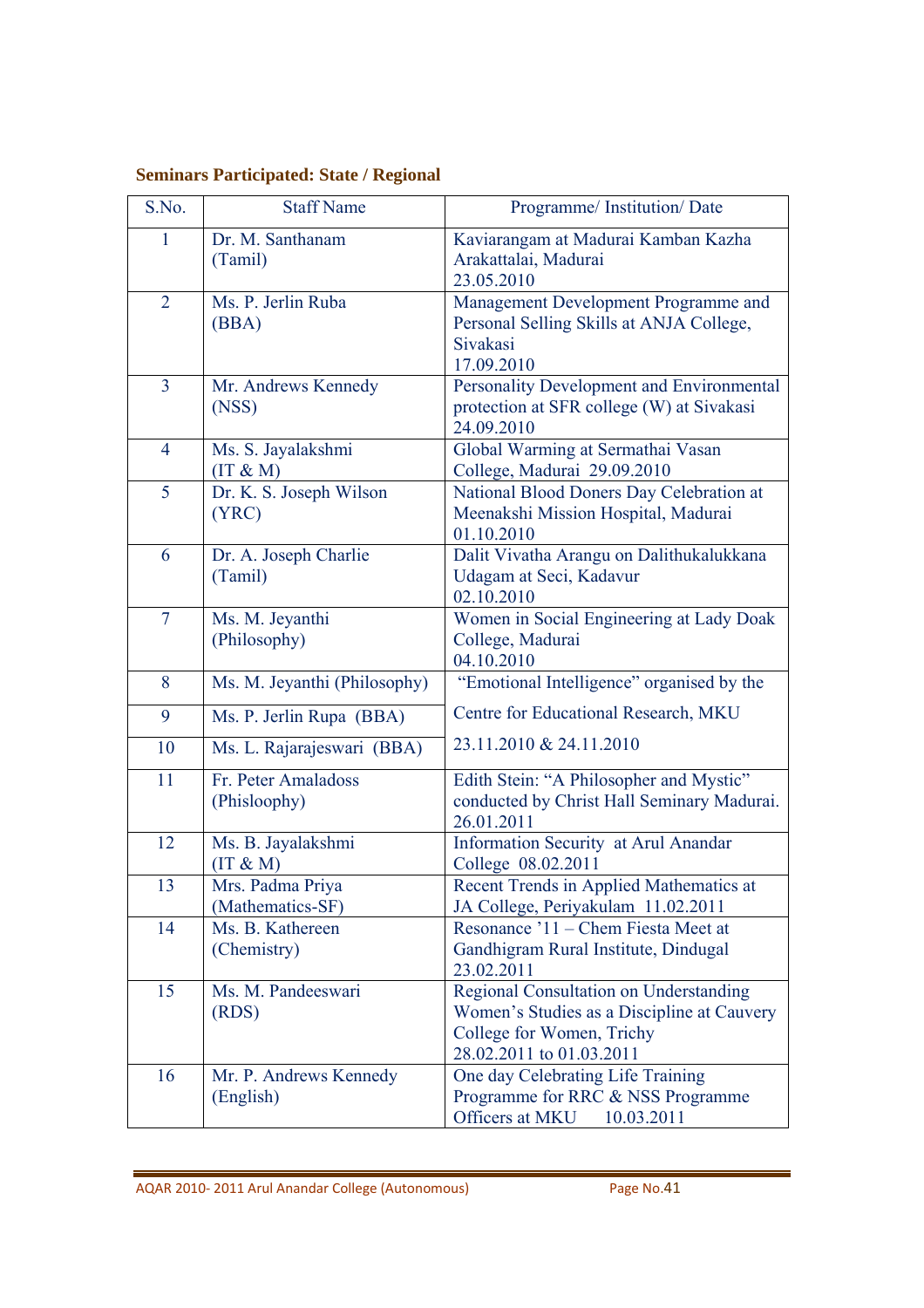# **Training Programme**

| S.No.          | <b>Staff Name</b>          | Programme/Institution/Date                                                              |
|----------------|----------------------------|-----------------------------------------------------------------------------------------|
| 1.             | Dr. D. Prem Kumar<br>(RDS) | Small Animal Gastroenterology – on update at<br>Tamilnadu Veterinary and Animal Science |
|                |                            | University, Chennai.                                                                    |
|                |                            | 23.08.2010 to 25.08.2010                                                                |
| 2.             |                            | Social Defence for social 'Work Professionals                                           |
|                |                            | at Madurai Institute of Social Sciences,                                                |
|                | Mr. A. John Bosco          | Madurai                                                                                 |
|                | (RDS)                      | 04.02.2011 to 06.02.2011                                                                |
| 3 <sub>1</sub> |                            | Fruits and Vegetables preservation at                                                   |
|                |                            | Tamilnadu Agricultural University.                                                      |
|                |                            | 03.03.2011                                                                              |

# **Seminars Participated: Orientation / Refresher**

| S.No.          | <b>Staff Name</b>      | Programme/Institution/Date                    |
|----------------|------------------------|-----------------------------------------------|
|                |                        |                                               |
|                | Dr. A. Joseph Charlie  |                                               |
|                | Tamil)                 | <b>UGC</b> Sponsored Orientation Programme at |
| $\overline{2}$ | Mr. S. Rayappan        | Madurai Kamaraj University                    |
|                | (Chemistry)            | 05.05.2010 to 01.06.2010                      |
| $\overline{3}$ | Dr.A.Shanmugaraju      |                                               |
|                | (Physics)              |                                               |
| $\overline{4}$ | Mr. P. Andrews Kennedy | Refresher course at Avanisilingam Deemed      |
|                | (NSS)                  | University for Women, Coimbatore              |
|                |                        | 25.10.2010 to 29.10.2010                      |
| 5              | Fr. Dr. M. Arockiasamy | UGC Refresher Course – Research in            |
|                | Xavier (History)       | History – Recent Scenario                     |
|                |                        | 10.11.2010 To30.11.2010                       |

# **Faculty Development Programme**

| S.No.          | <b>Staff Name</b>                   | Programme/Institution/Date                                                   |
|----------------|-------------------------------------|------------------------------------------------------------------------------|
|                | Mr. A. John Bosco<br>(RDS)          | Entrepreneurship at CED Training Campus,<br>Madurai 06.12.2010 to 17.12.2010 |
| 2              | Mr. T. John Paul Antony<br>(IT & M) | Real Time Applications in Embedded<br>Systems & Mobile Computing at K.L.N.   |
| $\overline{3}$ | Mr. R. Viswanathan (MCA)            | College of Information Technology,<br>Sivagangai District - 25.02.2011       |
| 4              | Mr. V. Vijay Anand (MCA)            |                                                                              |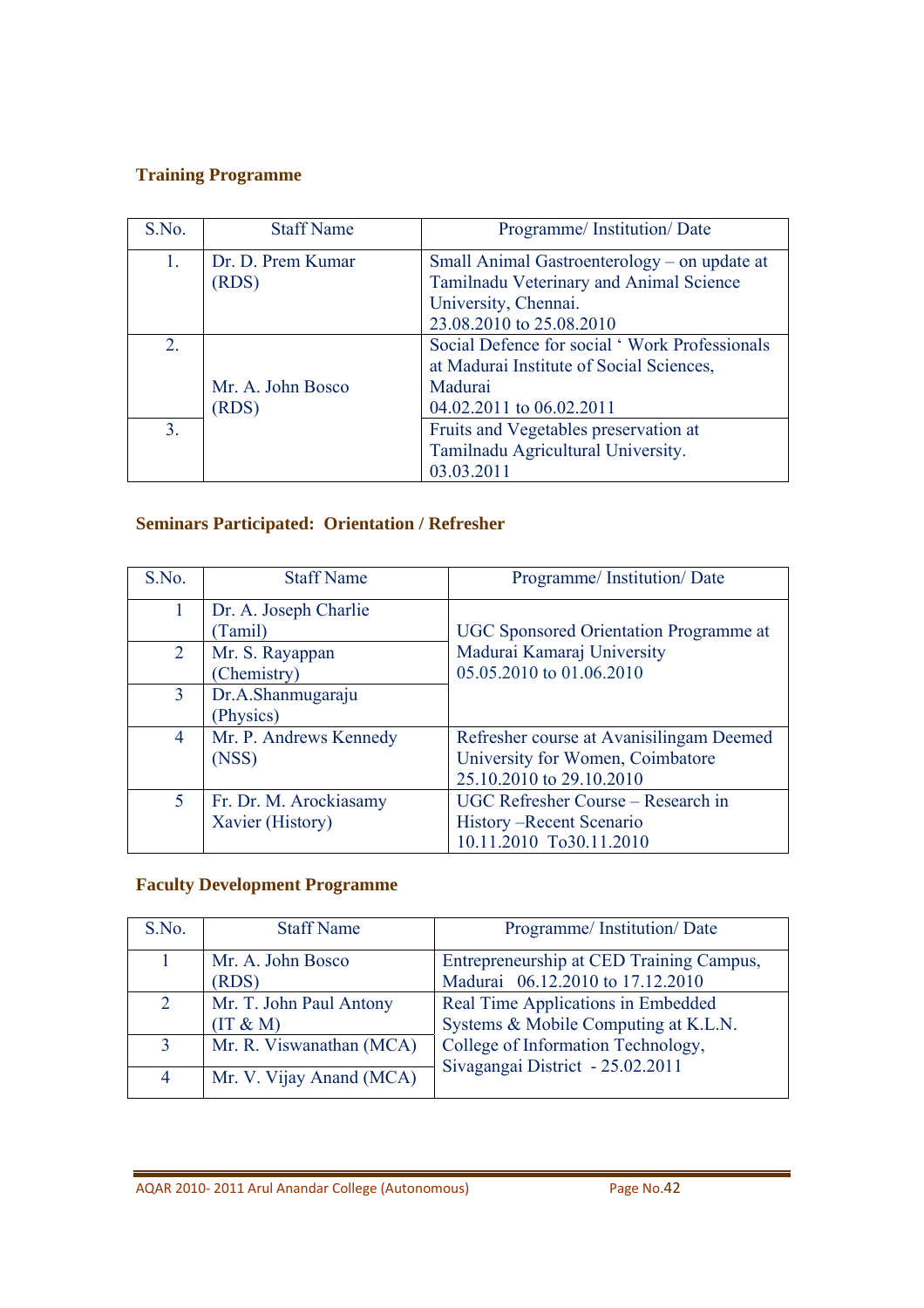#### **Others**

| S.No. | Particulars                             | No.of Participation |
|-------|-----------------------------------------|---------------------|
|       | <b>Resource Person / Guest Lectures</b> |                     |
|       | <b>Endowment Lecture</b>                |                     |
| 3     | Examinership                            |                     |
| 4     | Board of Studies (Membership)           |                     |
|       | Member – Other Academic Bodies          |                     |

#### **Resource Person / Guest Lectures**

# **Department: Tamil**

| S.No.          | <b>Staff Name</b>     | Event/Place/Date                            |
|----------------|-----------------------|---------------------------------------------|
| $\mathbf{1}$   |                       | Guest Lecture on Aram Kaatha Arasar in      |
|                |                       | Sekkizhar Vizha 18.06.2010                  |
| $\overline{2}$ |                       | Guest Lecture on Tamil Vidu Thoothu in the  |
|                | Dr. M.Santhanam       | Youth Conference 26.06.2010                 |
| 3              |                       | Guest Lecture on Maduraiyil Malarnth Saiva  |
|                |                       | Illakiyankal 26.06.2010                     |
| 4              | Dr. A. Joseph Charlie | Invited talk on kathaiyin Kathai 26.08.2010 |
| 5              | Dr. A. Joseph Charlie | Delivered a talk on National Conference on  |
|                | (Tamil)               | Bowthathin Parvaieel Parpaniyam at V.G.S.   |
|                |                       | Mahal, Dindugal 31.10.2010                  |

# **Department : History**

| S.No.        | <b>Staff Name</b> | Event/Place/Date                              |
|--------------|-------------------|-----------------------------------------------|
| $\mathbf{1}$ | Dr. Antony Paul   | Guest Lecture on Relevance in History at V.V. |
|              | Gnanasekar        | Vanniaperumal College for Women,              |
|              |                   | Virudhunagar                                  |
|              |                   | 08.07.2010                                    |

#### **Department : Economics**

| S.No.        | <b>Staff Name</b> | Event/Place/Date                            |
|--------------|-------------------|---------------------------------------------|
| $\mathbf{1}$ | Dr. M. Maria John | Chairperson at UGC National Seminar on "The |
|              | Kennedy           | Role of Self Help Group Towards the         |
|              |                   | Achievement of Inclusive Growth in Rural    |
|              |                   | India" at VHN. Senthilkumara Nadar College, |
|              |                   | Virudhunagar 06.01.2011                     |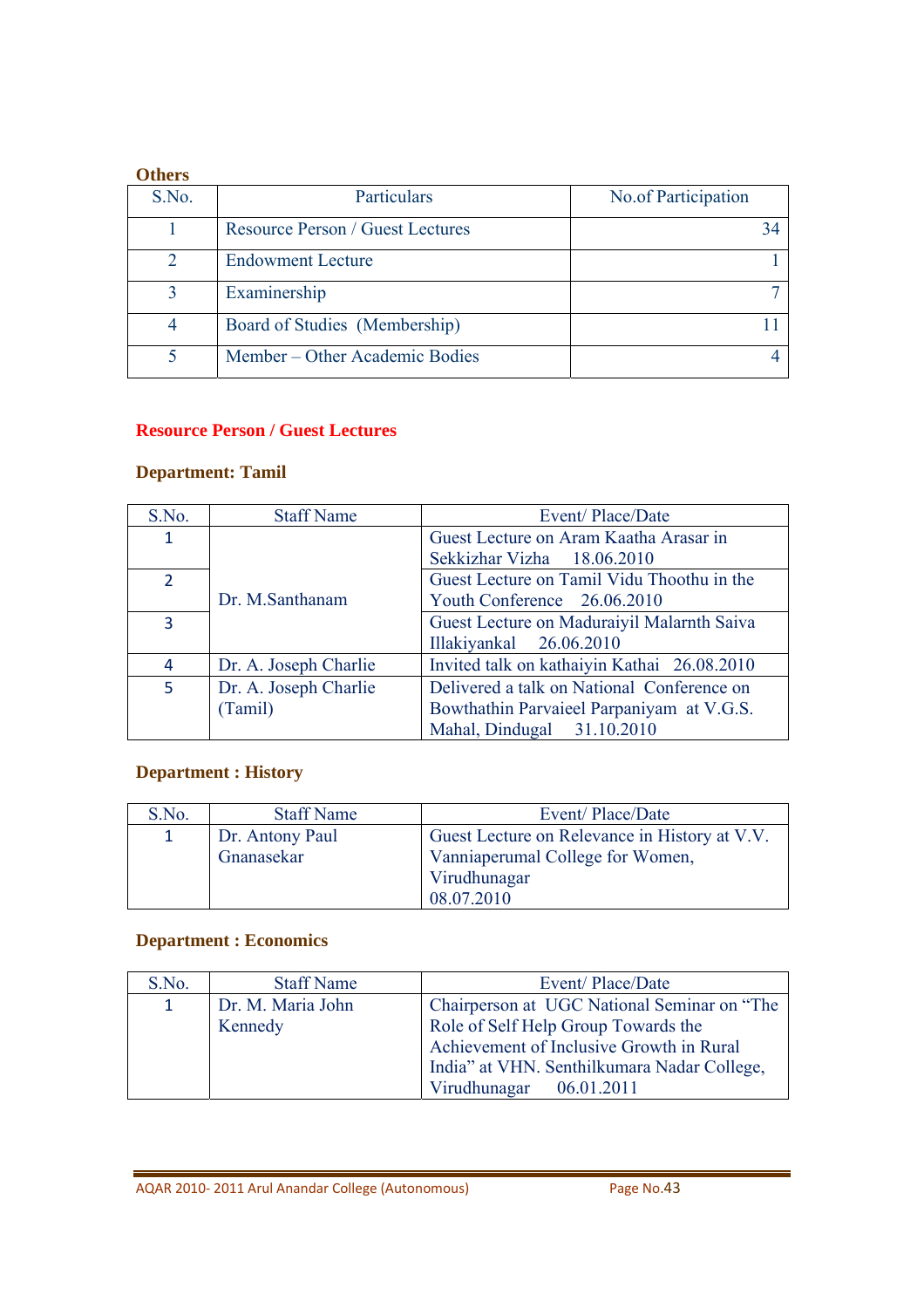# **Department : Philosophy**

| S.No. | <b>Staff Name</b>   | Event/Place/Date                                                                                         |
|-------|---------------------|----------------------------------------------------------------------------------------------------------|
|       | Dr. S. Lourdunathan | Guest Lecture on 'Reservation as Social<br>Justice' at St. Xavier's College, Palayamkottai<br>06.09.2010 |

# **Department : Mathematics**

| S.No.          | <b>Staff Name</b>     | Event/Place/Date                               |
|----------------|-----------------------|------------------------------------------------|
| 1              | Dr. M.Lellis Thivagar | Chief Guest in Inter Collegiate Maths Meet at  |
|                |                       | Lady Doak College, Madurai                     |
|                |                       | 20.12.2010                                     |
| $\overline{2}$ |                       | Chairperson in the International Conference on |
|                |                       | Mathematics and Computer Science at Loyola     |
|                |                       | College, Chennai                               |
|                |                       | 07.01.2011 to 08.01.2011                       |
| 3              |                       | Invited talk on "New Class of Quotient"        |
|                |                       | Mappings" in the National Seminar on           |
|                |                       | Emerging Trends in General Topology at S.V N   |
|                |                       | College                                        |
|                |                       | 27.01.2011                                     |

# **Department : Physics**

| S.No.            | <b>Staff Name</b>      | Event/Place/Date                              |
|------------------|------------------------|-----------------------------------------------|
| 1.               | Dr. K.S. Joseph Wilson | <b>Technical Reviewer for International</b>   |
|                  |                        | Conference on Photonics 2010                  |
|                  |                        | 16.06.2010                                    |
| $\overline{2}$ . | Dr. A. Shanmugaraju    | Reviewer for Journal of Atmospheric and Solar |
|                  |                        | - Terrestrial Physics                         |
|                  |                        | 04.07.2010                                    |
| 3 <sub>1</sub>   | Dr.I.Kulandaisamy      | Guest Lecture on The Ultimate and Repository  |
|                  |                        | Power House at PG & Research Department of    |
|                  |                        | Physics, Lady Doak College, Madurai           |
|                  |                        | 18.08.2010                                    |
| 4.               |                        | Guest Lecture on Physics of Sonochemistry at  |
|                  | Dr. Michael Anjello    | Fatima College, Madurai<br>25.08.2010         |
| 5.               | Jothi Rajan            | Reviewer – Journal of Applied Polimer Science |
|                  |                        | 25.08.2010                                    |
| 6.               | Dr. A. Shanmugaraju    | Course Designer for Diploma in Astronomy and  |
|                  |                        | Astro Physics at DDE, MKU 03.09.2010          |
| 7 <sub>1</sub>   | Dr.A.Shanmugaraju      | Guest Lecture on Observation of Sky in        |
|                  |                        | Multiwavelengths at V.V.V. College for        |
|                  |                        | Women, Virudhunagar                           |
|                  |                        | 07.10.2010                                    |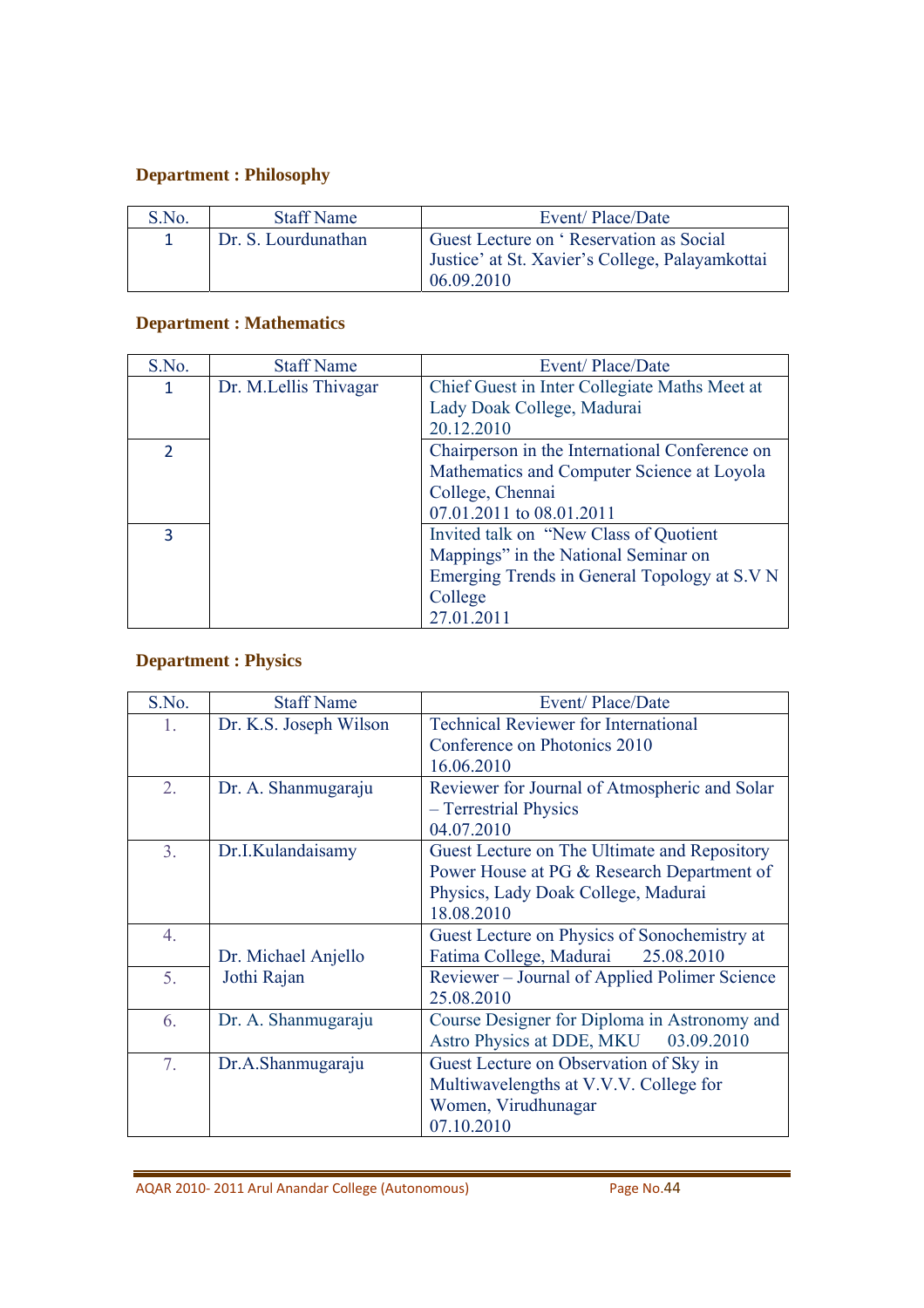| 8.  | Dr.I.Kulandaisamy   | Delivered a talk on National Conference on   |
|-----|---------------------|----------------------------------------------|
|     |                     | Renewable Energy for Rural Applications at   |
|     |                     | Government Arts College, Melur               |
|     |                     | 15.10.2010                                   |
| 9.  | Dr.A.Shanmugaraju   | Guest Lectures on Multi Wavelength           |
|     |                     | Astronomy and Solar Terrestrial Astronomy at |
|     |                     | <b>MKU</b>                                   |
|     |                     | 15.11.2010                                   |
| 10. | Dr. A. Shanmugaraju | Reviewer for the Journal Planetary and Space |
|     |                     | Science                                      |
|     |                     | 08.12.2010                                   |
| 11. | Dr.I.Kulandaisamy   | Special Lecture on Will India Become A Super |
|     |                     | Power in 2020' at VV Vanniaperumal College   |
|     |                     | for Women, Virudhunagar                      |
|     |                     | 04.01.2011                                   |

# **Department : Chemistry**

| S.No.        | <b>Staff Name</b>     | Event/Place/Date                                                                                                                             |
|--------------|-----------------------|----------------------------------------------------------------------------------------------------------------------------------------------|
| $\mathbf{1}$ | Mr. N. Krishnamoorthy | Resource Person – A Special Lecture on Quality<br>Education and Preparation for Accreditation at<br>Ananda College, Devakottai<br>23.02.2011 |

# **Department : RDS**

| S.No.         | <b>Staff Name</b>   | Event/Place/Date                                |
|---------------|---------------------|-------------------------------------------------|
| 1             | Fr.Dr. Xavier Vedam | Chief Guest for the inauguration of the College |
|               |                     | Union, Fatima College, Madurai                  |
|               |                     | 14.07.2010                                      |
| $\mathcal{P}$ |                     | Resource Person for the course on Research      |
|               |                     | Methodology at YMCA, Trivandrum                 |
|               | Dr. M. John Joseph  | 10.09.2010 & 11.09.2010                         |
| 3             |                     | Guest Lecture on Research Progress in           |
|               |                     | Management at Institute of Applied Research,    |
|               |                     | 22.09.2010<br><b>GRI</b>                        |
| 4             |                     | Guest Lecture on "Health Care System in India"  |
|               |                     | at SFR College for Women, Sivakasi              |
|               |                     | 06.10.2010                                      |
| 5.            | Dr. S. Arul Prasad  | Guest Lecture on Application of SPSS in         |
|               |                     | Research at The Madura College, Madurai         |
|               |                     | 27.10.2010                                      |
| 6             | Dr. N. Sivakumar    | Resource Person on Technical Parameters in      |
|               |                     | Poultry Keeping at SVN College, Madurai         |
|               |                     | 06.01.2011                                      |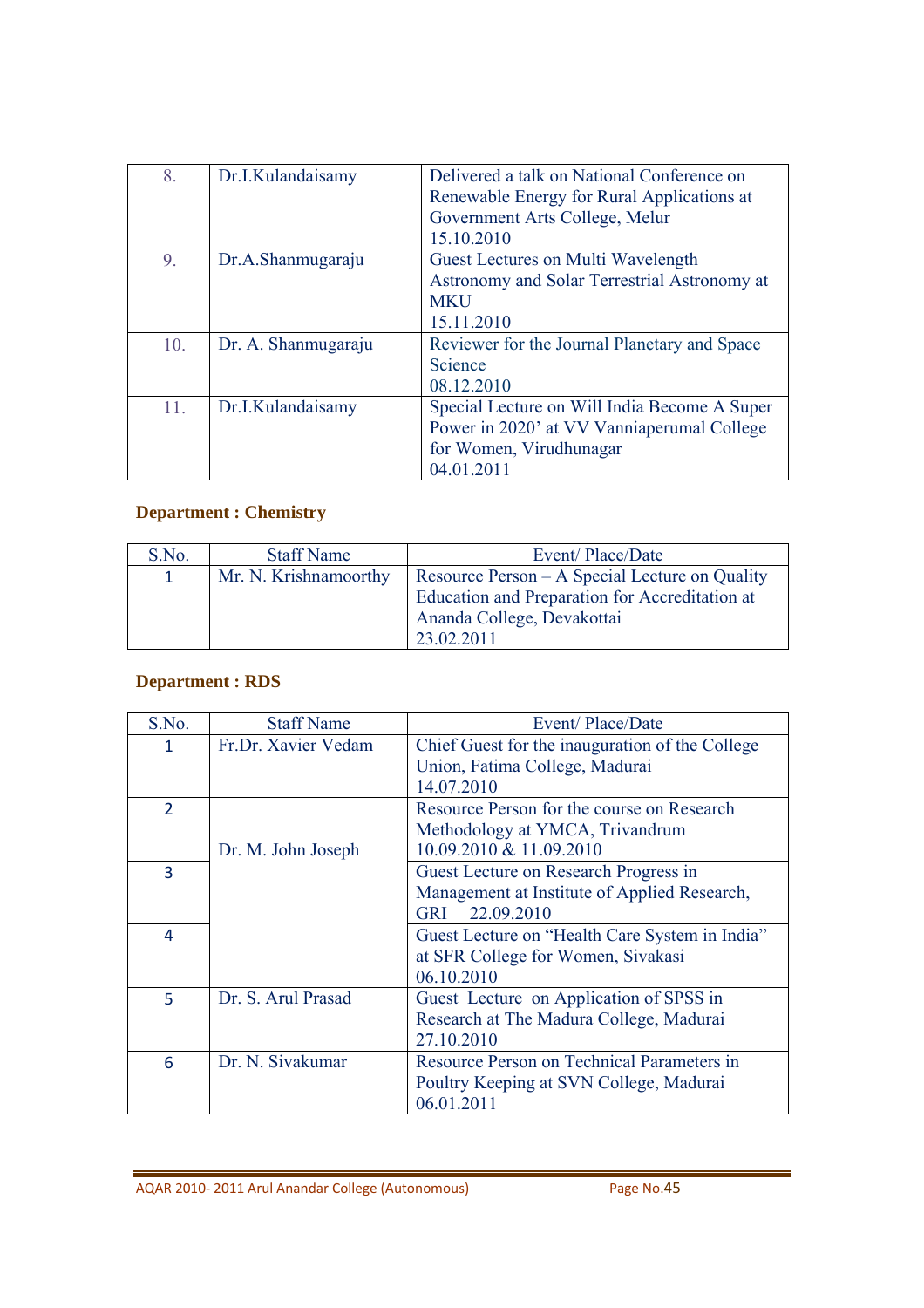# **Department : English (SF)**

| S.No.        | <b>Staff Name</b> | Event/Place/Date                                                                                                                     |
|--------------|-------------------|--------------------------------------------------------------------------------------------------------------------------------------|
| $\mathbf{1}$ | Mrs. K. Rajarathi | Resource person for Effective Communication at<br>St.Joseph's Girls Higher Secondary School,<br>Tuticorin<br>26.11.2010 & 27.11.2010 |

# **Department : MCA**

| S.No. | <b>Staff Name</b>           | Event/Place/Date                                                 |
|-------|-----------------------------|------------------------------------------------------------------|
|       | Ms. M.G. Mona<br>Visalakshi | Guest Lecture, Dept of MCA, SVN College,<br>Madurai - 20.08.2010 |

# **Department : BBA**

| S.No.         | <b>Staff Name</b>  | Event/Place/Date                              |
|---------------|--------------------|-----------------------------------------------|
| 1             |                    | Guest Lecture on Financial Services to        |
|               |                    | Entrereneurs, RDS, Arul Anandar College       |
|               | Ms. P. Jerlin Rupa | 22.09.2010                                    |
| $\mathcal{P}$ |                    | Resource Person in the National Seminar on    |
|               |                    | Entrepreneurship in Emerging Economics at SVN |
|               |                    | College 25.02.2011                            |

# **Department : Commerce**

| S.No.        | <b>Staff Name</b>  | Event/Place/Date                             |
|--------------|--------------------|----------------------------------------------|
| $\mathbf{1}$ | Mr. L. Antony Samy | Guest Lecture on Marketing – Challenges and  |
|              |                    | opportunities at Bharath Niketan Engineering |
|              |                    | College, Theni                               |
|              |                    | 17.02.2011                                   |

#### **Endowment Lecture**

| S.No. | <b>Staff Name</b>     | Event/Place/Date                 |
|-------|-----------------------|----------------------------------|
|       | Dr. S. Vanathu Antoni | Rt. Hon. Sir George Stanley      |
|       | (Philosophy)          | Endowment Lectures, 2010-2011    |
|       |                       | at University of Madras, Chennai |
|       |                       | $-28.03.2011$                    |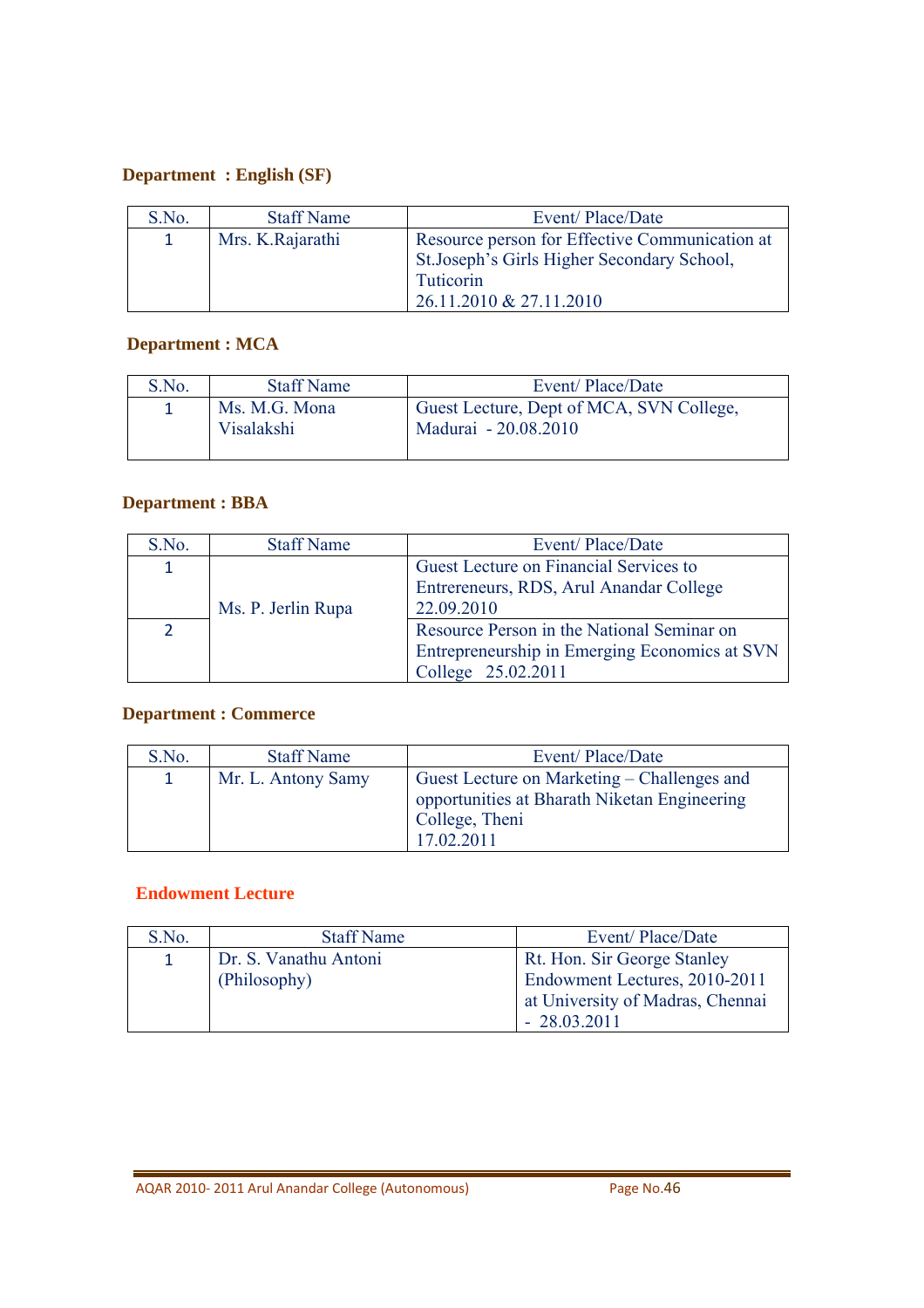# **Examinership**

| S.No.          | <b>Staff Name</b>      | Name of the College                         |
|----------------|------------------------|---------------------------------------------|
| 1.             |                        | External Examiner for UG/PG at Lady Doak    |
|                |                        | College, Madurai.                           |
| 2.             | Dr. M. Lellis Thivagar | External Examiner for M.Phil Viva at Sri.S. |
|                | (Matheamtics)          | Ramasamy Naidu, Sattur                      |
| 3 <sub>1</sub> |                        | External Examiner for M.Phil Viva at VHNS   |
|                |                        | Nadar College, Virudhunagar.                |
| 4.             | Mr. T. Salai Parkunan  | Subject External Peer Team Member at Yadava |
|                | (Matheamtics)          | College, Madurai                            |
| 5.             | Dr. K.S. Joseph Wilson | Board of Examiners for Doctoral Thesis,     |
|                | (Physics)              | University of Kerala                        |
| 6.             | Dr. L. Arockiaraj      | MKU External Examiner for B.Sc., RDS        |
|                | (RDS)                  | Practicals, PMT College, Usilampatti        |
| 7 <sub>1</sub> | Dr. A. Thomas William  | M.S. University External Examiner for Field |
|                | (RDS)                  | Work and Project Viva Voce at S.T. hindu    |
|                |                        | College, Kanyakumari                        |

# **Member of Board of Studies in other Colleges**

| S.No.          | <b>Staff Name</b>          | Name of the College                     |
|----------------|----------------------------|-----------------------------------------|
|                | Dr. M. Lellis Thivagar     | <b>SRN Memorial College, Sattur</b>     |
|                | (Matheamtics)              |                                         |
| $\overline{2}$ | Mr. N. Krishnamoorthy      | The Madura College, Madurai             |
|                | (Chemistry)                |                                         |
| $\overline{3}$ | Dr. A. Shanmugaraju        | ANJA College, Sivakasi                  |
|                | (Physics)                  |                                         |
| 4              | Dr. A. Anandarn (Tamil)    | Madurai Kamaraj University              |
| 5              | Dr. Antony Paul Gnanasekar | Saraswathi Naryanan College, Madurai    |
|                | (History)                  |                                         |
| 6              | Ms. M.G. Mona Visalakshi   | ANJA College, Sivakasi                  |
|                | (MCA)                      |                                         |
| $\overline{7}$ | Fr. Dr. M. Arockiasamy     | J.A College, Periyakulam                |
|                | Xavier S.J., (History)     |                                         |
| 8              | Dr. S. Arul Prasad         | St. Xavier's College, Palayamkottai     |
|                | (RDS)                      |                                         |
| 9              | Mr. T. Salai Parkunan      | Arulmigu Palaniandavar Arts College for |
|                | (Mathmatics)               | Women, Palani                           |
| 10             | Dr. M. Santhanam           | Sri Meenakshi Government College for    |
|                | (Tamil)                    | Women, Madurai                          |
| 11             | Dr. L. Arockiaraj (RDS)    | Madurai Kamaraj University              |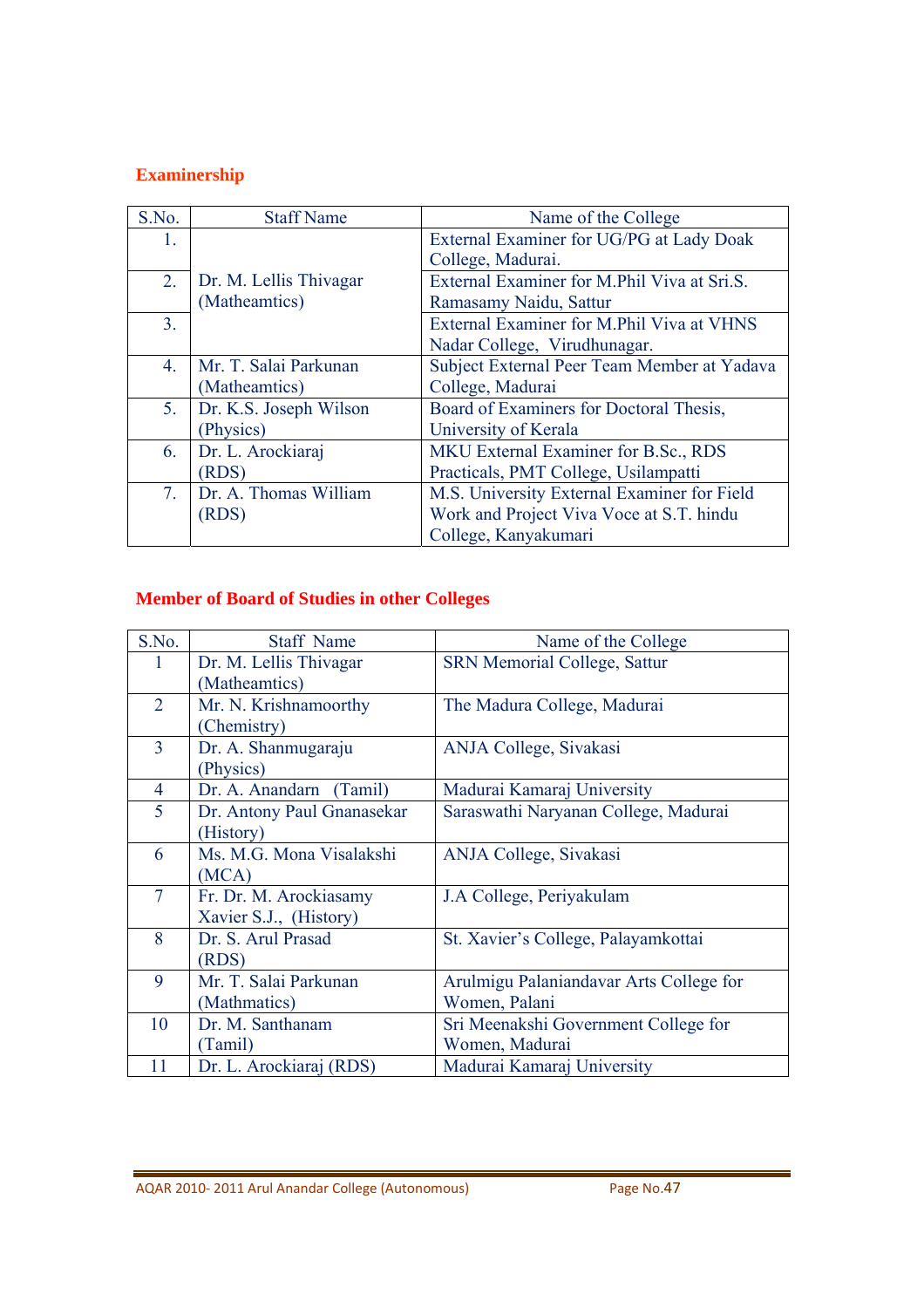### **Member of other Academic Bodies**

| S.No.            | <b>Staff Name</b>      | Member                                   |
|------------------|------------------------|------------------------------------------|
| 1.               | Dr. Michael Anjello    | Commission on Education and              |
|                  | Jothi Rajan            | Communication                            |
|                  | (Rel & Val. Education) | e-mail communication from IUCN on        |
|                  |                        | 23.06.2010                               |
| 2.               | Dr. M. Lellis Thivagar | Editorial Board, KBM Journal of          |
|                  | (Mathematics)          | Mathematical Sciences & Computer         |
|                  |                        | Applications (USA)                       |
| 3 <sub>1</sub>   | Dr. A. Thomas William  | Honorary Member in ISPCAN Journal        |
|                  | <b>RDS</b> )           | Member ID 13701                          |
| $\overline{4}$ . | Ms. Vanitha            | <b>Team Manager for Inter University</b> |
|                  | (Physical Education)   | Tournament (Basket Ball) Maharishi       |
|                  |                        | Dayanand Saraswathi Ajmer from MKU       |